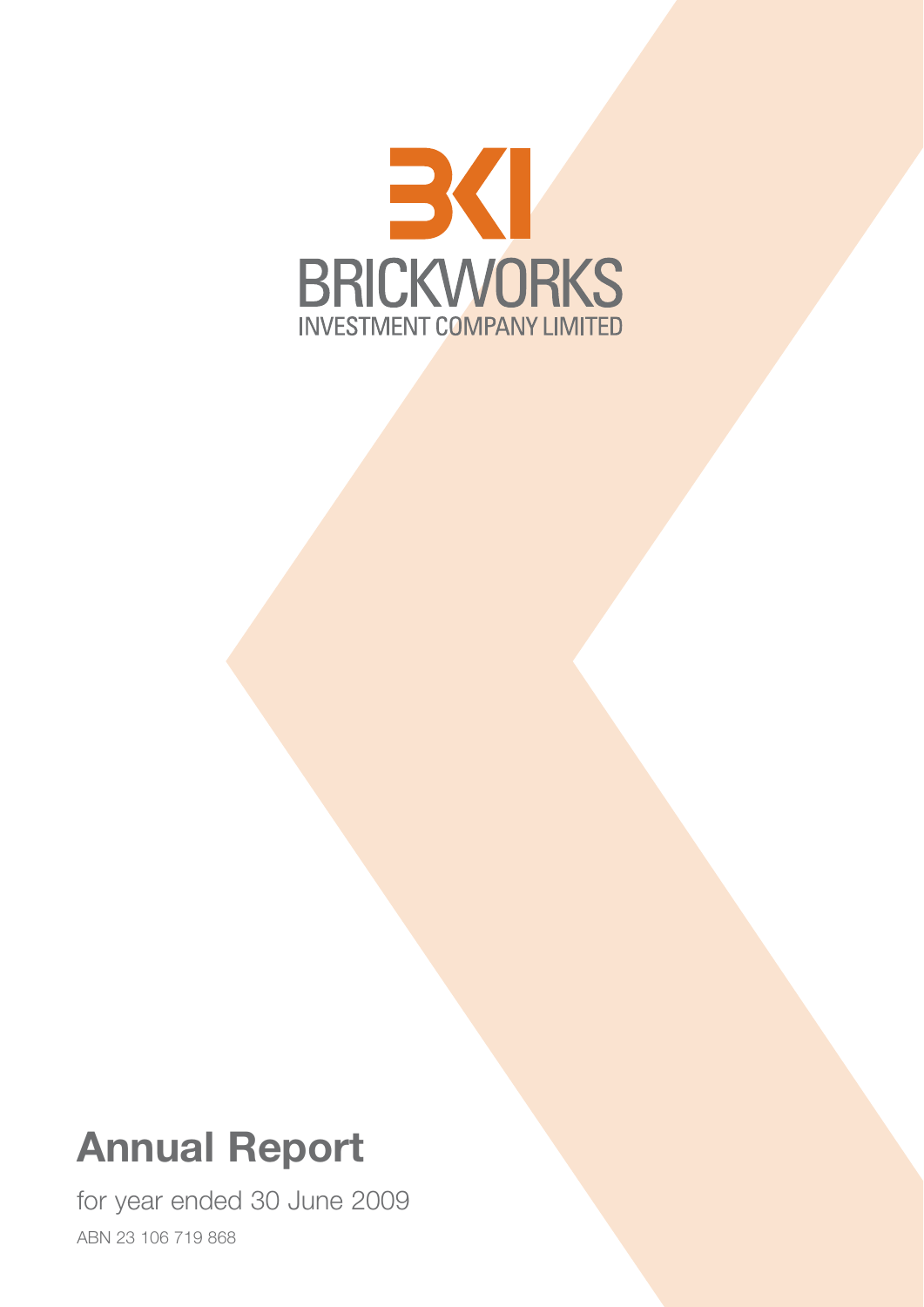

## CORPORATE DIRECTORY

### **Directors**

| Robert Dobson Millner | Non-Executive Director and Chairman                 |
|-----------------------|-----------------------------------------------------|
| David Capp Hall       | Non-Executive Director                              |
| Alexander James Payne | Non-Executive Director                              |
| Geoffrey Guild Hill   | Non-Executive Director                              |
| Ian Thomas Huntley    | Non-Executive Director (appointed 10 February 2009) |

### Chief Executive Officer

Thomas Charles Dobson Millner

### **Secretary**

Richard James Pillinger

## Registered Office

Level 2, 160 Pitt Street Mall, Sydney NSW 2000 Telephone: (02) 9210 7000 Facsimile: (02) 9210 7099 Postal Address: GPO Box 5015, Sydney 2001

### Auditors

Ruwald & Evans Level 1, 276 Pitt Street, Sydney NSW 2000

### Share Registry

Computershare Investor Services Pty Limited 60 Carrington Street, Sydney 2000

## Australian Stock Exchange Code

Ordinary Shares **BKI** 

### **Website**

http//:www.brickworksinvestments.com.au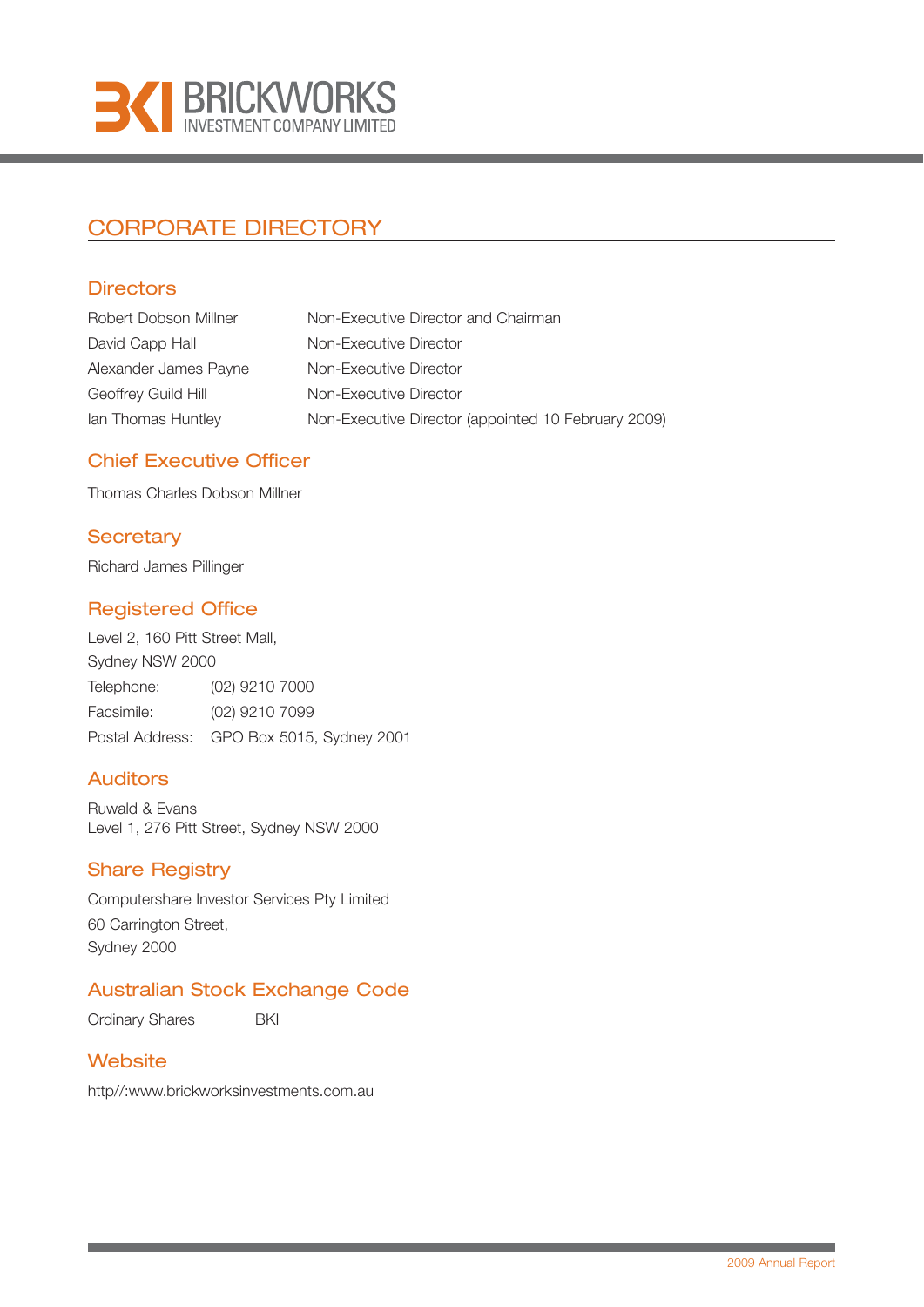## **Brickworks Investment Company Limited**

| <b>Contents</b>                             | Page No.       |
|---------------------------------------------|----------------|
|                                             |                |
| <b>Financial Highlights</b>                 | $\overline{2}$ |
| List of Securities at 30 June 2009          | $\overline{4}$ |
| <b>Group Profile</b>                        | $\overline{7}$ |
| <b>Chairman's Address</b>                   | 8              |
| Directors' Report                           | 11             |
| Corporate Governance                        | 19             |
| <b>Consolidated Income Statement</b>        | 26             |
| <b>Consolidated Balance Sheet</b>           | 27             |
| Consolidated Statement of Changes in Equity | 28             |
| <b>Consolidated Cash Flow Statement</b>     | 30             |
| Notes to the Financial Statements           | 31             |
| Directors' Declaration                      | 51             |
| Independent Auditor's Report                | 52             |
| Auditor's Independence Declaration          | 53             |
| <b>ASX Additional Information</b>           | 54             |

 $\sim 10$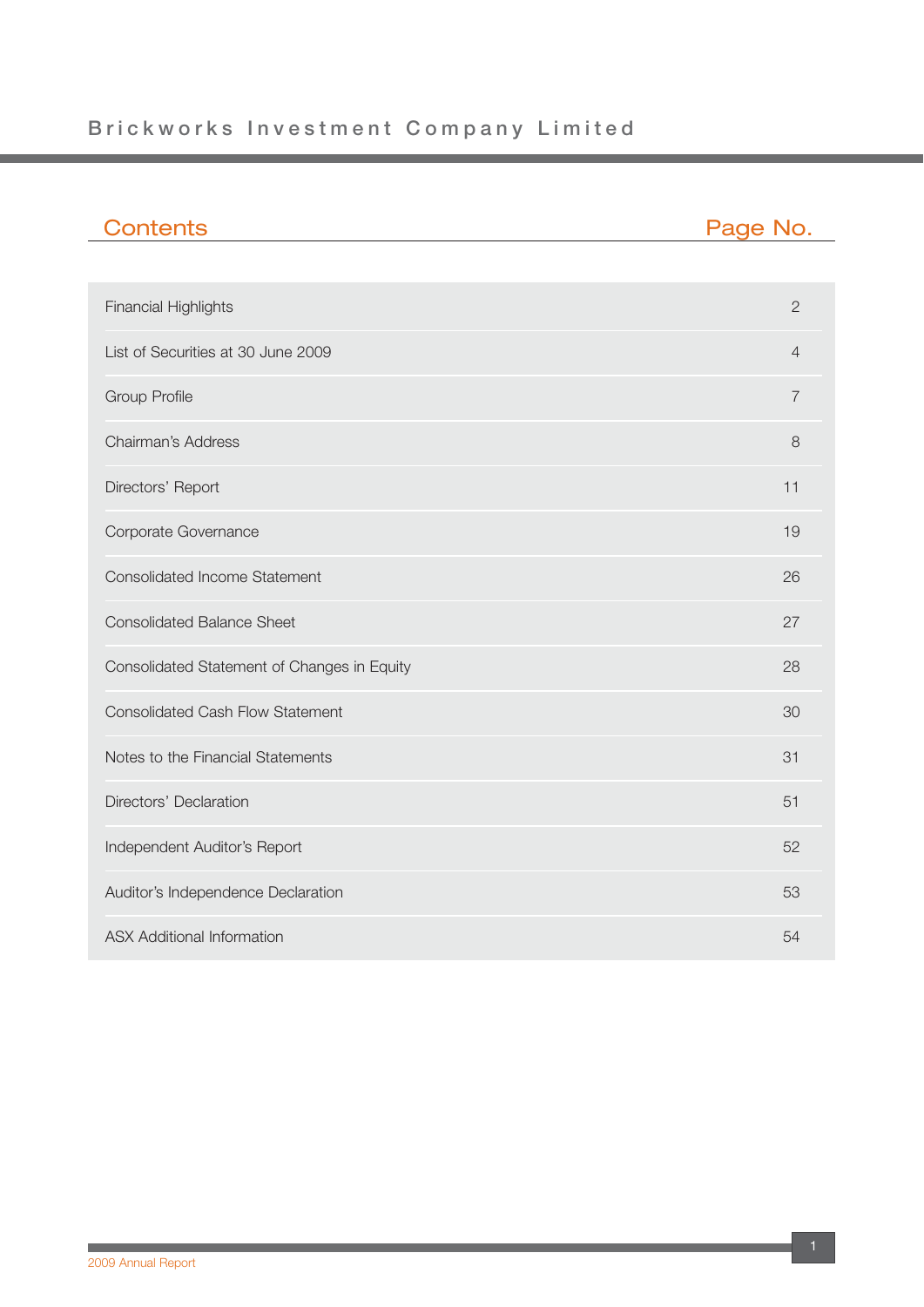

## FINANCIAL HIGHLIGHTS

#### ■ **Revenue Performance**

|                                                                                                                                                          |      | % Change |    | \$'000  |
|----------------------------------------------------------------------------------------------------------------------------------------------------------|------|----------|----|---------|
| Dividend/distribution income - Ordinary                                                                                                                  | Up   | 15.5%    | to | 19,907  |
| Dividend/distribution income - Special                                                                                                                   | Up   | 45.2%    | to | 1,295   |
| <b>Profits</b>                                                                                                                                           |      |          |    |         |
| Operating profit before tax but before special dividend<br>income, realised and unrealised losses on investment<br>portfolio and discount on acquisition | Up   | 13.8%    | to | 21,753  |
| Dividend income - Special                                                                                                                                | Up   | 45.2%    | to | 1,295   |
| Realised and impairment losses on investment portfolio<br>after tax                                                                                      | Down | 247.7%   | to | (6,833) |
| Discount recognised on acquisition of controlled entity                                                                                                  | Up   | 100.0%   | to | 3,323   |
| Total income tax credit / (expense)                                                                                                                      | Up   | 218.1%   | to | 2,428   |
| Net loss attributable to Minority Interests                                                                                                              | Up   | 100.0%   | to | 146     |
| Net profit for the year attributable to shareholders                                                                                                     | Down | 2.1%     | to | 22,112  |
| <b>Portfolio</b>                                                                                                                                         |      |          |    |         |
| <b>Total Portfolio Value</b>                                                                                                                             | Up   | 9.3%     | to | 478,275 |
| Earnings per share*                                                                                                                                      |      |          |    |         |
| Basic earnings per share before special dividend income<br>and realised gains on investment portfolio                                                    | Down | 8.7%     | to | 5.93    |
| Basic earnings per share after special dividend income<br>and realised gains on investment portfolio                                                     | Down | 20.8%    | to | 6.34    |

\* Includes increased share capital post the acquisition of Huntley Investment Company Limited

#### ■ **Net Tangible Asset (NTA) History:**

|                | 30/06/04 | 30/06/05 | 30/06/06 | 30/06/07 | 30/06/08 | 30/06/09 |  |
|----------------|----------|----------|----------|----------|----------|----------|--|
| NTA Before Tax | \$1.08   | \$1.28   | \$1.43   | \$1.69   | \$1.52   | \$1.22   |  |
| NTA After Tax  | \$1.06   | \$1.20   | \$1.32   | \$1.51   | \$1.41   | \$1.19   |  |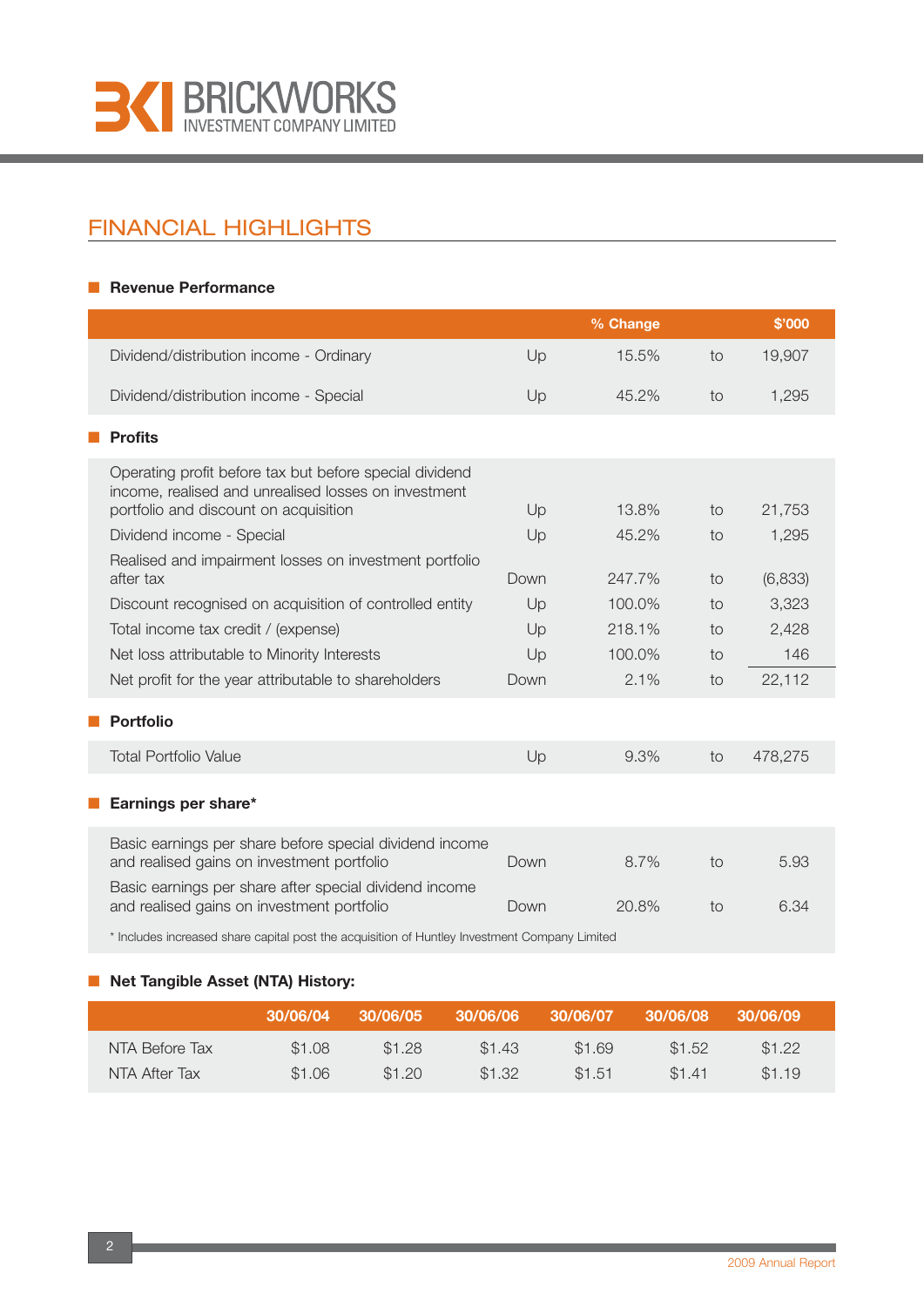## FINANCIAL HIGHLIGHTS (continued)

#### **Fully franked final dividend** of 3.0 cents per share.

This brings the total fully franked dividends for the year to 6.0 cents per share on the increased share capital arising from the takeover of Huntley Investment Company Limited (2008: 6.0 cents per share).

#### ■ **Dividend History (cents per share)**

| 30/06/04                   | 30/06/05                 | 30/06/06 | 30/06/07                 | 30/06/08                 | 30/06/09                 |
|----------------------------|--------------------------|----------|--------------------------|--------------------------|--------------------------|
| $\overline{\phantom{0}}^*$ | 2.1                      | 2.5      | 2.6                      | 3.0                      | 3.0                      |
| 2.0                        | 2.2                      | 2.5      | 2.7                      | 3.0                      | 3.0                      |
| $\overline{\phantom{a}}$   | $\overline{\phantom{0}}$ | 1.0      | $\overline{\phantom{a}}$ | $\overline{\phantom{0}}$ | $\overline{\phantom{0}}$ |
| 2.0                        | 4.3                      | 6.0      | 5.3                      | 6.0                      | 6.0                      |
|                            |                          |          |                          |                          |                          |

\* This Company was listed on ASX 12 December 2003, no interim dividend is applicable.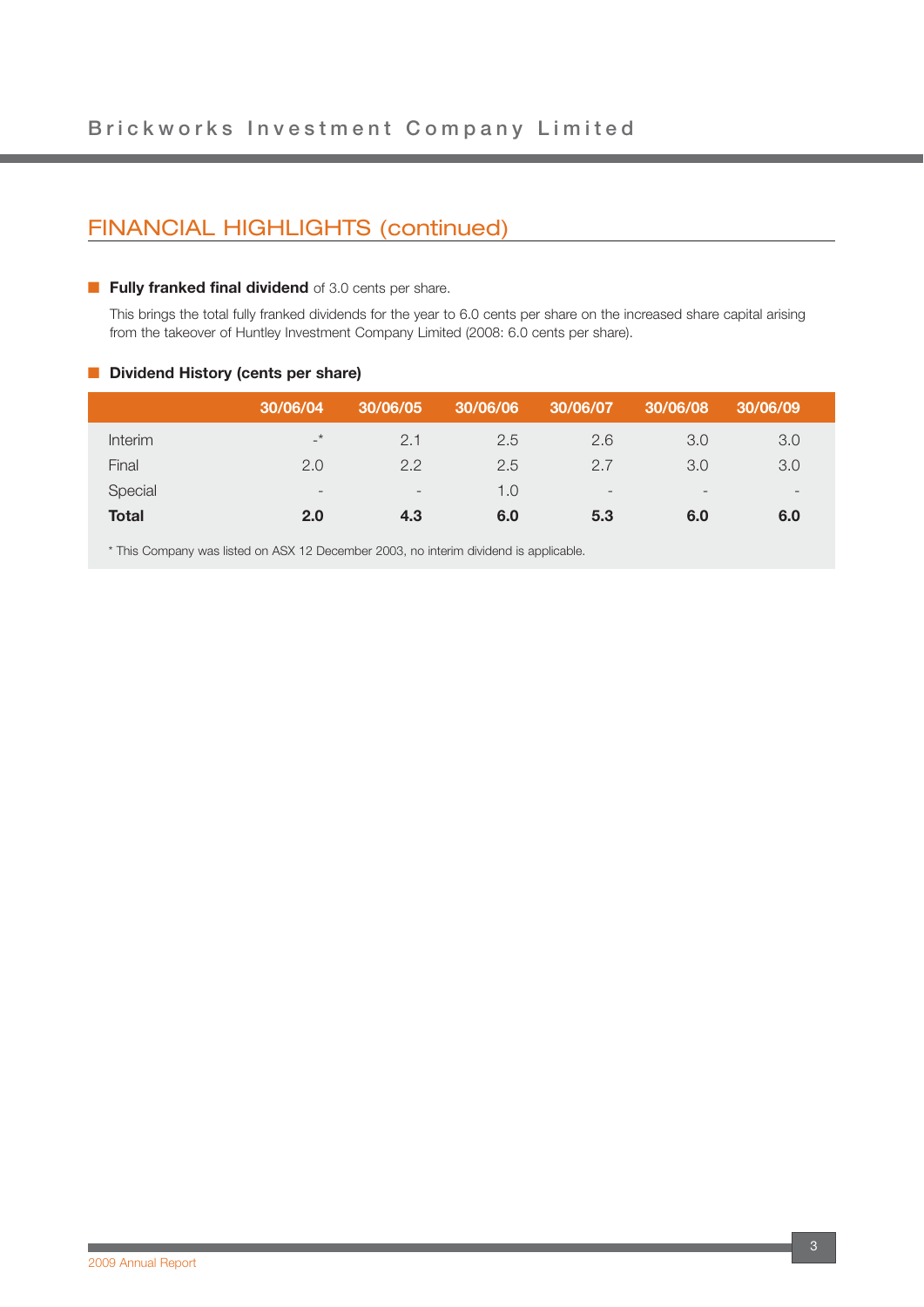

**List of securities held and their market value at 30 June 2009 were (combined Investment and Trading Portfolios):**

| <b>Stock</b>                                                                         | <b>Shares</b><br><b>Held</b> | <b>Market</b><br><b>Value</b><br>(\$'000) | <b>Portfolio</b><br><b>Weight</b> |
|--------------------------------------------------------------------------------------|------------------------------|-------------------------------------------|-----------------------------------|
| <b>Banks</b>                                                                         |                              |                                           |                                   |
|                                                                                      |                              |                                           |                                   |
| Australia and New Zealand Banking Group Limited<br><b>Bank of Queensland Limited</b> | 320,224<br>281,273           | 5,295<br>2,537                            | 1.11%<br>0.53%                    |
| Bendigo Bank Limited                                                                 | 486,092                      | 3,369                                     | 0.70%                             |
| Commonwealth Bank                                                                    | 820,000                      | 31,920                                    | 6.67%                             |
| National Australia Bank Limited                                                      | 1,764,191                    | 39,590                                    | 8.28%                             |
| Westpac Banking Corporation                                                          | 1,135,465                    | 22,930                                    | 4.79%                             |
| Westpac SPS II Institutional Offer                                                   | 90,165                       | 9,400                                     | 1.97%                             |
| Westpac Stapled Preferred Securities                                                 | 20,840                       | 2,038                                     | 0.43%                             |
|                                                                                      |                              | 117,079                                   | 24.48%                            |
| <b>Capital Goods</b>                                                                 |                              |                                           |                                   |
| <b>GWA International Limited</b>                                                     | 1,310,000                    | 3,000                                     | 0.63%                             |
| United Group Limited                                                                 | 100,000                      | 1,032                                     | 0.22%                             |
|                                                                                      |                              | 4,032                                     | 0.84%                             |
| <b>Commercial Services &amp; Supplies</b>                                            |                              |                                           |                                   |
| <b>Brambles Limited</b>                                                              | 905,952                      | 5,354                                     | 1.12%                             |
| <b>Campbell Brothers Limited</b>                                                     | 318,629                      | 6,487                                     | 1.36%                             |
| Salmat Limited                                                                       | 786,085                      | 2,712                                     | 0.57%                             |
| Seek Limited                                                                         | 459,246                      | 1,916                                     | 0.40%                             |
| <b>Skilled Group Limited</b>                                                         | 394,826                      | 484                                       | 0.10%                             |
| The MAC Services Group Limited                                                       | 750,035                      | 881                                       | 0.18%                             |
| <b>Transfield Services Limited</b>                                                   | 400,000                      | 912                                       | 0.19%                             |
|                                                                                      |                              | 18,746                                    | 3.92%                             |
| <b>Consumer Durables &amp; Apparel</b>                                               |                              |                                           |                                   |
| <b>Gazal Corporation Limited</b>                                                     | 211,865                      | 206                                       | 0.04%                             |
|                                                                                      |                              | 206                                       | 0.04%                             |
| <b>Consumer Services</b>                                                             |                              |                                           |                                   |
| Crown Limited                                                                        | 90,574                       | 657                                       | 0.14%                             |
| <b>Invocare Limited</b>                                                              | 751,000                      | 4,356                                     | 0.91%                             |
| <b>Tabcorp Holdings Limited</b>                                                      | 253,900                      | 1,798                                     | 0.38%                             |
| Tattersall's Limited                                                                 | 951,872                      | 2,418                                     | 0.51%                             |
|                                                                                      |                              | 9,229                                     | 1.93%                             |
| <b>Diversified Financials</b>                                                        |                              |                                           |                                   |
| Australian Securities Exchange Limited                                               | 174,000                      | 6,424                                     | 1.34%                             |
| Choiseul Investments Limited                                                         | 1,082,985                    | 4,689                                     | 0.98%                             |
| Macquarie Group Limited                                                              | 162,213                      | 6,334                                     | 1.32%                             |
| Milton Corporation Limited                                                           | 106,606                      | 1,546                                     | 0.32%                             |
| Perpetual Limited                                                                    | 149,510                      | 4,256                                     | 0.89%                             |
|                                                                                      |                              | 23,249                                    | 4.86%                             |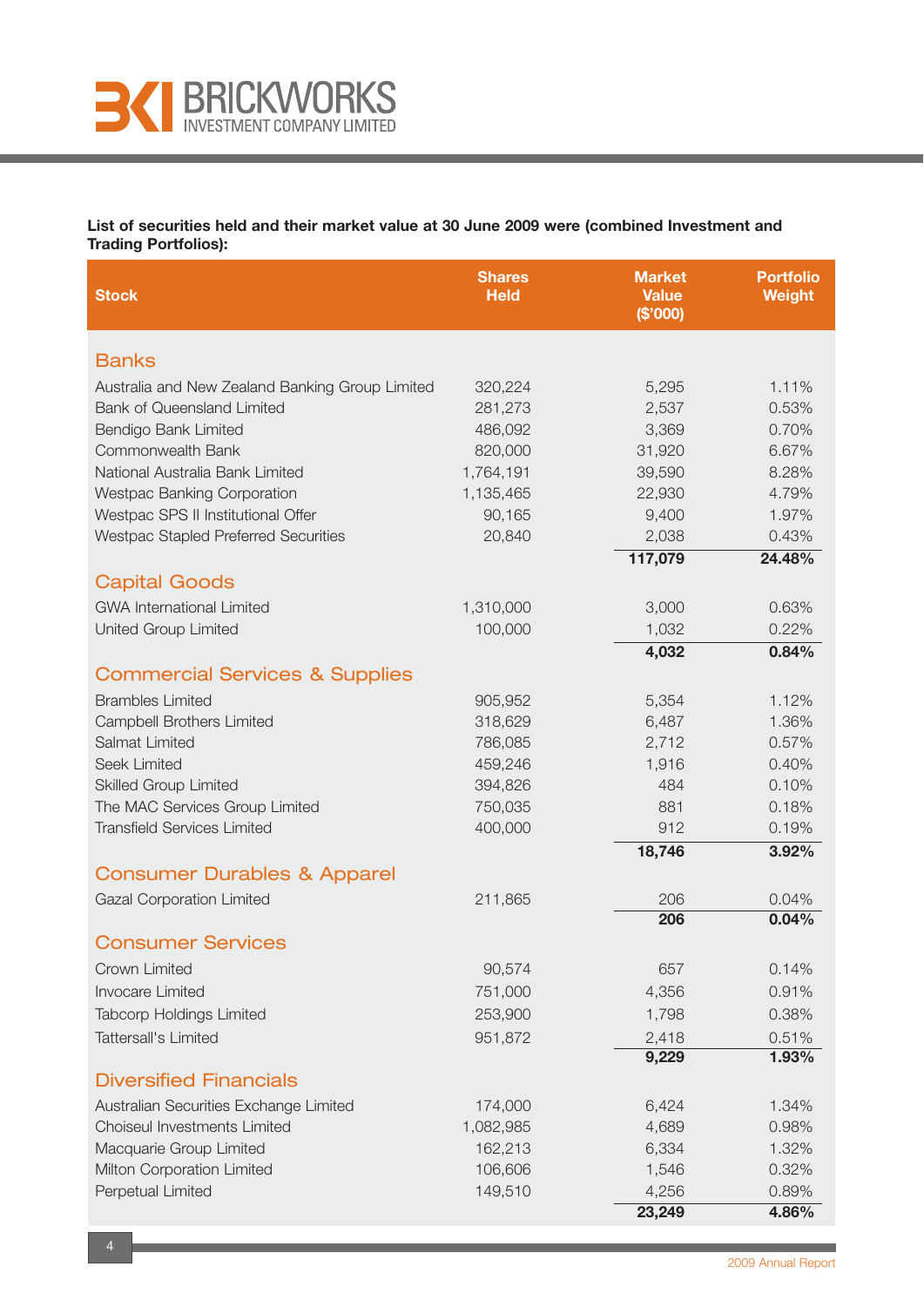## **List of securities (continued):**

| <b>Stock</b>                                   | <b>Shares</b><br><b>Held</b> | Fair<br><b>Value</b><br>(\$'000) | <b>Portfolio</b><br><b>Weight</b><br>$\frac{0}{0}$ |
|------------------------------------------------|------------------------------|----------------------------------|----------------------------------------------------|
| <b>Energy</b>                                  |                              |                                  |                                                    |
|                                                |                              |                                  |                                                    |
| Caltex Australia Limited                       | 86,950                       | 1,200                            | 0.25%<br>14.07%                                    |
| New Hope Corporation Limited<br>Santos Limited | 14,760,452<br>98,000         | 67,310<br>1,428                  | 0.30%                                              |
| Woodside Petroleum Limited                     | 360,000                      | 15,550                           | 3.25%                                              |
|                                                |                              | 85,488                           | 17.87%                                             |
| Food, Beverages & Tobacco                      |                              |                                  |                                                    |
| Coca Cola Amatil Limited                       | 618,000                      | 5,296                            | 1.11%                                              |
| <b>Graincorp Limited</b>                       | 93,444                       | 663                              | 0.14%                                              |
| Lion Nathan Limited                            | 227,300                      | 2,627                            | 0.55%                                              |
|                                                |                              | 8,586                            | 1.80%                                              |
| <b>Food &amp; Staples Retailing</b>            |                              |                                  |                                                    |
| <b>AWB Limited</b>                             | 782,000                      | 919                              | 0.19%                                              |
| Metcash Limited                                | 1,505,833                    | 6,430                            | 1.34%                                              |
| <b>Wesfarmers Limited</b>                      | 638,570                      | 14,280                           | 2.99%                                              |
| <b>Woolworths Limited</b>                      | 609,000                      | 16,050                           | 3.36%                                              |
|                                                |                              | 37,679                           | 7.88%                                              |
| <b>Health Care Equipment &amp; Services</b>    |                              |                                  |                                                    |
| <b>Clover Corporation Limited</b>              | 858,000                      | 176                              | 0.04%                                              |
| Sonic Healthcare Limited                       | 42,500                       | 519                              | 0.11%                                              |
|                                                |                              | 695                              | 0.18%                                              |
| <b>Insurance</b>                               |                              |                                  |                                                    |
| <b>AMP Limited</b>                             | 973,833                      | 4,743                            | 0.99%                                              |
| AXA Asia Pacific Holdings Limited              | 426,000                      | 1,653                            | 0.35%                                              |
| Insurance Australia Group Limited              | 1,076,446                    | 3,746                            | 0.78%                                              |
| QBE Insurance Group Limited                    | 594,244                      | 11,810                           | 2.47%                                              |
| Suncorp-Metway Limited                         | 390,000                      | 2,597                            | 0.54%                                              |
| Suncorp-Metway Limited Convertible             |                              |                                  |                                                    |
| <b>Preference Shares</b>                       | 40,000                       | 3,464                            | 0.72%                                              |
| <b>Materials</b>                               |                              | 28,013                           | 5.86%                                              |
| Alumina Limited                                |                              |                                  |                                                    |
| <b>BHP Billiton Limited</b>                    | 1,021,912<br>1,361,000       | 1,472<br>47,190                  | 0.31%<br>9.87%                                     |
| <b>Bluescope Steel Limited</b>                 | 233,568                      | 591                              | 0.12%                                              |
| <b>Boral Limited</b>                           | 81,000                       | 330                              | 0.07%                                              |
| <b>Brickworks Limited</b>                      | 435,000                      | 5,903                            | 1.23%                                              |
| <b>Onesteel Limited</b>                        | 800,000                      | 2,056                            | 0.43%                                              |
| Orica Limited Step up Preference Securities    | 10,000                       | 890                              | 0.19%                                              |
| Rio Tinto Limited                              | 49,562                       | 2,179                            | 0.46%                                              |
|                                                |                              | 60,611                           | 12.67%                                             |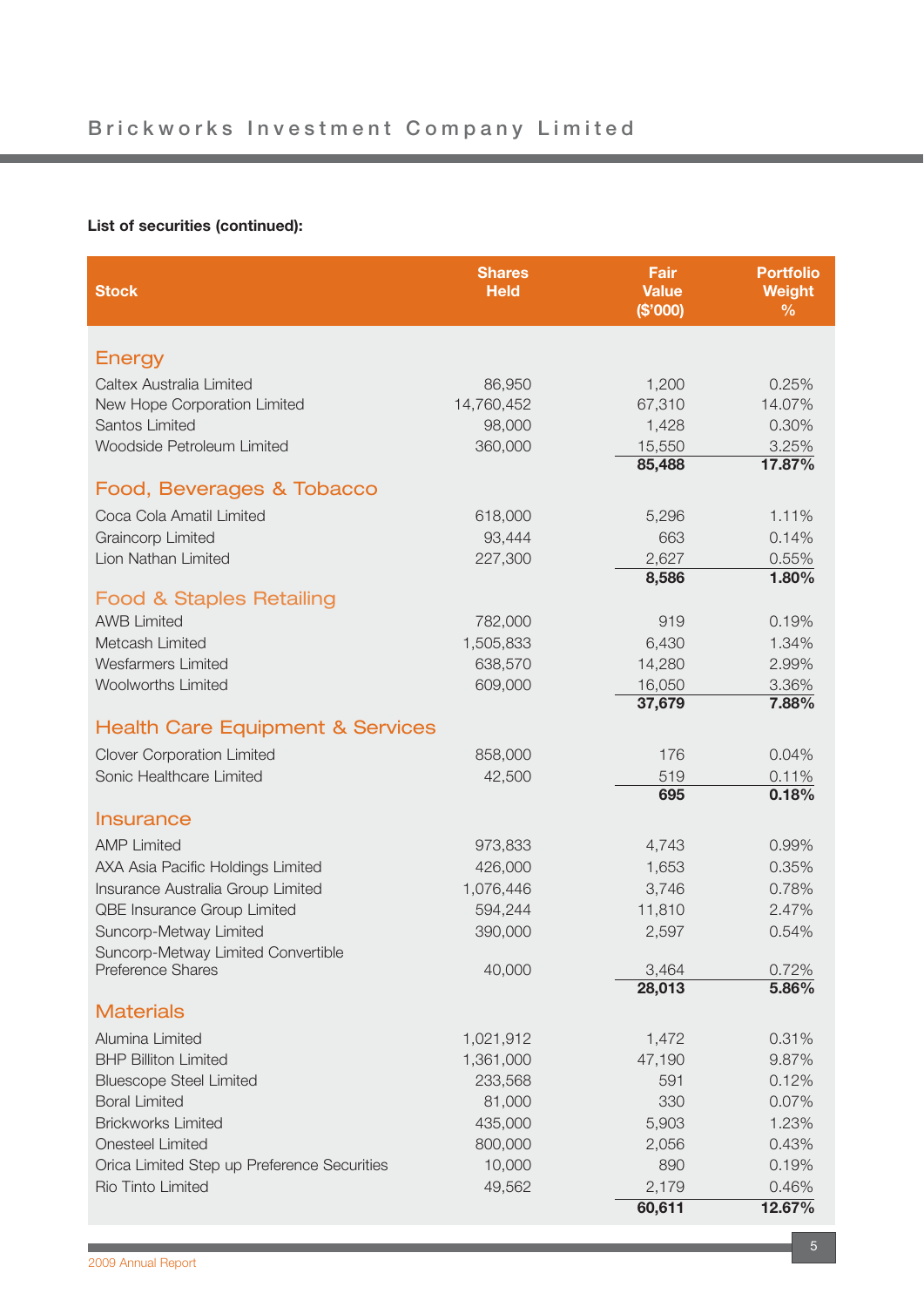

#### **List of securities (continued):**

| <b>Stock</b>                                | <b>Shares</b><br><b>Held</b> | Fair<br><b>Value</b><br>(\$'000) | <b>Portfolio</b><br><b>Weight</b><br>$\frac{0}{0}$ |
|---------------------------------------------|------------------------------|----------------------------------|----------------------------------------------------|
| <b>Media</b>                                |                              |                                  |                                                    |
| <b>Consolidated Media Holdings</b>          | 75,574                       | 171                              | 0.04%                                              |
| Fairfax Media Limited                       | 2,100,000                    | 2,552                            | 0.53%                                              |
| Ten Network Holdings Limited                | 747,429                      | 871                              | 0.18%                                              |
| West Australian Newspapers Holdings Limited | 372,458                      | 1,609                            | 0.34%                                              |
|                                             |                              | 5,203                            | $1.09\%$                                           |
| <b>Real Estate</b>                          |                              |                                  |                                                    |
| The GPT Group                               | 1,000,000                    | 485                              | 0.10%                                              |
| <b>Westfield Group</b>                      | 193,157                      | 2,192                            | 0.46%                                              |
|                                             |                              | 2,677                            | 0.56%                                              |
| Retailing                                   |                              |                                  |                                                    |
| <b>ARB Corporation Limited</b>              | 673,437                      | 2,390                            | 0.50%                                              |
|                                             |                              | 2,390                            | 0.50%                                              |
| <b>Telecommunications Services</b>          |                              |                                  |                                                    |
| SP Telemedia Limited                        | 3,322,223                    | 1,179                            | 0.25%                                              |
| <b>Telstra Corporation Limited</b>          | 5,228,000                    | 17,670                           | 3.69%                                              |
|                                             |                              | 18,849                           | 3.94%                                              |
| Transportation                              |                              |                                  |                                                    |
| Lindsay Australia Limited                   | 3,120,034                    | 546                              | 0.11%                                              |
| Macquarie Infrastructure Group              | 762,892                      | 1,087                            | 0.23%                                              |
| Qantas Airways Limited                      | 602,500                      | 1,205                            | 0.25%                                              |
| Transurban Group                            | 134,581                      | 560                              | 0.12%                                              |
|                                             |                              | 3,398                            | 0.71%                                              |
| <b>Utilities</b>                            |                              |                                  |                                                    |
| <b>AGL Energy Limited</b>                   | 1,056,000                    | 14,170                           | 2.96%                                              |
| <b>APA Group</b>                            | 790,000                      | 2,157                            | 0.45%                                              |
|                                             |                              | 16,327                           | 3.41%                                              |
| <b>Total Investments</b>                    |                              | 442,457                          | 92.51%                                             |
| <b>Bank Deposit</b>                         |                              | 35,818                           | 7.49%                                              |
|                                             | <b>TOTAL PORTFOLIO</b>       | 478,275                          | 100.00%                                            |

The Group is not a substantial shareholder in any of the investee corporations in accordance with the Corporations Act 2001, as each equity investment represents less than 5% of the issued capital of the investee corporation.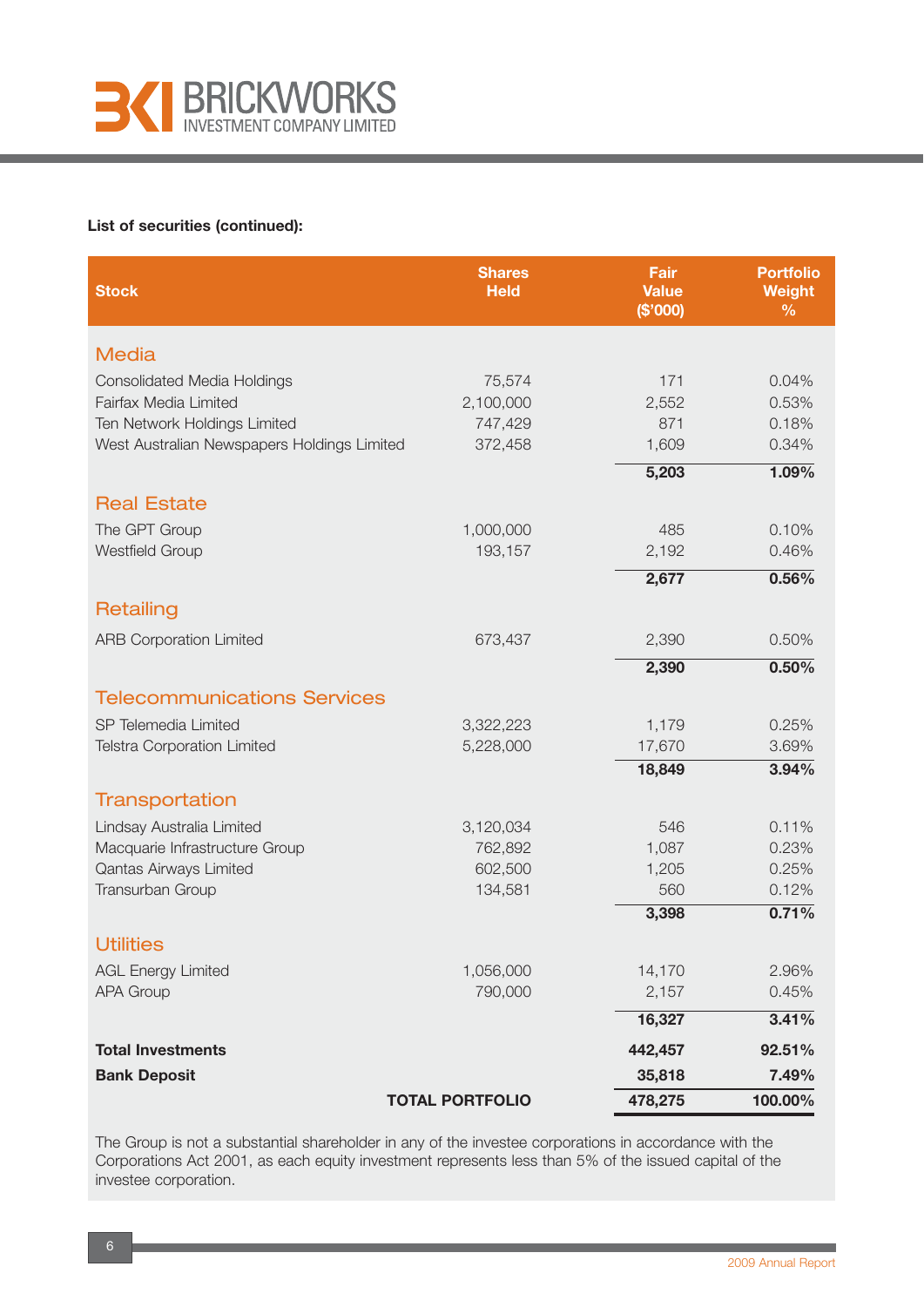## GROUP PROFILE

Brickworks Investment Company Limited (the Group) is a Listed Investment Company on the Australian Stock Exchange. The Group invests in a diversified portfolio of Australian shares, trusts and interest bearing securities.

Shares were listed on the Australian Stock Exchange Limited commencing 12 December 2003.

### Corporate Objectives

The Group aims to generate an increasing income stream for distribution to its shareholders in the form of fully franked dividends, to the extent of its available imputation tax credits, through long-term investment in a portfolio of assets that are also able to deliver long term capital growth to shareholders.

### Investment Strategy

The Group is a long-term investor in companies, trusts and interest bearing securities with a focus on Australian entities. It primarily seeks to invest in well-managed businesses with a profitable history and with the expectation of sound dividend and distribution growth.

### Dividend Policy

The Group will pay the maximum amount of realised profits after tax to its shareholders in the form of fully franked dividends to the extent permitted by the Corporations Act, the Income Tax Assessment Act and prudent business practices from profits obtained through interest, dividends and other income it receives from its investments.

Dividends will be declared by the Board of Directors out of realised profit after tax, excluding realised capital profit from any disposals of long-term investments.

### Management

As previously announced, on 1 December 2008 the Group internalised the portfolio management function. Prior to this, Souls Funds Management Limited acted as Portfolio Manager.

The Group also engages Corporate and Administrative Services Pty Ltd to provide accounting and group secretarial services.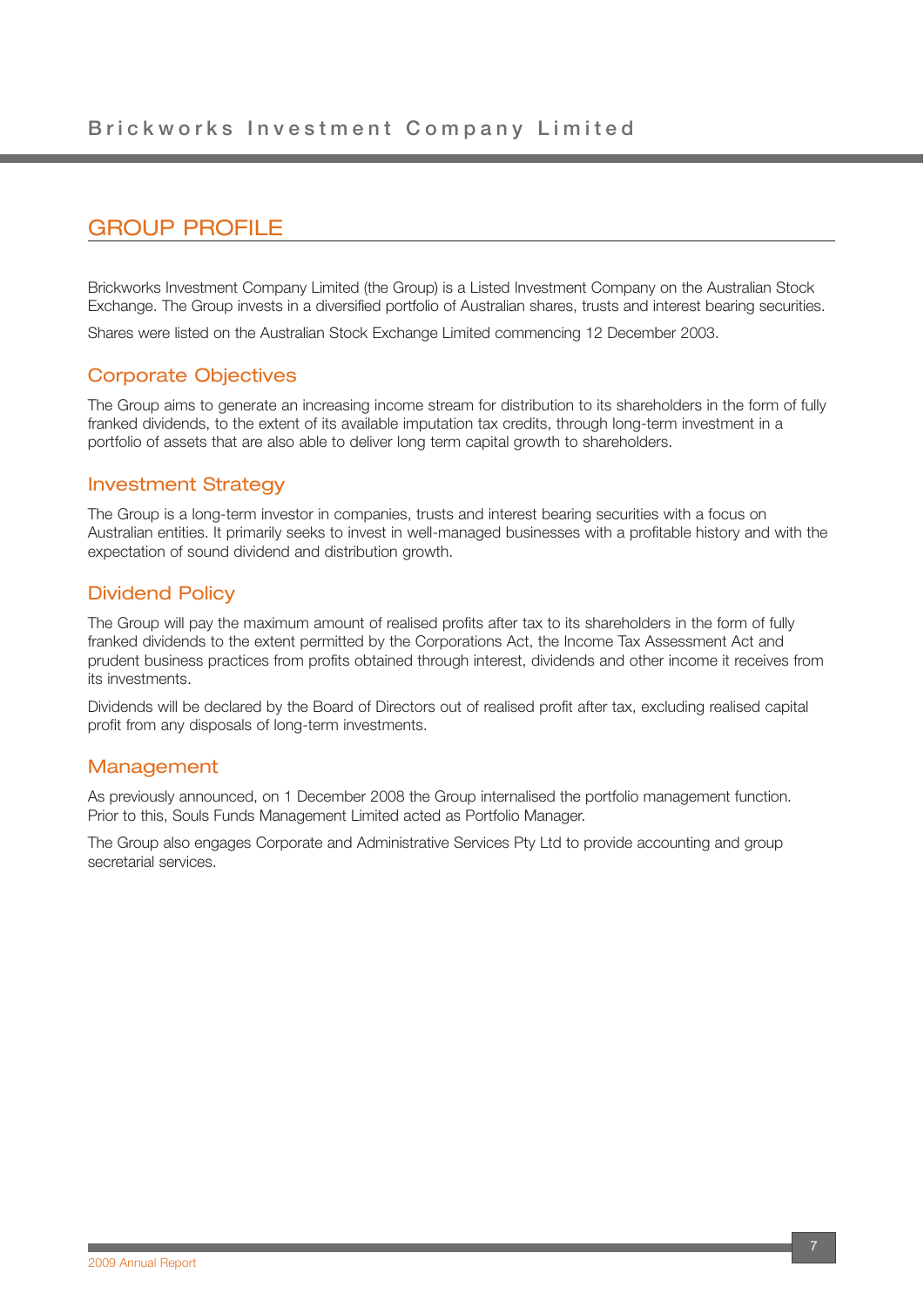

## CHAIRMAN'S ADDRESS

Dear Shareholders,

I am pleased to enclose the 6th Annual Report of Brickworks Investment Company Limited for the year ended 30 June 2009.

Income from operating activities before special investment revenue and net gains / (losses) on investment portfolio increased 11% to \$23.2m. Whilst Special Investment Revenue increased 45% to \$1.3m.

BKI has increased net operating profit before special investment revenue and net gains / (losses) on investment portfolio by 13% to \$20.7m. Net Profit After Tax was \$22.1m, down 2% on the previous corresponding period.

### **Performance**

BKI's Net Portfolio Return (after all operating expenses, payment of both income and capital gains tax and the reinvestment of dividends) for the 12 months to 30 June 2009 was negative 15.7% compared to the S&P/ASX 300 Accumulation Index which declined by 20.3%. The chart below shows historical portfolio returns benchmarked to the S&P/ASX 300 Accumulation Index:



BKI's Share Price Performance (including the reinvestment of dividends) for the 12 months to 30 June 2009 was negative 8.9%. This compares favourably to the S&P/ASX 300 Accumulation Index which returned negative 20.3% over the same period, an out performance of 11.4%. The chart below shows historical share price performance benchmarked to the S&P/ASX 300 Accumulation Index:

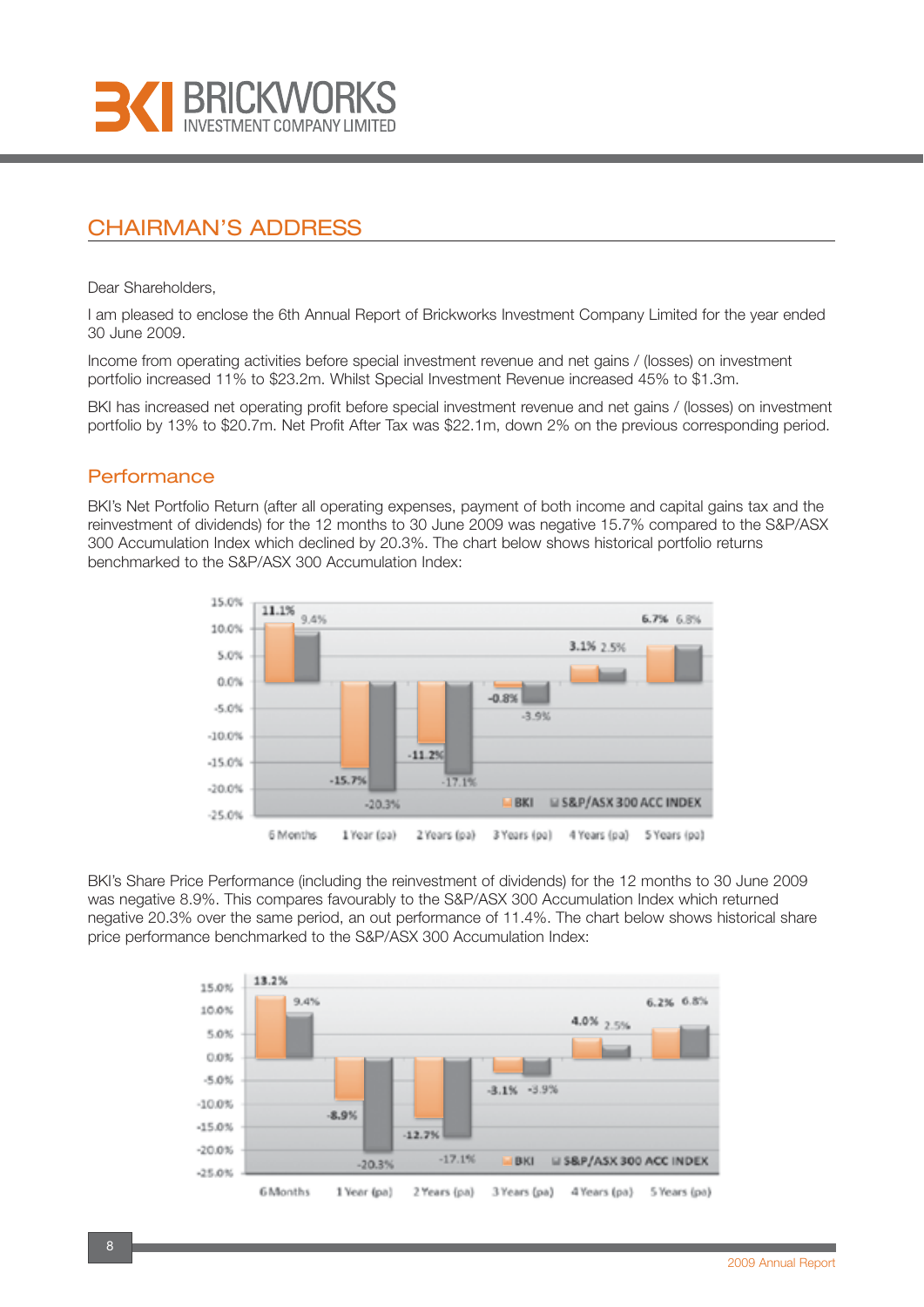## CHAIRMAN'S ADDRESS - Continued

### Portfolio Movements

BKI continues to focus on investing for the long term with major investments over the 12 months to 30 June 2009 including BHP Billiton, Telstra Corporation, Coca-Cola Amatil, Metcash Limited, Westpac Banking Corporation SPSII, United Group, ARB Corporation and Woolworths Limited.

BKI also participated in numerous capital raisings through Entitlement Offers, Placements and Share Purchase Plans with major investments including Commonwealth Bank, Wesfarmers Limited, Alumina Limited, Bluescope Limited, OneSteel Limited, GPT Group and Seek Limited.

The investment portfolio is continually reviewed by the Investment Committee to determine if any stocks held within it are, in the view of the committee, impaired. This review primarily focuses on the ability of the company to pay dividends over the long term.

If there is objective evidence found that may impact future cash flows of the company resulting from significant changes in the technological, market, economic or legal environment in which that company operates BKI will consider it impaired and normally dispose of the stock. In the event that an investment is considered impaired, but has not yet been disposed of, an impairment charge is recognised in the Income Statement.

The impairment review undertaken by the Investment Committee identified an unrealised impairment loss of \$1.4m. The portfolio is re-valued daily on a mark to market basis and as such the impairment charge does not impact BKI's NTA.

In accordance with BKI's investment strategy, there is an expectation from companies in which we invest that they continue to pay dividends over the long term. Major divestments from the BKI Investment Portfolio as a result of significantly reduced dividend payments include Babcock & Brown Infrastructure Group, BBI EPS Limited, Alesco Corporation, Wattyl Limited, Vision Group Holdings, Specialty Fashion Group, Bravura Solutions and CBD Energy. These sales resulted in a realised loss of \$5.4m.

St George Bank Limited was also divested following the successful takeover by Westpac Banking Corporation.

### List of Top 20 Securities held as at 30 June 2009:

|                |                                                 | <b>Shares</b><br><b>Held</b> | <b>Fair</b><br><b>Value</b> | <b>Portfolio</b><br>Weight * |
|----------------|-------------------------------------------------|------------------------------|-----------------------------|------------------------------|
| <b>Stock</b>   |                                                 |                              | (\$'000)                    |                              |
|                | New Hope Corporation Limited                    | 14,760,452                   | 67,310                      | 14.07%                       |
| 2              | <b>BHP Billiton Limited</b>                     | 1,361,000                    | 47,190                      | 9.87%                        |
| 3              | National Australia Bank Limited                 | 1,764,191                    | 39,590                      | 8.28%                        |
| 4              | Commonwealth Bank                               | 820,000                      | 31,920                      | 6.67%                        |
| 5              | Westpac Banking Corporation                     | 1,135,465                    | 22,930                      | 4.79%                        |
| 6              | <b>Telstra Corporation Limited</b>              | 5,228,000                    | 17,670                      | 3.69%                        |
| $\overline{7}$ | <b>Woolworths Limited</b>                       | 609,000                      | 16,050                      | 3.36%                        |
| 8              | Woodside Petroleum Limited                      | 360,000                      | 15,550                      | 3.25%                        |
| 9              | <b>Wesfarmers Limited</b>                       | 638,570                      | 14,280                      | 2.99%                        |
| 10             | <b>AGL Energy Limited</b>                       | 1,056,000                    | 14,170                      | 2.96%                        |
| 11             | QBE Insurance Group Limited                     | 594,244                      | 11,810                      | 2.47%                        |
| 12             | <b>Westpac Banking Corporation SPSII</b>        | 90,165                       | 9,400                       | 1.97%                        |
| 13             | Campbell Brothers Limited                       | 318,629                      | 6,487                       | 1.36%                        |
| 14             | Metcash Limited                                 | 1,505,833                    | 6,430                       | 1.34%                        |
| 15             | Australian Securities Exchange Limited          | 174,000                      | 6,424                       | 1.34%                        |
| 16             | Macquarie Group Limited                         | 162,213                      | 6,334                       | 1.32%                        |
| 17             | <b>Brickworks Limited</b>                       | 435,000                      | 5,903                       | 1.23%                        |
| 18             | <b>Brambles Limited</b>                         | 905,952                      | 5,354                       | 1.12%                        |
| 19             | Coca Cola Amatil Limited                        | 618,000                      | 5,296                       | 1.11%                        |
| 20             | Australia and New Zealand Banking Group Limited | 320,224                      | 5,295                       | 1.11%                        |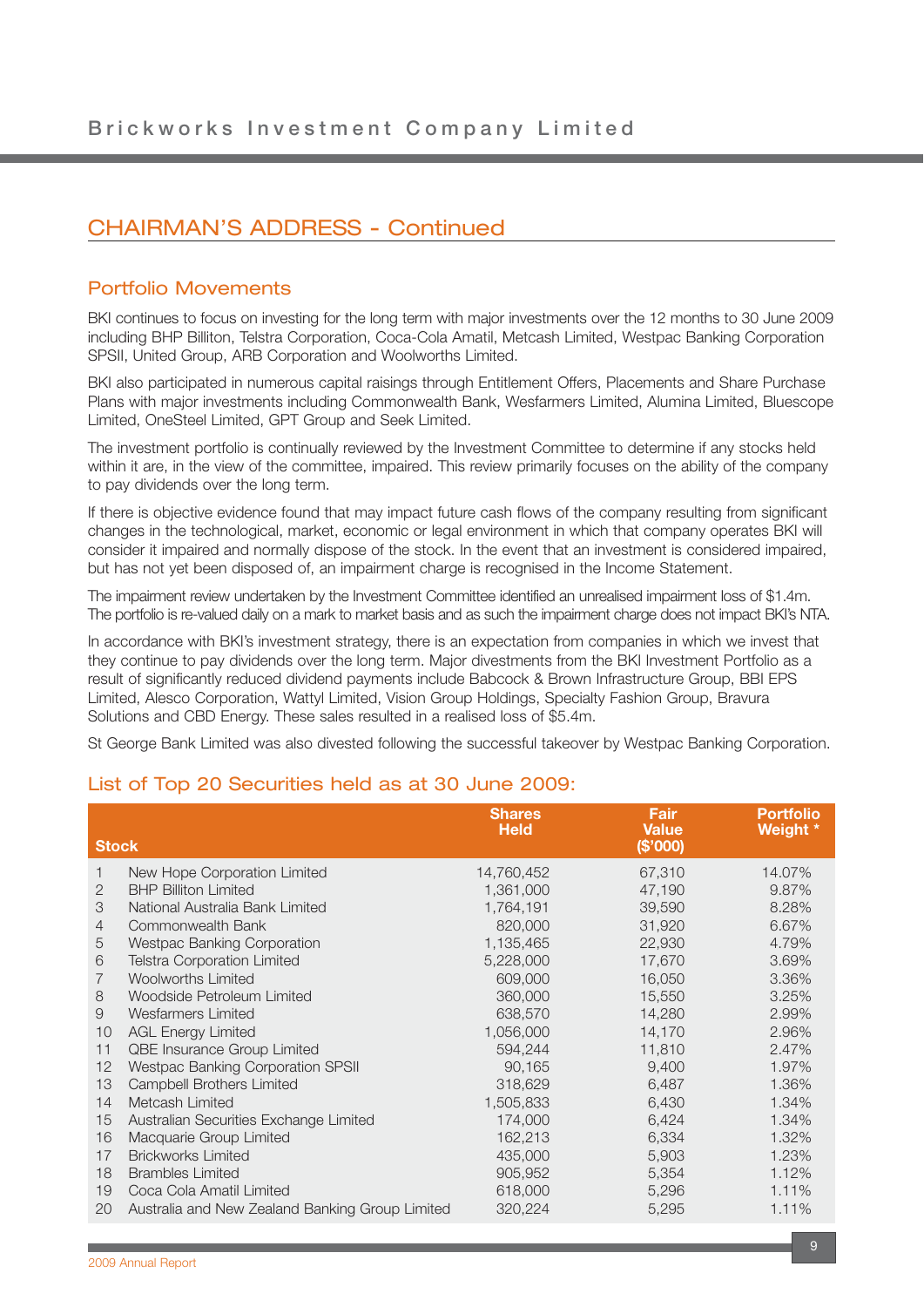

## CHAIRMAN'S ADDRESS - Continued

### Huntley Investment Company Limited

The Huntley Investment Company acquisition was completed under compulsory acquisition on the 23rd January 2009. Managing Director of Huntley Investment Company, Mr Ian Huntley has since accepted positions on the BKI Board and Investment Committee. Ian brings a wealth of knowledge and experience to BKI.

### **Dividends**

The Final Dividend has been maintained at 3 cents per share fully franked on the increased share capital resulting from the takeover of Huntley Investment Company Limited during the year. The record date will be 21 August 2009 with a payment date of 4 September 2009.

As at 30 June 2009 BKI was trading on a historical fully franked dividend yield of 5.7%.

### Operating Expenses

Operating Expenses were \$1.4m as at the 30 June 2009, a reduction of 29% on the corresponding period. BKI's Management Expense Ratio (MER) has decreased from 0.46% to 0.31% over the financial year. It is important to note that the latest MER figure also contains 5 months of fees from the previous external management arrangement. Based on the present level of net tangible assets, BKI is confident that the MER at financial year end 2010 should be approximately 0.20% - 0.25%.

### **Outlook**

BKI is expecting a substantial fully franked special dividend payment from New Hope Corporation Limited (to be paid in conjunction with the final 2009 year dividend in November 2009). This additional income places BKI in a very strong position for the upcoming financial year.

Despite some negativity surrounding company earnings and reduced dividend income expected in the forthcoming reporting season, there continues to be opportunities for the long term investor. There are many well managed, profitable businesses with strong balance sheets and attractive dividend yields within the Australian market.

As at 30 June 2009 BKI held \$38.7m in cash and dividends receivable, representing some 8.0% of the total assets. The strong cash position places the company well and we will continue to take advantage of investment opportunities when they arise.

Yours sincerely,

**Robert Millner Chairman**

**Sydney, 11 August 2009**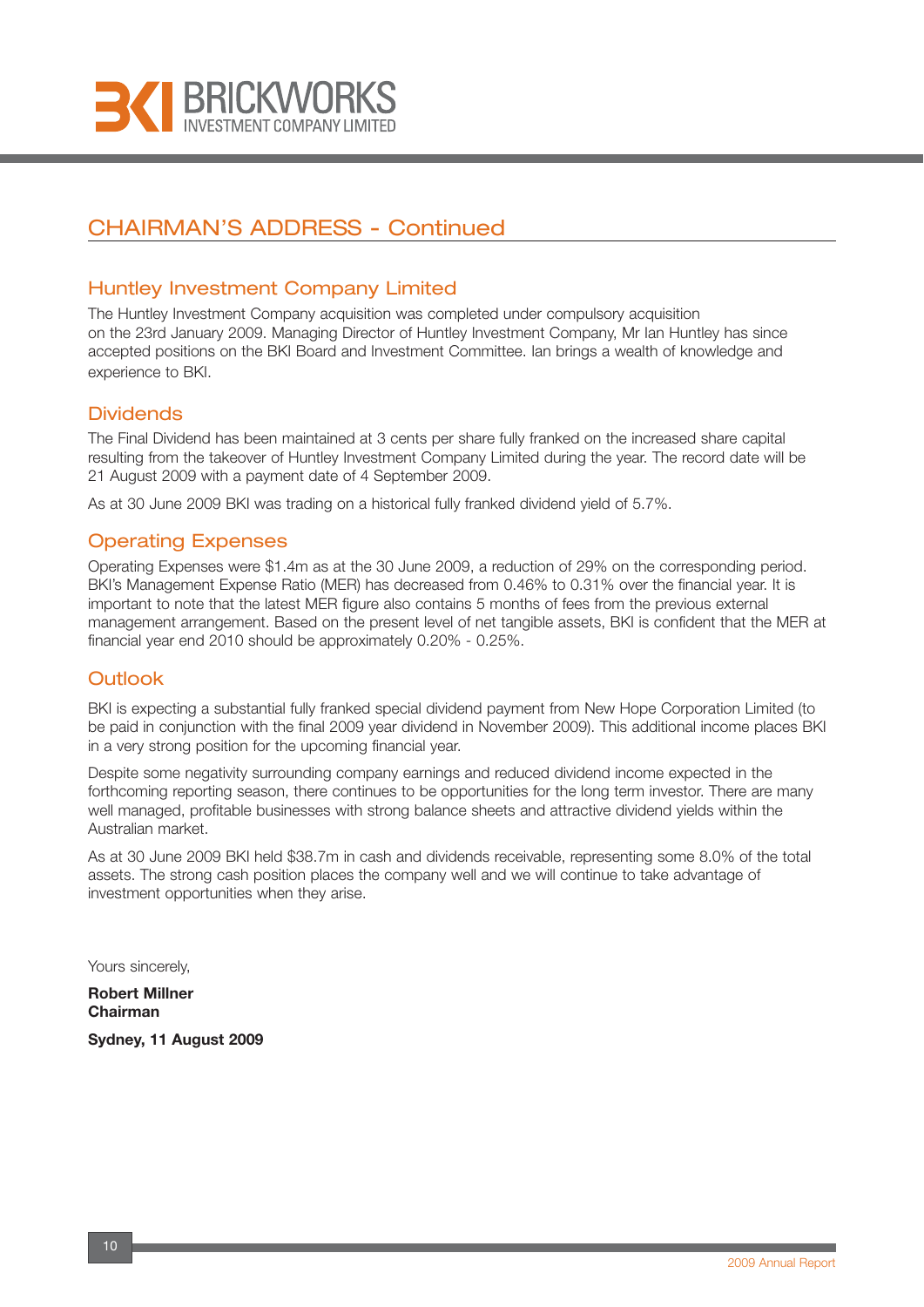## DIRECTORS' REPORT

The directors of Brickworks Investment Company Limited present the following report on the Company and its controlled entities (the Group) for the year ended 30 June 2009.

### 1. Directors

The following persons were directors since the start of the financial year and up to the date of this report unless otherwise stated:

#### **Robert Dobson Millner, FAICD – Non-Executive Director and Chairman**

Mr Millner has 25 years experience as a Company Director. During the past three years, Mr Millner has also served as a Director of the following other listed companies:

- Milton Corporation Limited\*
- Choiseul Investments Limited\*
- New Hope Corporation Limited\*
- Washington H Soul Pattinson and Company Limited\*
- SP Telemedia Limited\*
- Brickworks Limited\*
- Souls Private Equity Limited\*
- Australian Pharmaceutical Industries Limited\*

\* denotes current directorship

#### *Special Responsibilities:*

- Chairman of the Board
- Chairman of the Nomination Committee
- Chairman of the Investment Committee
- Member of the Remuneration Committee

#### **David Capp Hall, FCA, FAICD – Independent Non-Executive Director**

Mr Hall is a Chartered Accountant with experience in corporate management and finance. He holds directorships in other companies and is the Chairman of the audit committee. During the past three years, Mr Hall also served as a Director of the following listed companies:s

• Undercoverwear Limited

#### *Special Responsibilities:*

- Chairman of the Audit Committee
- Member of the Remuneration Committee
- Member of the Nomination Committee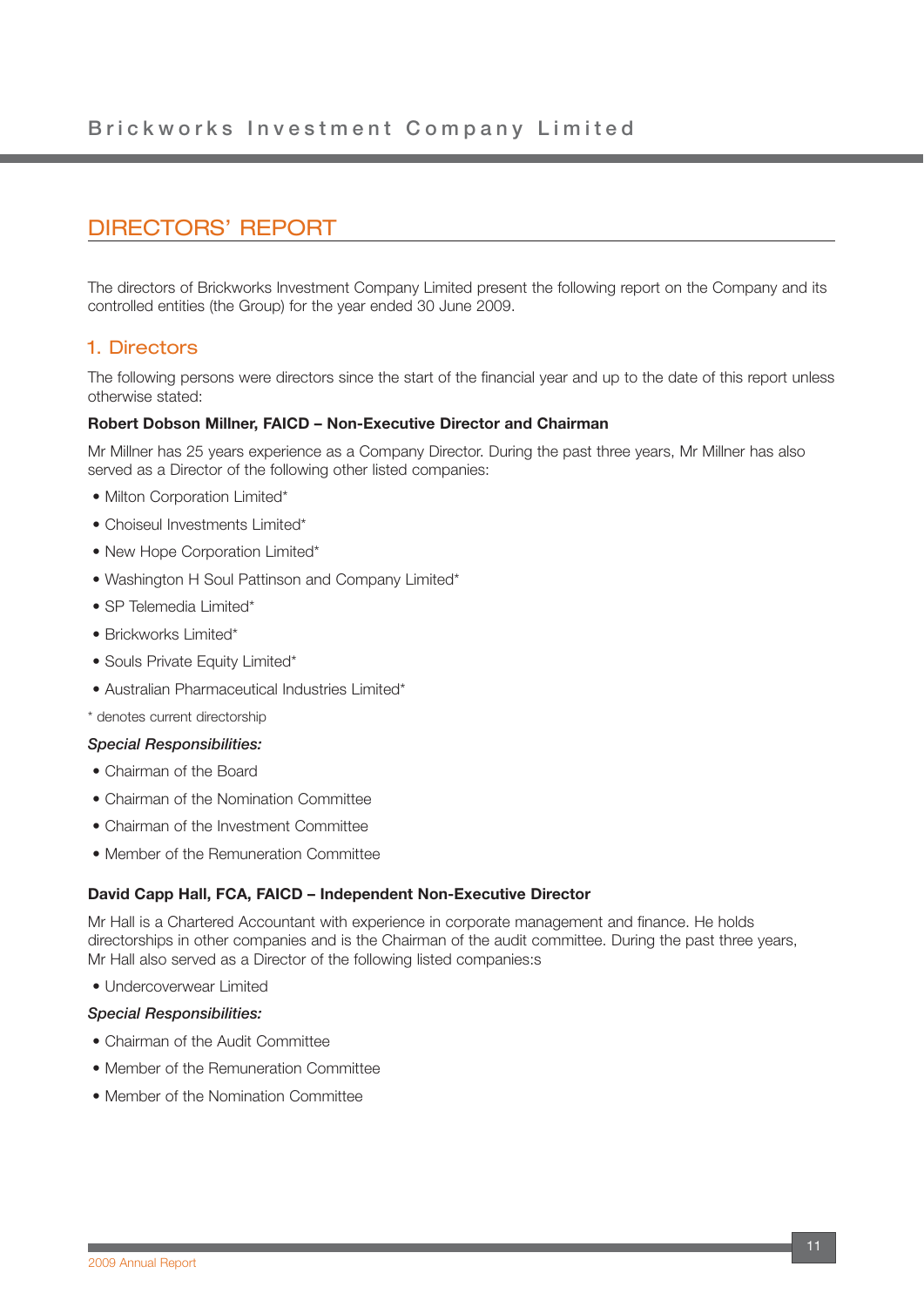

## DIRECTORS' REPORT

#### **Alexander James Payne, B.Comm, Dip Cm, FCPA, FCIS, FCIM - Non-Executive Director**

Mr Payne is Chief Financial Officer of Brickworks Limited and has considerable experience in finance and investment and is a member of the Audit Committee.

#### *Special Responsibilities:*

- Member of the Audit Committee
- Member of the Investment Committee
- Chairman of the Remuneration Committee
- Member of the Nomination Committee

#### **Geoffrey Guild Hill, B.Econ., MBA, FCPA, ASIA FAICD – Independent Non-Executive Director**

A merchant banker, Mr Hill has identified and implemented mergers and takeovers and has acted for a wide range of corporate clients in Australia and overseas.

During the past three years, Mr Hill has served as a Director of the following listed companies:

- Heritage Gold NZ Limited\*
- Hills Industries Limited\*
- Centrex Metals Limited\*
- Metals Finance Corporation Limited\*
- Souls Private Equity Limited (alternate director)
- Huntley Investment Company Limited
- Enterprise Energy NL
- Biron Capital Limited
- Undercoverwear Limited

\* denotes current directorship

#### *Special Responsibilities:*

- Member of the Audit Committee
- Member of the Remuneration Committee
- Member of the Nomination Committee

#### **Ian Thomas Huntley, BA – Independent Non-Executive Director**

After a career in financial journalism Mr Huntley acquired "Your Money Weekly" newsletter in 1973. Over the following 33 years, Mr Huntley built the Your Money Weekly newsletter into one of Australia's best known investment advice publications. He and partners sold the business to Morningstar Inc of the USA in mid 2006. Mr. Huntley continues an active role as Publisher, Huntley's Your Money Weekly.

During the past three years, Mr Huntley has served as a Director of the following listed companies:

• Huntley Investment Company Limited

#### *Special Responsibilities:*

- Member of the Investment Committee
- Member of the Remuneration Committee
- Member of the Nomination Committee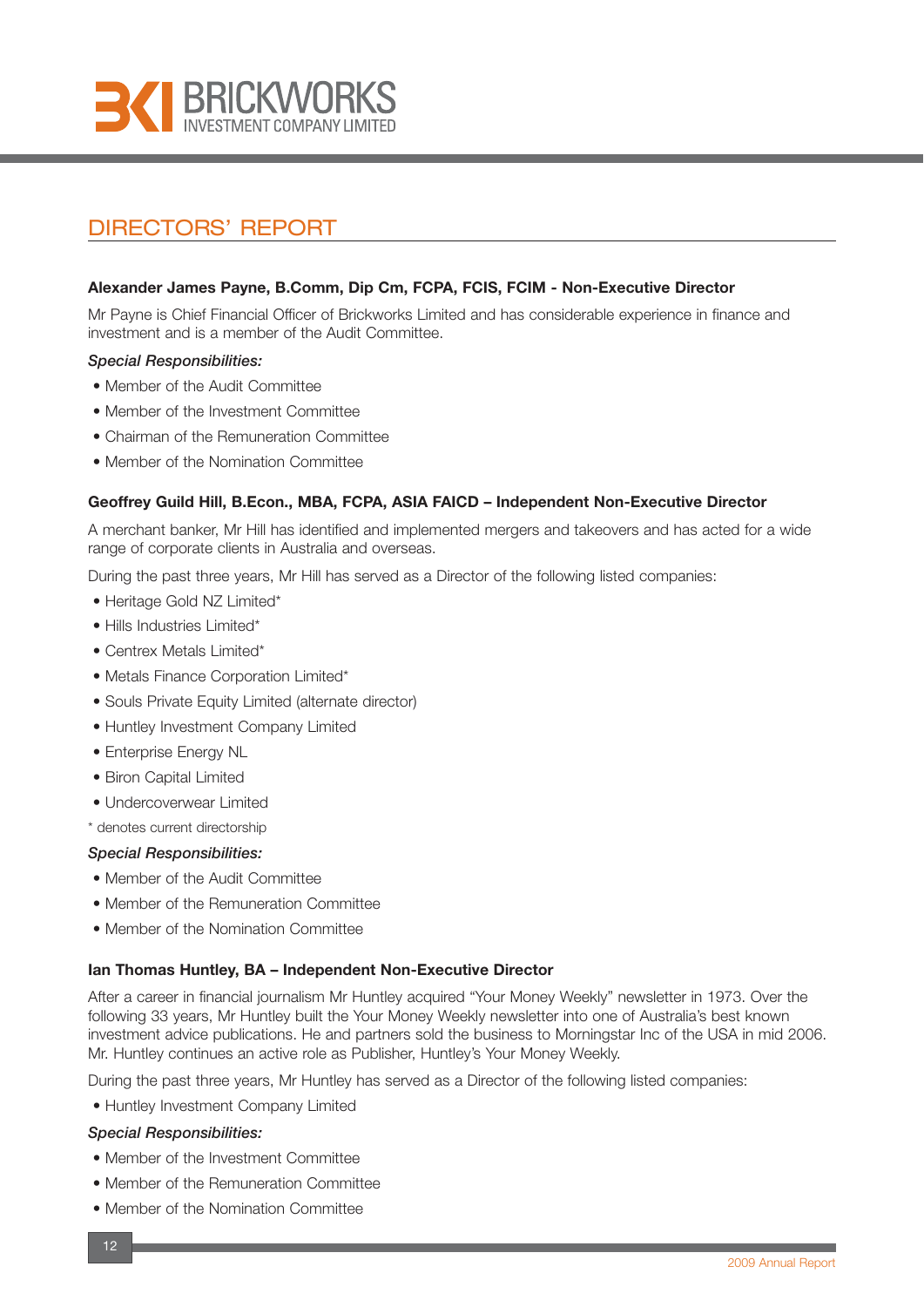### 2. Company Secretary

#### **Richard Pillinger, BSc, CA**

Mr. Pillinger is a Chartered Accountant with extensive experience in public practice and commercial financial roles.

### 3. Principal Activities

The principal activities of the Group during the financial year were that of a Listed Investment Company (LIC) primarily focused on long term investment in ASX listed securities. There have been no significant changes in the nature of those activities during the year.

### 4. Operating Results

The consolidated profit of the Group after providing for income tax amounted to \$22,112,000 (2008: \$22,576,000).

### 5. Review of Operations

The Australian share market endured a difficult period during the year ending 30 June 2009 as a result of credit issues and global financial turmoil. Despite this, the group enjoyed another successful year with total income from operating activities increasing by 11.2% and overall profits after tax but before net gains / (losses) on the investment portfolio increasing by 14.4%.

The investment focus during the year again concentrated on managing the existing portfolio by continuing to add on existing holdings as well as adding new companies and investment products to the investment portfolio. Major investments over the 12 months to 30 June 2009 included BHP Billiton, Telstra Corporation, Coca-Cola Amatil, Metcash Limited, Westpac Banking Corporation SPSII, United Group, ARB Corporation and Woolworths Limited.

The group also participated in numerous capital raisings through Entitlement Offers, Placements and Share Purchase Plans with major investments including Commonwealth Bank, Wesfarmers Limited, Alumina Limited, Bluescope Limited, OneSteel Limited, GPT Group and Seek Limited.

The takeover of Huntley Investment Company Limited added further diversification to the investment portfolio which has strengthened the Group's position. A discount on acquisition of \$3.32 million was recognised in the consolidated results of the Group for the year.

An unrealised impairment charge of \$1.0 million after tax on the investment portfolio was recognised in net profits during the year. The portfolio is continuously marked to market through the revaluation reserve during the year, so this impairment charge has no impact on the net tangible assets of the group.

## 6. Financial Position

The net assets of the Group increased during the financial year by \$59.7 million to \$471.1 million.

This movement has largely resulted from the following factors;

- Net assets acquired on takeover of Huntley Investment Company Limited of \$105.8 million;
- Market value decrease in the investment portfolio of \$39.9 million net of tax.

### 7. Employees

The Group has one employee as at 30 June 2009 (2008: Nil)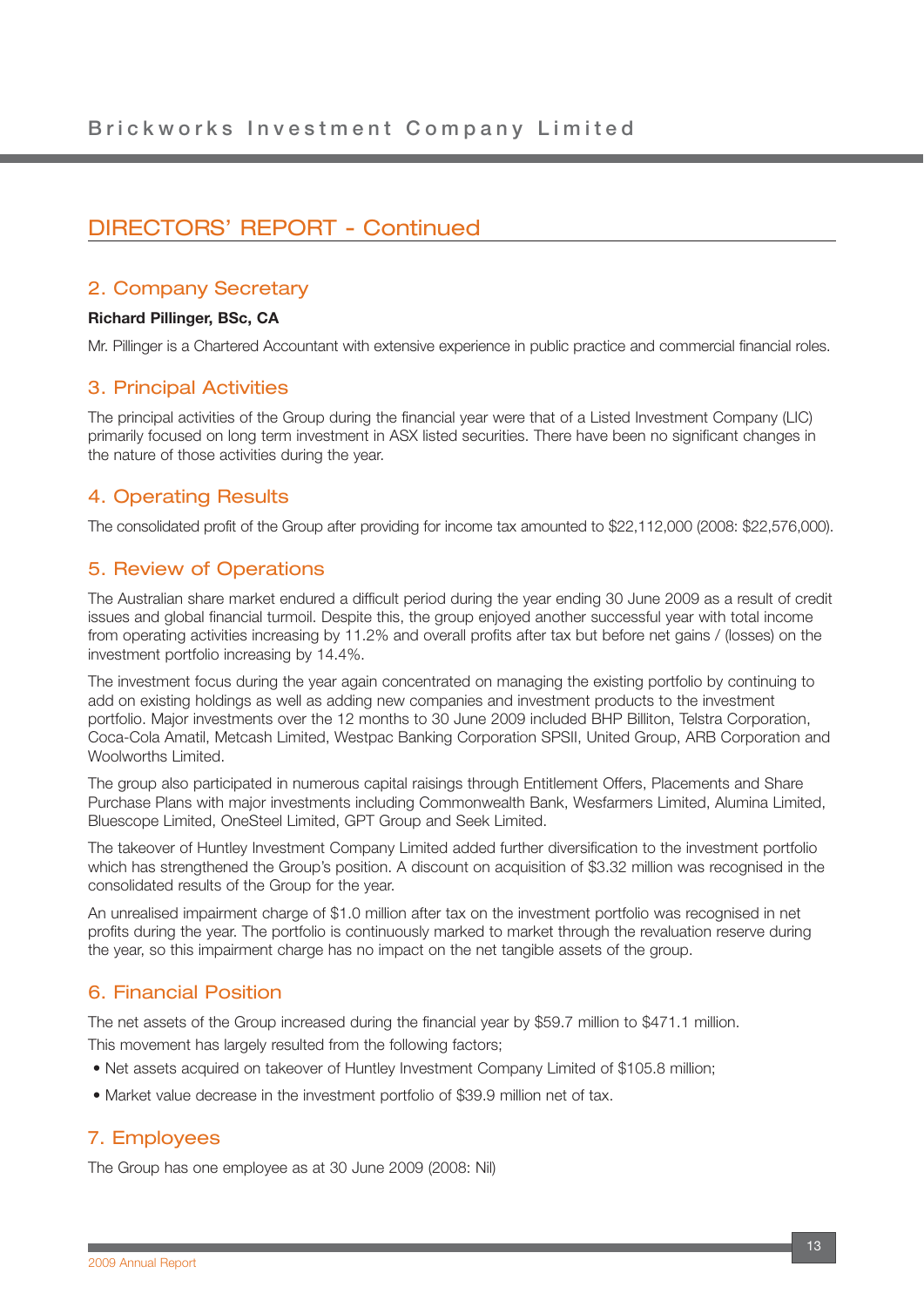

### 8. Significant changes in the state of affairs

Other than as stated above and in the accompany Financial Report, there were no significant changes in the state of affairs of the Group during the reporting year.

### 9. Likely Developments and Expected Results

The operations of the Group will continue with planned investments in Australian equities and fixed interest securities. No information is included on the expected results of those operations and the strategy for particular investments, as it is the opinion of the directors that this information would prejudice the interests of the Group if included in this report.

## 10. Significant Events after Balance Date

The directors are not aware of any matter or circumstance that has arisen since the end of the year to the date of this report that has significantly affected or may significantly affect:

- i. the operations of the Company and the entities that it controls;
- ii. the results of those operations; or
- iii. the state of affairs of the Company in subsequent years.

#### 11. Dividends

There were two dividend payments during the year ended 30 June 2009.

On 29 August 2008, a final ordinary dividend of \$8,728,998 (3.0 cents per share fully franked) was paid out of retained profits at 30 June 2008.

On 12 March 2009, an interim ordinary dividend of \$11,743,934 (3.0 cents per share fully franked) was paid out of retained profits at 31 December 2008.

In addition, the directors have declared a final ordinary dividend of \$11,824,290 (3.0 cents per share fully franked) to be paid out of out of retained profits at 30 June 2009 and payable on 4 September 2009.

At 30 June 2009 there are \$11,916,000 of franking credits available to the Group (2008: \$3,069,000) after allowing for payment of the final, fully franked dividend.

### 12. Environmental Regulations

The Group's operations are not materially affected by environmental regulations.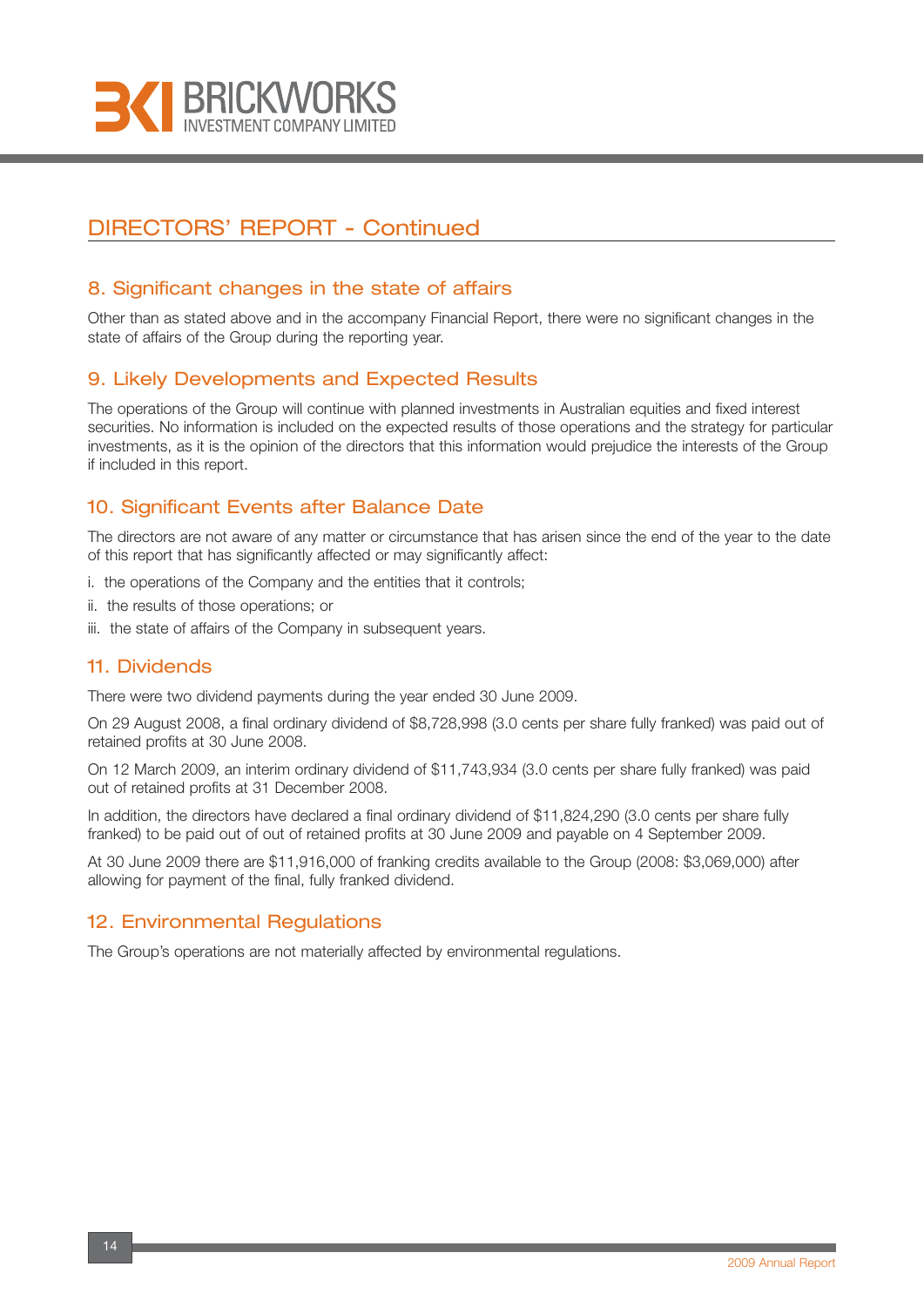## 13. Meetings of Directors

The numbers of meetings of the Board of Directors and each Board Committee held during the year to 30 June 2009, and the numbers of meetings attended by each Director were:

|                         | <b>Board</b>    |                              |                          | <b>Investment</b>            |                 | <b>Audit</b>                 |                 | <b>Remuneration</b>          |  |
|-------------------------|-----------------|------------------------------|--------------------------|------------------------------|-----------------|------------------------------|-----------------|------------------------------|--|
|                         | <b>Attended</b> | <b>Eligible</b><br>to attend | <b>Attended</b>          | <b>Eligible</b><br>to attend | <b>Attended</b> | <b>Eligible</b><br>to attend | <b>Attended</b> | <b>Eligible</b><br>to attend |  |
| RD Millner <sup>1</sup> | 9               | 9                            | 12                       | 12                           |                 |                              |                 |                              |  |
| AJ Payne                | 9               | 9                            | 12                       | 12                           | $\mathcal{P}$   | 2                            |                 |                              |  |
| DC Hall                 | 9               | 9                            | $\overline{\phantom{a}}$ | $\overline{\phantom{0}}$     | 2               | $\mathcal{P}$                |                 |                              |  |
| GG Hill <sup>2</sup>    | 5               |                              | $\overline{\phantom{a}}$ |                              | $\mathcal{P}$   | 2                            |                 |                              |  |
| IT Huntley <sup>3</sup> | $\Omega$        |                              | 4                        | 4                            |                 |                              |                 |                              |  |

1 – Mr R Millner was ineligible to attend the Remuneration Committee meeting to avoid any potential conflict of interest.

2 – Mr G Hill was ineligible to attend two Board meetings where the acquisition of Huntley Investment Company Limited was under discussion in order to avoid any potential conflict of interest.

3 – Mr I Huntley was ineligible to attend any meetings prior to his appointment to the Board on 10 February 2009.

### 14. Remuneration Report (Audited)

This remuneration report outlines the Director and executive remuneration arrangements of the Company in accordance with the requirements of the Corporations Act 2001 and its Regulations. For the purposes of this report, key management personnel of the Company are defined as those persons having authority and responsibility for planning, directing and controlling the major activities of the Company, directly or indirectly.

#### **Remuneration Policy**

The Board is responsible for determining and reviewing remuneration arrangements for the Directors themselves and the Chief Executive Officer. It is the Group's objective to provide maximum shareholder benefit from the retention of a high quality Board and Executive Team by remunerating Directors and key executives fairly and appropriately with reference to relevant employment market conditions and their experience and expertise.

#### **Elements of director and executive remuneration**

Remuneration packages may contain the following key elements:

- (a) Primary benefits salary/fees, bonuses and non-monetary benefits including the provision of a motor vehicle or the payment of a car allowance where necessary.
- (b) Post employment benefits including superannuation.
- (c) Other benefits

The following disclosures detail the remuneration of the directors and the highest remunerated executives of the Parent and controlled entities.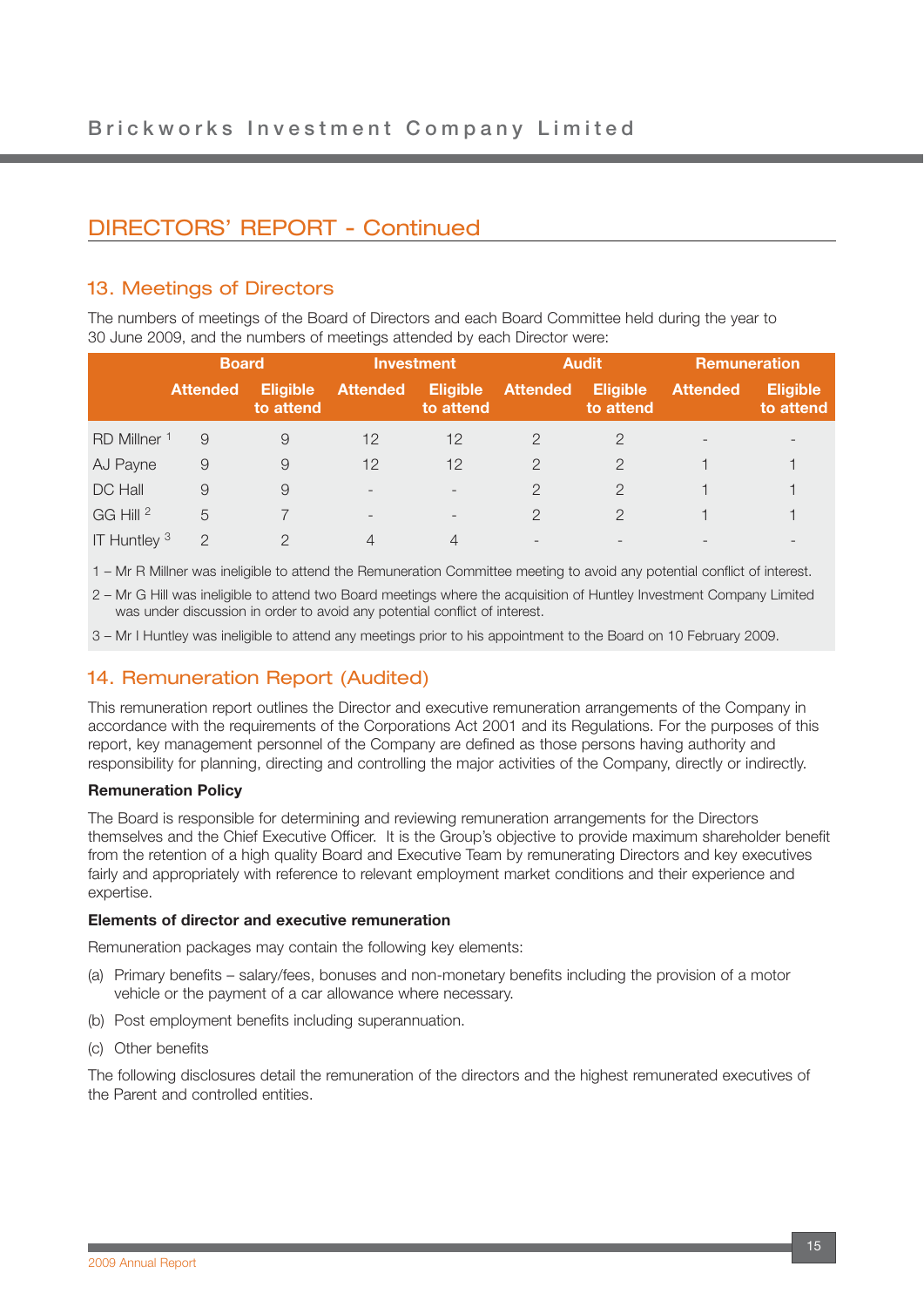

## 14. Remuneration Report (Audited) (continued)

The names and positions held of group directors and key management personnel in office at any time during the financial year are:

| <b>Name</b>        | <b>Position</b>                                     |
|--------------------|-----------------------------------------------------|
| RD Millner         | Non-Executive Chairman                              |
| DC Hall            | Non-Executive Director                              |
| AJ Payne           | Non-Executive Director                              |
| <b>GG Hill</b>     | Non-Executive Director                              |
| <b>IT Huntley</b>  | Non-Executive Director (appointed 10 February 2009) |
| <b>TCD Millner</b> | Chief Executive Officer (appointed 1 December 2008) |

There are no other employees of the Parent and controlled entities.

Details of the nature and amount of each Non – Executive Director's and key management personnel's emoluments from the Parent and controlled entities in respect of the year to 30 June were:

| <b>Directors</b><br>2009 | Primary | <b>Superannuation</b> | <b>Equity</b><br><b>Compensation</b> | <b>Other</b><br><b>Compensation</b> | <b>Total</b> |
|--------------------------|---------|-----------------------|--------------------------------------|-------------------------------------|--------------|
|                          | \$      | \$                    | ъ                                    | S                                   | \$           |
| <b>RD Millner</b>        | 40,000  | 3,600                 |                                      |                                     | 43,600       |
| DC Hall                  | 30,000  | 2,700                 |                                      |                                     | 32,700       |
| AJ Payne                 | 25,000  | 2,250                 |                                      |                                     | 27,250       |
| <b>GG Hill</b>           | 25,000  | 2,250                 |                                      |                                     | 27,250       |
| IT Huntley <sup>1</sup>  | 13,625  |                       |                                      |                                     | 13,625       |
| <b>Total</b>             | 133,625 | 10,800                |                                      |                                     | 144,425      |
|                          |         |                       |                                      |                                     |              |
| 2008                     |         |                       |                                      |                                     |              |
| <b>RD Millner</b>        | 40,000  | 3,600                 |                                      |                                     | 43,600       |
| DC Hall                  | 30,000  | 2,700                 |                                      |                                     | 32,700       |
| AJ Payne                 | 25,000  | 2,250                 |                                      |                                     | 27,250       |
| <b>GG Hill</b>           | 25,000  | 2,250                 |                                      |                                     | 27,250       |
| <b>Total</b>             | 120,000 | 10,800                |                                      |                                     | 130,800      |

1 – Appointed 10 February 2009

Payment to non-executive directors is fixed at \$300,000 until shareholders, by ordinary resolution, approve some other fixed sum amount. This amount is to be divided amongst the Directors as they may determine.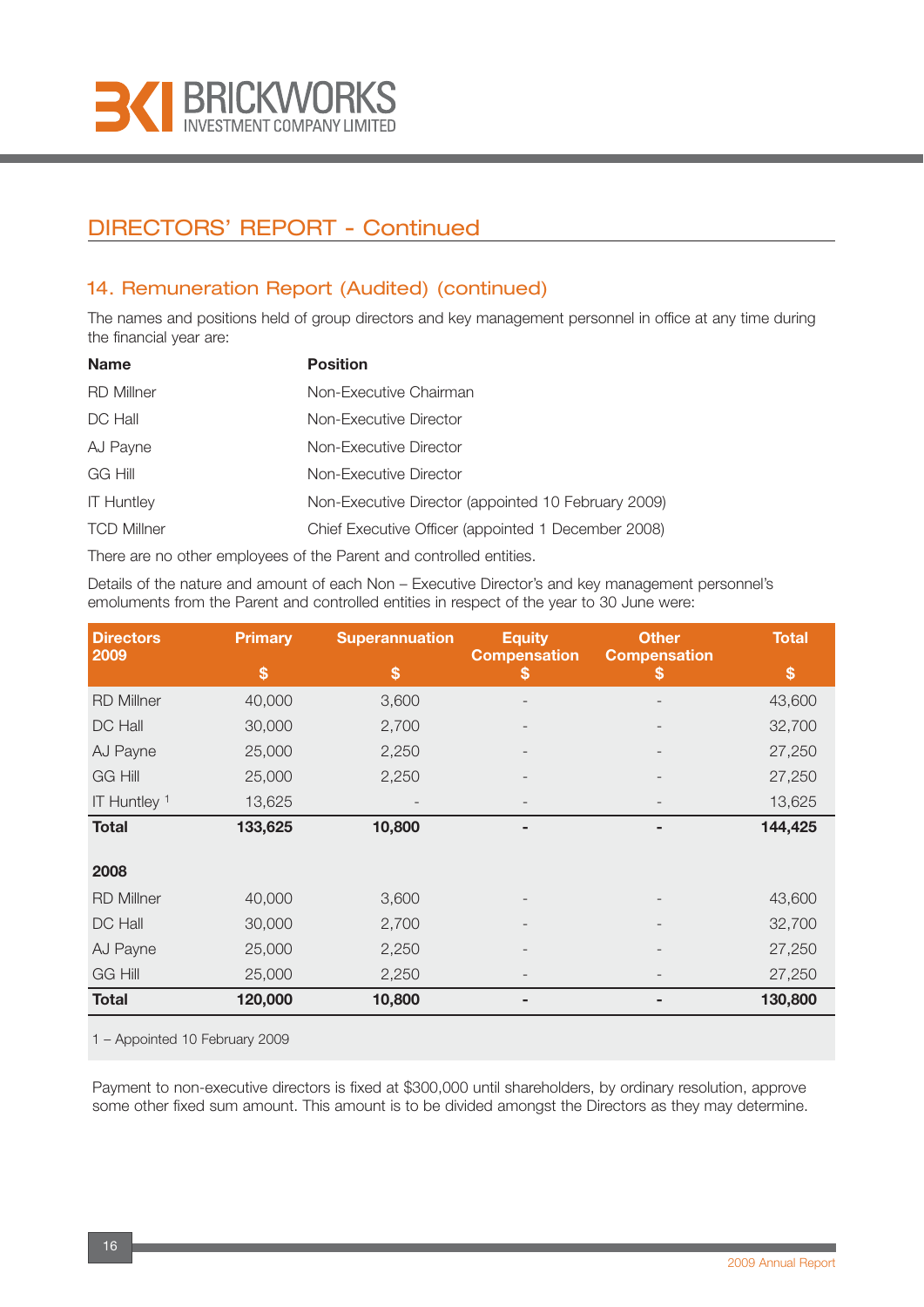| <b>Key Management Primary</b><br><b>Personnel</b><br>2009 |         | <b>Superannuation</b> | Equity<br><b>Compensation</b> | <b>/ Other</b><br><b>Compensation</b> | Total   |
|-----------------------------------------------------------|---------|-----------------------|-------------------------------|---------------------------------------|---------|
| TCD Millner 2                                             | 133.792 | 12.041                | $\overline{\phantom{0}}$      |                                       | 145,833 |
| <b>Total</b>                                              | 133,792 | 12,041                | $\sim$                        |                                       | 145,833 |

#### **2008** - \$Nil

2 – Appointed 1 December 2008

There were no retirement allowances provided for the retirement of non-executive directors.

There is no link between remuneration paid to Directors and key management personnel and Company performance.

These fees exclude any additional fee for any service based agreement which may be agreed from time to time, and also excludes statutory superannuation and the reimbursement of out of pocket expenses.

#### **Contract of Employment**

Mr T Millner is employed by the Company under a contract of employment. This is an open ended contract with a notice period of one month required to terminate employment. Remuneration is fixed at \$250,000 per annum inclusive of superannuation.

Remuneration is reviewed annually by the Remuneration Committee.

### 15. Beneficial and relevant interest of Directors and Key Management Personnel in Shares

As at the date of this report, details of Directors and Key Management Personnel who hold shares for their own benefit or who have an interest in holdings through a third party and the total number of such shares held are listed as follows:

|                    | <b>Number of Shares</b> |
|--------------------|-------------------------|
| <b>RD</b> Millner  | 5,621,223               |
| DC Hall            | 221,749                 |
| AJ Payne           | 169,612                 |
| GG Hill            | 841,303                 |
| <b>IT Huntley</b>  | 11.004.901              |
| <b>TCD Millner</b> | 1,500                   |

### 16. Directors and Officers' Indemnity

The Constitution of the Parent provides indemnity against liability and legal costs incurred by Directors and Officers to the extent permitted by Corporations Act.

During the year to 30 June 2009, the Group has paid premiums of \$54,841 in respect of an insurance contract to insure each of the officers against all liabilities and expenses arising as a result of work performed in their respective capacities.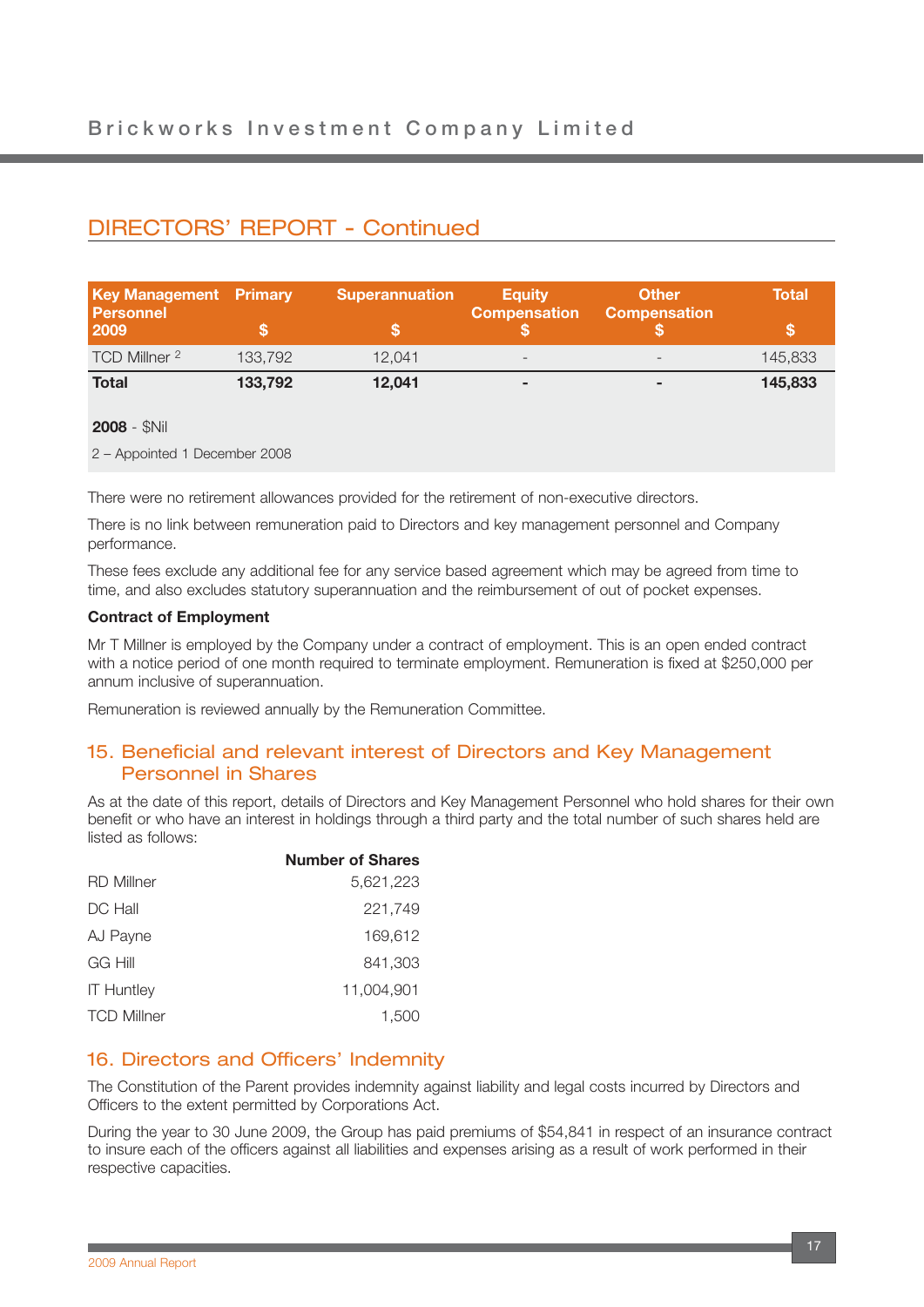

### 17. Proceedings on Behalf of Group

No person has applied for leave of the Court to bring proceedings on behalf of the Group or intervene in any proceedings to which the Group is a party for the purpose of taking responsibility on behalf of the Group for all or any part of those proceedings.

The Group was not a party to any such proceedings during the year.

### 18. Non-audit Services

The Board of Directors is satisfied that the provision of non-audit services during the year is compatible with the general standard of independence for auditors imposed by the Corporations Act 2001. The directors are satisfied that the services disclosed below did not compromise the external auditor's independence for the following reasons:

- all non-audit services are reviewed and approved by the Board of Directors prior to commencement to ensure they do not adversely affect the integrity and objectivity of the auditor; and
- the nature of the services provided do not compromise the general principles relating to auditor independence as set out in the Institute of Chartered Accountants in Australia and CPA Australia's Professional Statement F1: Professional Independence.

No fees for non-audit services were paid to the external auditor, Ruwald & Evans, during the year ended 30 June 2009.

### 19. Auditor's Independence Declaration

The auditor's independence declaration for the year ended 30 June 2009 has been received and can be found on page 53.

This report is made in accordance with a resolution of the Directors.

**Robert D Millner Director**

**Sydney, 11 August 2009**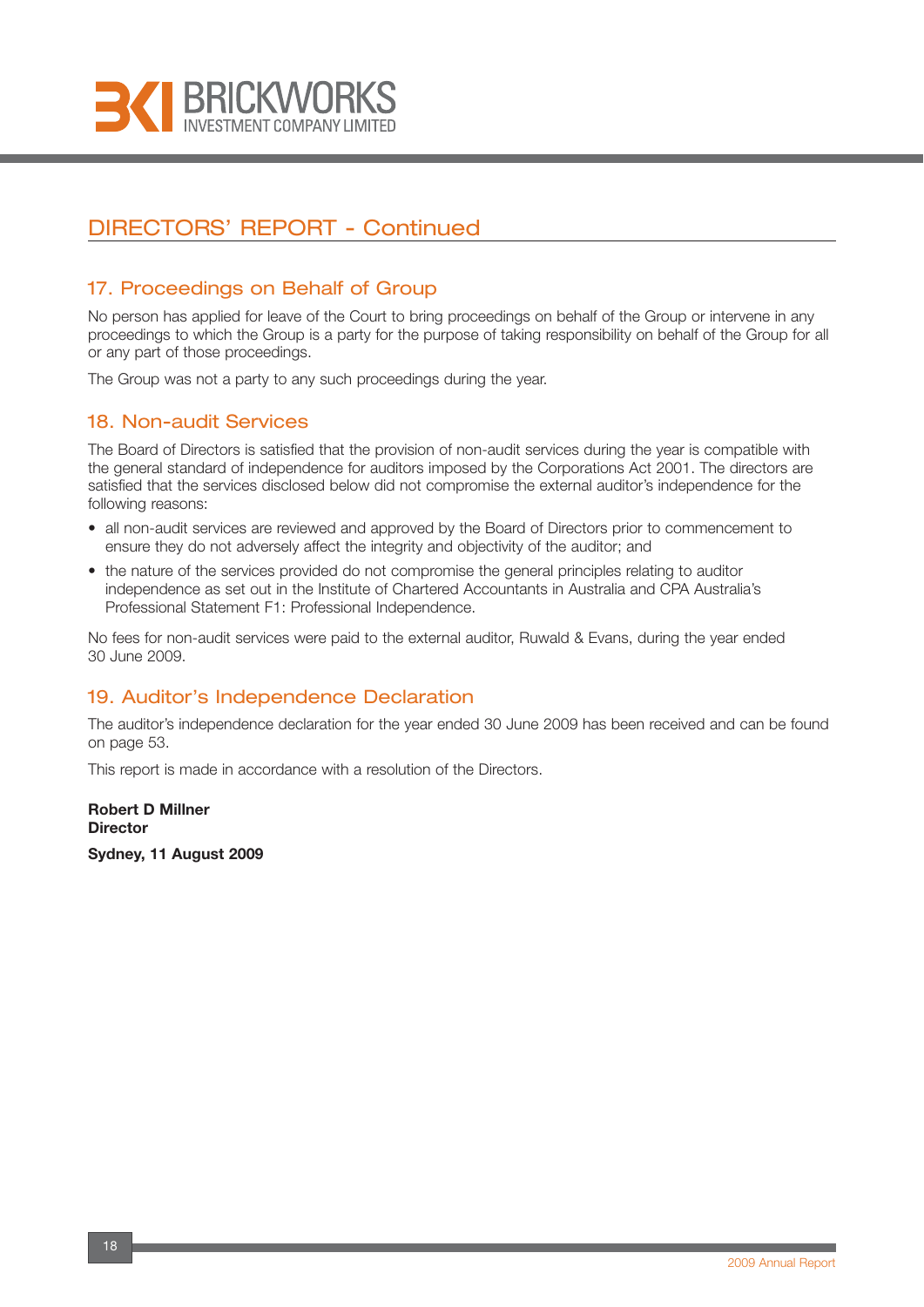## CORPORATE GOVERNANCE

Brickworks Investment Company Limited (the Group) are committed to achieving and demonstrating the highest standards of corporate governance. Unless otherwise stated, the Group has followed the revised best practice recommendations effective from 1 January 2008 set by the ASX Corporate Governance Council during the reporting year.

This report summarises the Group's application of the 8 Corporate Governance Principles and Recommendations.

#### **Principle 1 – Lay solid foundations for management and oversight**

*Recommendation 1.1: Companies should establish the functions reserved to the Board and those delegated to Senior Executives and disclose those functions.*

The Board of Directors (hereinafter referred to as the Board) are responsible for the corporate governance of the Parent and its controlled entities. The Directors of the Parent and its controlled entities are required to act honestly, transparently, diligently, independently, and in the best interests of all shareholders in order to increase shareholder value.

The Directors are responsible to the shareholders for the performance of the Group in both the short and the longer term and seek to balance sometimes competing objectives in the best interests of the Group as a whole. Their focus is to enhance the interests of shareholders and other key stakeholders and to ensure the Group is properly managed.

#### *Role of the Board*

The responsibilities of the Board include:

- contributing to the development of and approving the corporate strategy
- reviewing and approving business results, business plans, the annual budget and financial plans
- ensuring regulatory compliance
- ensuring adequate risk management processes
- monitoring the Board composition, Director selection and Board processes and performance
- overseeing and monitoring:
	- organisational performance and the achievement of the Group's strategic goals and objectives
	- compliance with the Group's code of conduct
- monitoring financial performance including approval of the Annual Report and Half-Year Financial Reports and liaison with the Group's auditors
- appointment and contributing to the performance assessment of the Chief Executive Officer and external service providers
- enhancing and protecting the reputation of the Group
- reporting to shareholders.

#### *Role of Senior Executives*

The responsibilities of Senior Executives include:

- organisation and monitoring of the investment portfolio
- managing organisational performance and the achievement of the Group's strategic goals and objectives
- management of financial performance
- management of internal controls

*Recommendation 1.2: Companies should disclose the process for evaluating the performance of Senior*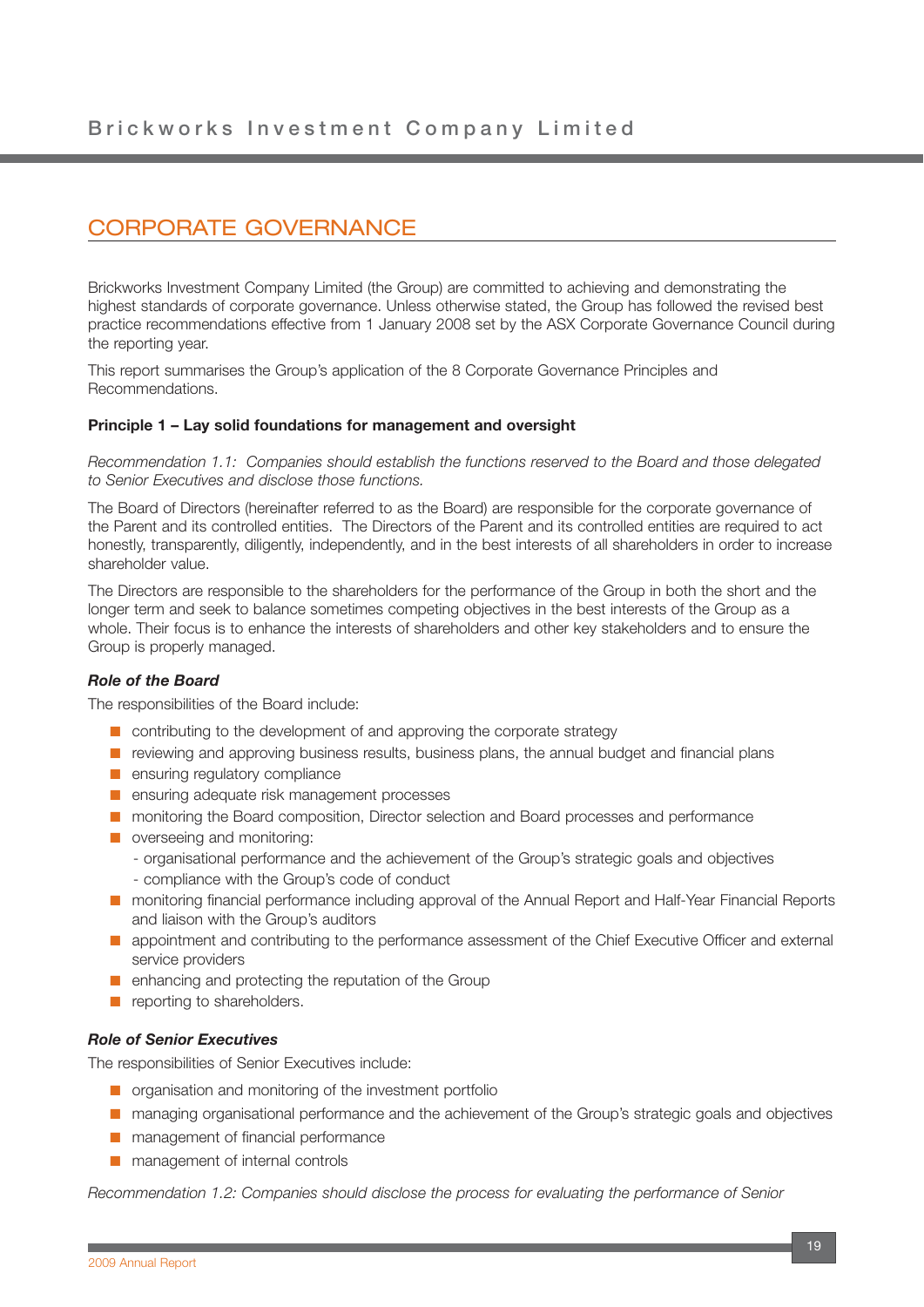

#### *Executives.*

Performance of Senior Executives is measured against relative market indices and financial and strategic goals approved by the Board. Performance is measured on an ongoing basis using management reporting tools.

#### **Principle 2 – Structure the Board to add value**

The key elements of the Board composition include:

- ensuring, where practicable to do so, that a majority of the Board are Independent Directors
- Non-Executive Directors bring a fresh perspective to the Board's consideration of strategic, risk and performance matters and are best placed to exercise independent judgement and review and constructively challenge the performance of management
- the Group is to maintain a mix of Directors on the Board from different backgrounds with complimentary skills and experience
- the Board seeks to ensure that:
	- at any point in time, its membership represents an appropriate balance between Directors with experience and knowledge of the Group and Directors with an external perspective
	- the size of the Board is conducive to effective discussion and efficient decision making.

Details of the members of the Board, their experience, expertise, qualifications and independent status are set out in the Directors' report under the heading "Directors".

#### *Recommendation 2.1: A majority of the Board should be Independent Directors*

The Group has followed recommendation 2.1 as the Board currently comprises 3 independent Non-Executive Directors and 2 Non-Executive Directors.

Mr Huntley is defined as independent as his shareholding in the Group at less than 5% of issued capital is not considered substantial.

In relation to Directors independence, materiality is determined on both quantitative and qualitative bases. An amount of over 5% of annual turnover of the Group is considered material. In addition, a transaction of any amount or a relationship is deemed material if knowledge of it impacts the shareholders' understanding of the director's performance.

#### *Recommendation 2.2: The Chair should be an Independent Director.*

When assessing the independence of the Chairman under recommendation 2.1 of the best practice recommendations released by the Australian Stock Exchange Corporate Governance Council, Mr Millner, although meeting other criteria, and bringing independent judgement to bear on his role, is not defined as independent, primarily due to the fact that Mr Millner is an officer of Washington H. Soul Pattinson and Company Limited, which is a substantial shareholder of the Parent.

Recommendation 2.1 has not been followed due to the following reasons;

■ The Board are of the opinion that all Directors exercise and bring to bear an unfettered and independent judgement towards their duties. Brickworks Investment Company Limited listed on the Australian Stock exchange on 12 December 2003 to take over the investment portfolio of Brickworks Limited and the Board is satisfied that Mr Millner plays an important role in the continued success and performance of the portfolio.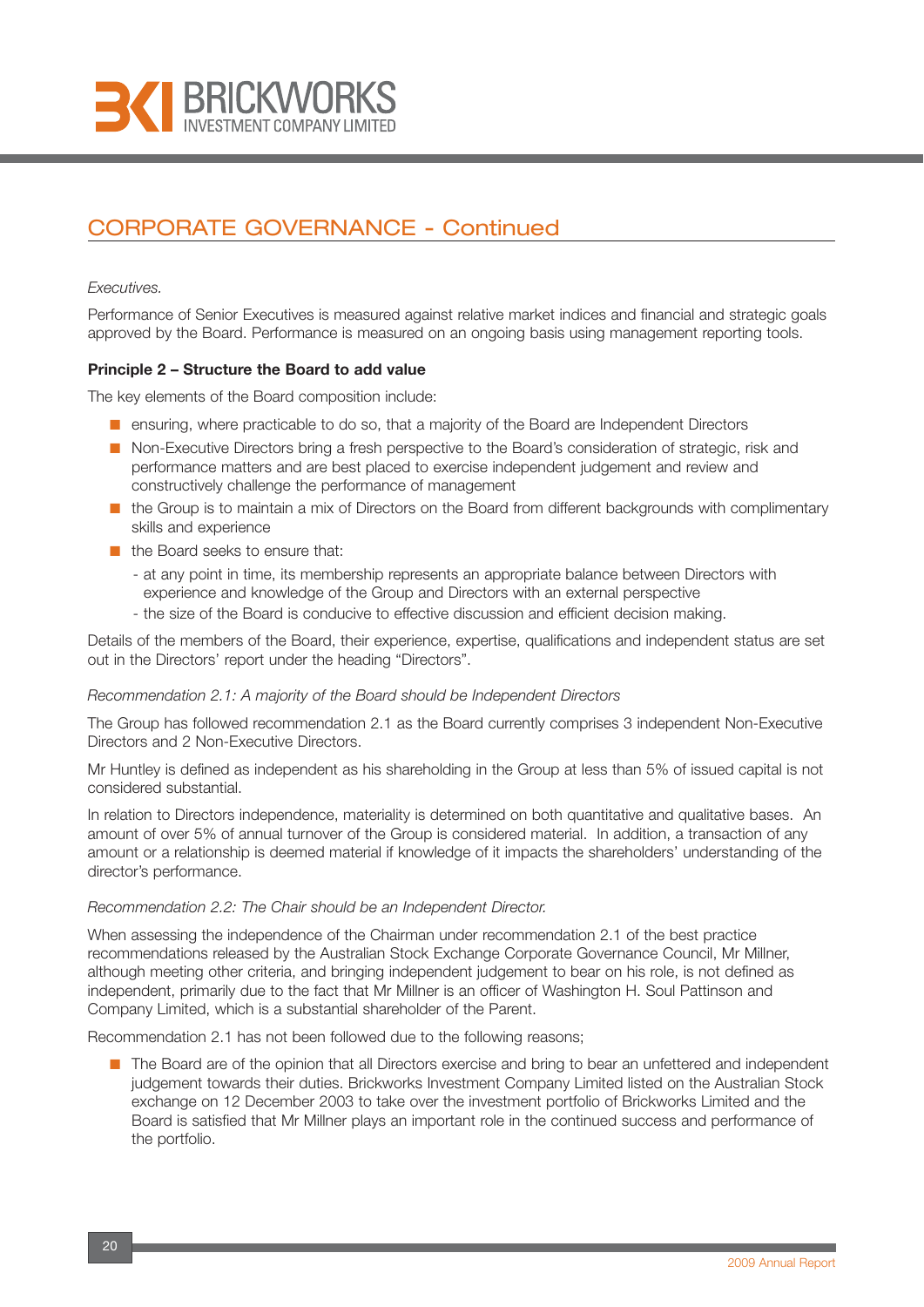*Recommendation 2.3: The roles of Chair and Chief Executive Officer should not be exercised by the same individual*

The role of chair and Chief Executive Officer is not occupied by the same individual.

*Recommendation 2.4: The Board should establish a Nomination Committee*

The Group established a Nominations Committee effective from 12 December 2003.

The Nomination Committee consists of the following members:

**RD Millner (Chairman) DC Hall AJ Payne GG Hill IT Huntley (appointed 10 February 2009)**

The main responsibilities of the Committee are to:

- assess the membership of the Board having regard to present and future needs of the Group
- assess the independence of Directors to ensure the majority of the Board are Independent Directors
- propose candidates for Board vacancies in consideration of qualifications, experience and domicile
- oversee Board succession
- evaluating Board performance.

#### *Recommendation 2.5: Companies should disclose the process for evaluating the performance of the Board, its Committees and Individual Directors*

The Board undertakes an annual self assessment of its collective performance. The self assessment:

- compares the performance of the Board with goals and objectives
- sets forth the goals and objectives of the Board for the upcoming year

The performance evaluation is conducted in such manner as the Board deems appropriate. In addition, each Board Committee undertakes an annual self assessment on the performance of each Committee and achievement of Committee objectives.

The Chairman annually assesses the performance of individual Directors, where necessary and meets privately with each directors to discuss this assessment. The Chairman's performance is reviewed by the Board.

#### **Principle 3 – Promote ethical and responsible decision-making**

*Recommendation 3.1: Companies should establish a Code of Conduct.*

The Group has developed a Code of Conduct (the Code) which has been fully endorsed by the Board and applies to all Directors, employees and external service providers. The Code is regularly reviewed to ensure it reflects the highest standards of behaviour and professionalism and the practices necessary to maintain confidence in the Group's integrity.

In summary, the Code requires that at all times all Group personnel act with the utmost integrity, objectivity and in compliance with the letter and the spirit of the law and company policies. This includes taking into account:

- their legal obligations and the reasonable expectations of their stakeholders
- their responsibility and accountability for reporting and investigating reports of unethical practices.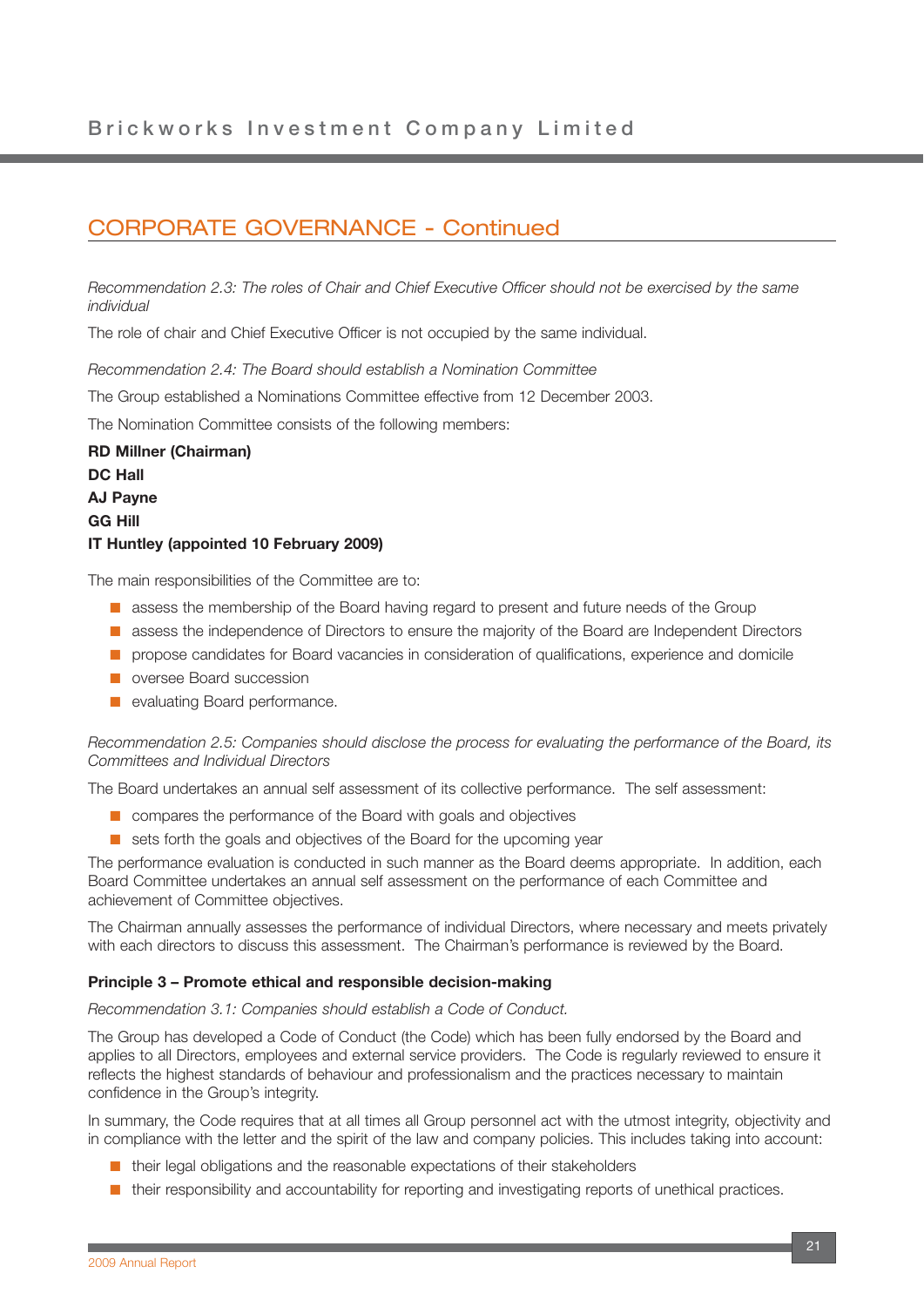

*Recommendation 3.2: Companies should establish a policy concerning trading in company securities by Directors, Senior Executives and employees, and disclose the policy or a summary of that policy.*

The Group has developed a Share Trading Policy which has been fully endorsed by the Board and applies to all Directors and employees.

Directors, Executives and employees may deal in company securities; however they may not do so if in possession of information which is price sensitive or likely to be price sensitive to the security's market price. Changes in a Director's interest are required to be advised to the Group within 3 days for notification to the ASX.

The Directors are satisfied that the Group has complied with its policies on ethical standards, including trading in securities.

#### **Principle 4 – Safeguard integrity in financial reporting**

*Recommendation 4.1: The Board should establish an Audit Committee*

The members of the Audit Committee at the date of this Annual Financial Report are:

**DC Hall (Chairman) AJ Payne GG Hill**

*Recommendation 4.2: The Audit Committee should be structured so that it:*

- consists only of Non-Executive Directors
- consists of a majority of Independent Directors
- is chaired by an Independent Chair, who is not Chair of the Board
- has at least three members

The Audit Committee consists only of Non-Executive Directors. Two of three members are independent.

The Chairman of the Audit Committee is an Independent, Non-Executive Director who is not Chairman of the Board. The Chairman of the Audit Committee is also required to have accounting or related financial expertise, which includes past employment, professional qualification or other comparable experience. The other members of the Audit Committee are all financially literate and have a strong understanding of the industry in which the Group operates.

#### *Recommendation 4.3: The Audit Committee should have a formal charter*

The main responsibilities of the Audit Committee are to:

- review, assess and approve the Annual Report, Half-Year Financial Report and all other financial information published by the Group or released to the market
- reviewing the effectiveness of the organisation's internal control environment covering:
	- effectiveness and efficiency of operations
	- reliability of financial reporting
	- compliance with applicable laws and regulations.
- oversee the effective operation of the risk management framework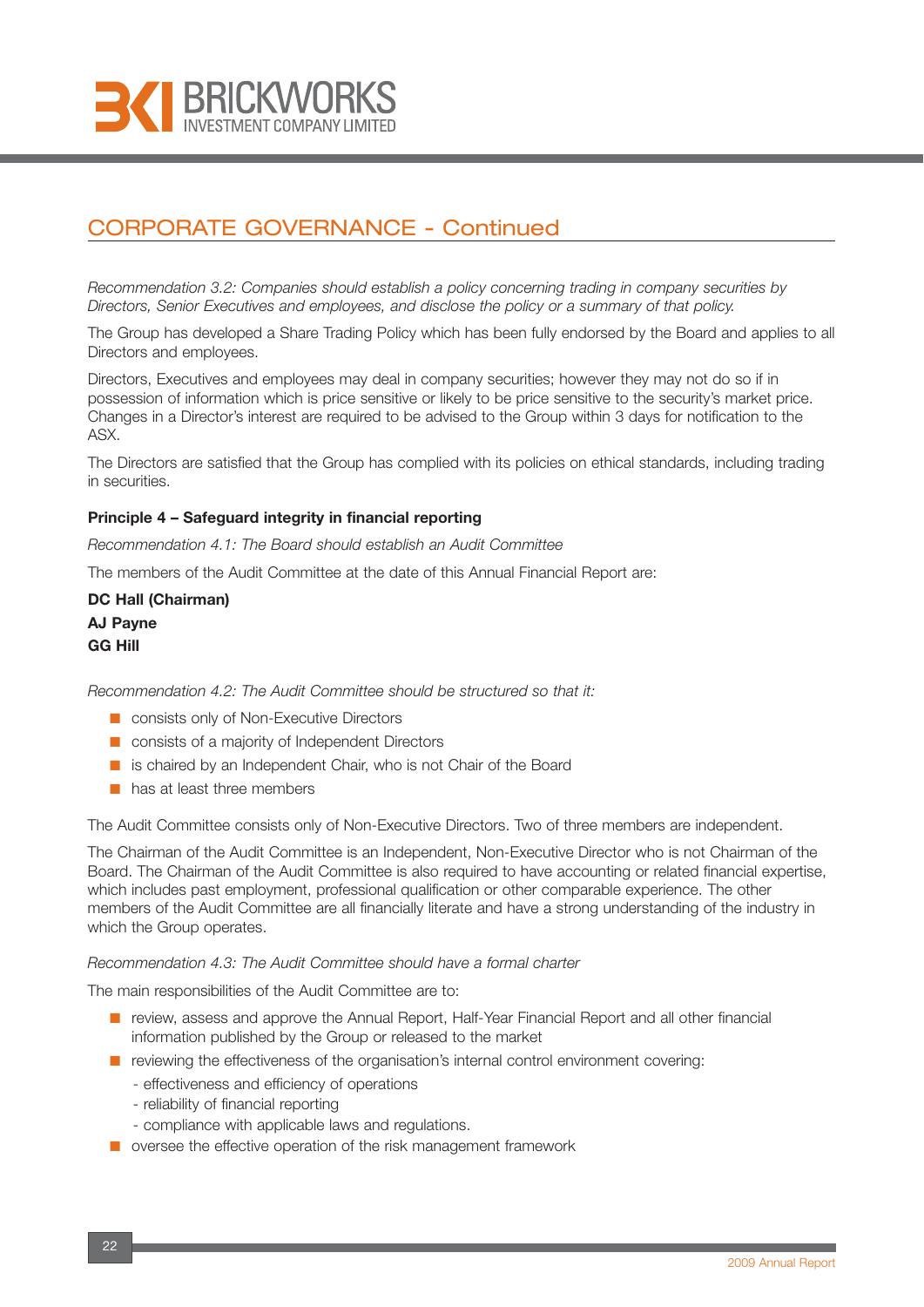- recommend to the Board the appointment, removal and remuneration of the external auditors, and review the terms of their engagement, the scope and quality of the audit and assess performance and consider the independence and competence of the external auditor on an ongoing basis. The Audit Committee receives certified independence assurances from the external auditors
- review and approve the level of non-audit services provided by the external auditors and ensure it does not adversely impact on auditor independence. The external auditor will not provide services to the Group where the auditor would have a mutual or conflicting interest with the Group; be in a position where they audit their own work; function as management of the Group; or have their independence impaired or perceived to be impaired in any way.
- review and monitor related party transactions and assess their priority
- report to the Board on matters relevant to the Committee's role and responsibilities

The external auditor will attend the Annual General Meeting and be available to answer shareholder questions about the conduct of the audit and the preparation and content of the audit report.

#### **Principle 5 – Make timely and balanced disclosure**

*Recommendation 5.1: Companies should establish written policies designed to ensure compliance with ASX Listing Rule disclosure requirements and to ensure accountability at a senior executive level for that compliance and disclose those policies or a summary of those policies*

The Chairman and Company Secretary have been nominated as being the persons responsible for communications with the Australian Stock Exchange (ASX). This role includes the responsibility for ensuring compliance with the continuous disclosure requirements in the ASX listing rules and overseeing and coordinating information disclosure to ASX. The Chairman is responsible for disclosure to analysts, brokers and shareholders, the media and the public.

The Parent has written policies and procedures on information disclosure that focus on continuous disclosure of any information concerning the Group that a reasonable person would expect to have a material effect on the price of the Company's securities.

#### **Principle 6 – Respect the rights of shareholders**

*Recommendation 6.1: Companies should design a communications policy for promoting effective communication with shareholders and encouraging their participation at general meetings and disclose their policy or a summary of that policy*

The Board aims to ensure that shareholders are informed of all major developments affecting the Group.

Shareholders are updated with the Group's operations via monthly ASX announcements of the Net Tangible Asset (NTA) backing of the portfolio and other disclosure information. All recent ASX announcements and Annual Reports are available on the ASX website, or alternatively, by request via email, facsimile or post. In addition, a copy of the annual report is distributed to all shareholders who elect to receive it, and is available on the Group's website.

The Board encourages participation by shareholders at the Annual General Meeting to ensure a high level of accountability and to ensure that shareholders remain informed about the Group's performance and goals.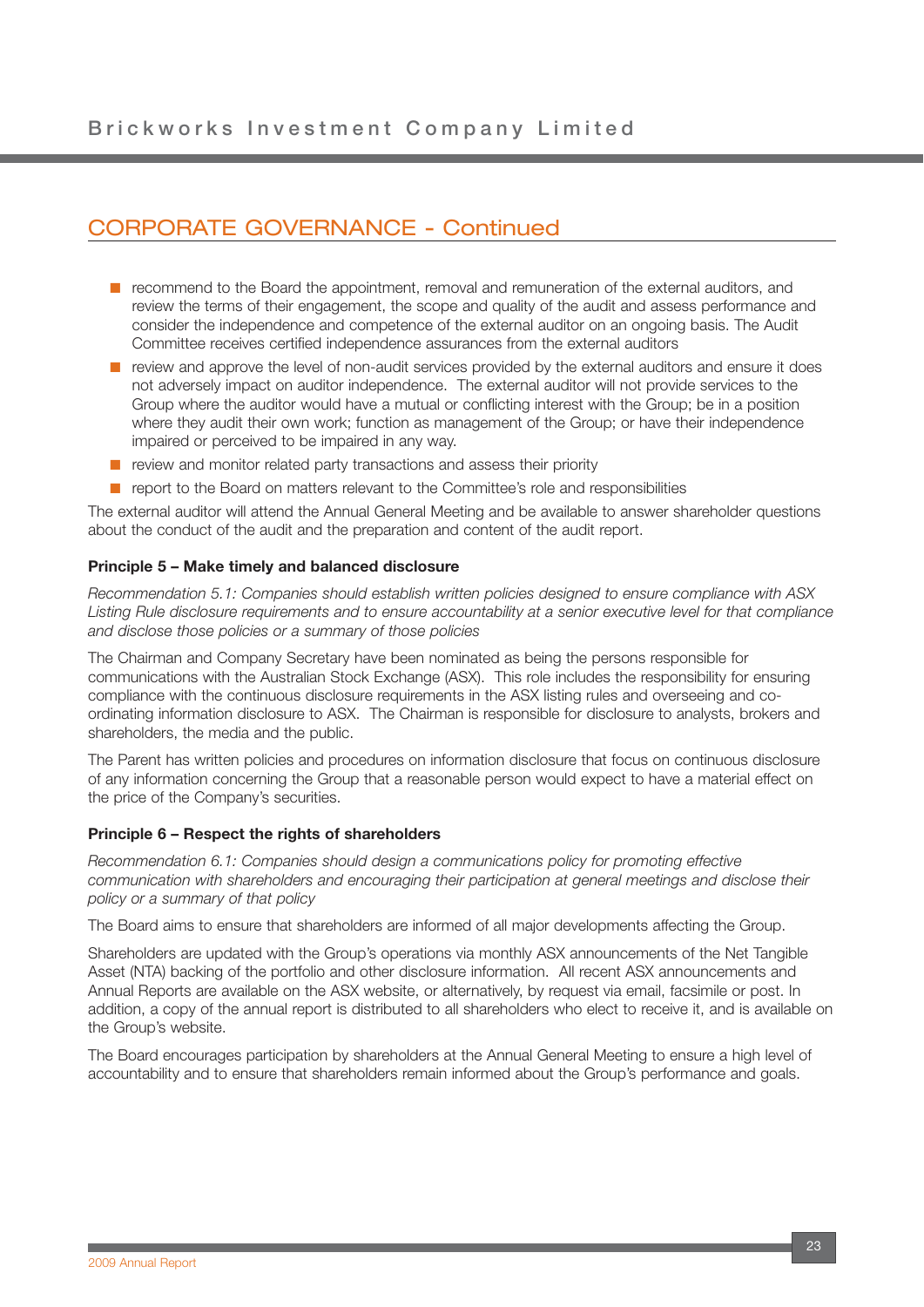

#### **Principle 7 – Recognise and manage risk**

*Recommendation 7.1: Companies should establish policies for the oversight and management of material business risks and disclose a summary of those policies*

The Board is committed to the identification and quantification of risk throughout the Group's operations.

Considerable importance is placed on maintaining a strong control environment. There is an organisational structure with clearly drawn lines of accountability. Adherence to the code of conduct is required at all times and the Board actively promotes a culture of quality and integrity.

*Recommendation 7.2: The Board should require management to design and implement the risk management and internal control system to manage the company's material business risks and report to it on whether those risks are being managed effectively. The Board should disclose that management has reported to it as to the effectiveness of the Company's management of its material business risks.*

The Board operates to minimise its exposure to investment risk, in part, by implementing stringent processes and procedures to effectively manage investment risk.

Management of investment risk is fundamental to the business of the Group being an investor in Australian listed securities. An Investment Committee has been established to perform, among other roles, investment risk mitigation.

The Investment Committee consists of the following members:

### **RD Millner (Chairman) AJ Payne IT Huntley (appointed 10 February 2009) TCD Millner (appointed 1 December 2008)**

The main responsibilities of the Committee are to:

- assess the information and recommendations received from the Chief Executive Officer in his role as portfolio manager regarding the present and future investment needs of the Group
- assess the performance of the Chief Executive Officer in his role as portfolio manager
- evaluate investment performance.

*Recommendation 7.3: The Board should disclose whether it has received assurance from the Chief Executive Officer (or equivalent) and the Chief Financial Officer (or equivalent) that the declaration provided in accordance with section 295A of the Corporations Act is founded on a sound system of risk management and internal control and that the system is operating effectively in all material respects in relation to financial reporting risks.*

The Chief Executive Officer and the administrative and company secretarial service provider, namely Mr T Millner and Corporate & Administrative Services Pty Ltd have made the following certifications to the Board in accordance with Section 295A of the Corporations Act:

- that the Group's financial reports are complete and present a true and fair view, in all material respects, of the financial condition and operational results of the Parent and its consolidated entities in accordance with all mandatory professional reporting requirements.
- that the above statement is founded on a sound system of internal control and risk management which implements the policies adopted by the Board and that the Group's risk management and internal control is operating effectively and efficiently in all material respects in relation to financial reporting risks.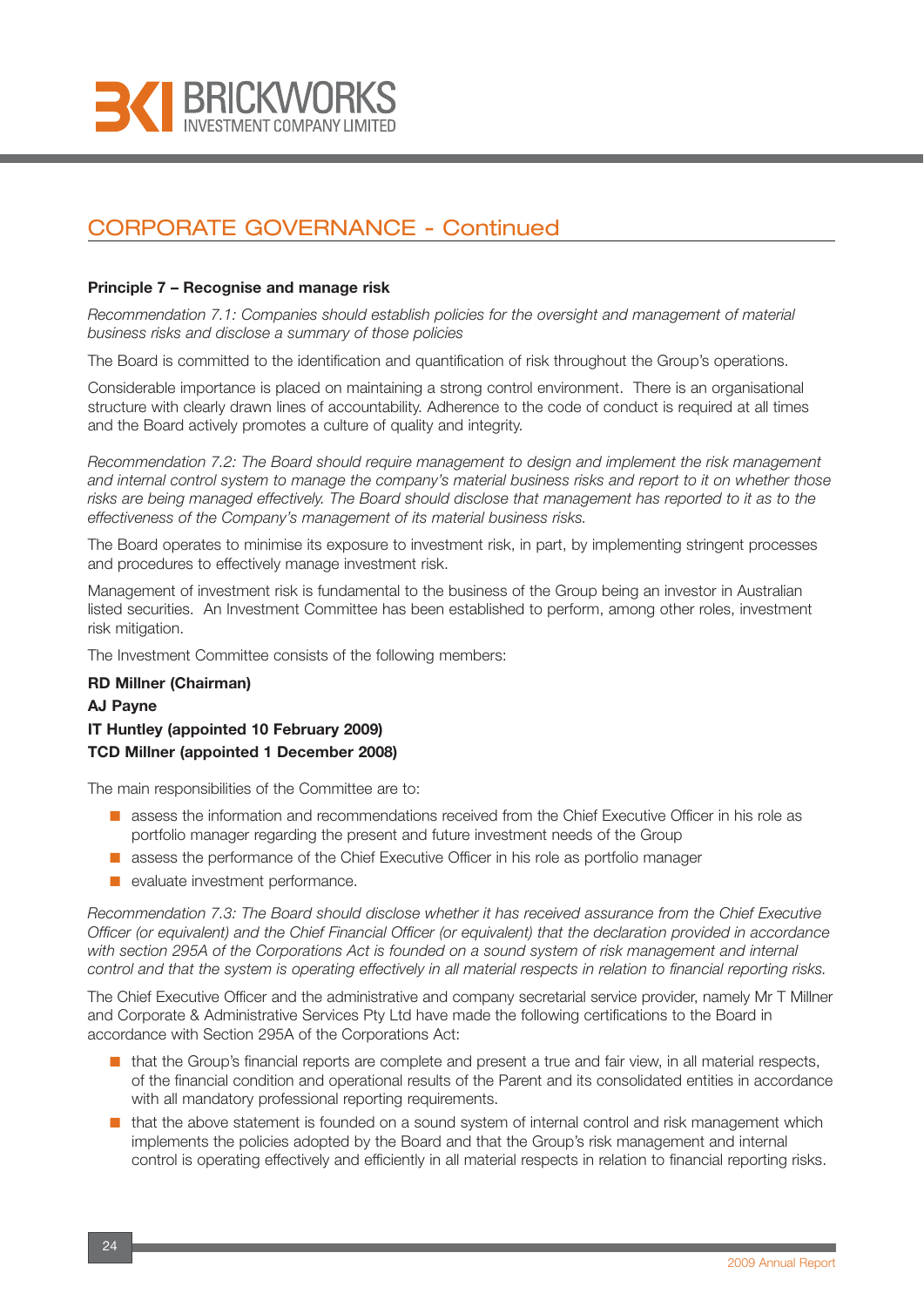#### **Principle 8 – Remunerate fairly and responsibly**

*Recommendation 8.1: The Board should establish a Remuneration Committee.*

The Group has established a Remuneration Committee consisting of the following members:

**AJ Payne (Chairman) DC Hall RD Millner GG Hill IT Huntley (appointed 10 February 2009)**

The Remuneration Committee oversees and reviews remuneration packages and other terms of employment for Executive Management. In undertaking their roles the Committee members consider reports from external remuneration experts on recent developments on remuneration and related matters.

Executive remuneration and other terms of employment are reviewed annually by the Remuneration Committee having regard to personal and corporate performance, contribution to long term growth, relevant comparative information and independent expert advice. Performance is measured against relative market indices.

Any person engaged in an executive capacity is required to sign a formal employment contract at the time of their appointment covering a range of matters including their duties, rights, responsibilities, and any entitlements on termination.

As well as a base salary, remuneration in such circumstances could be expected to include superannuation, performance-related bonuses and fringe benefits.

*Recommendation 8.2: Companies should clearly distinguish the structure of Non-Executive Directors' remuneration from that of Executive Directors and Senior Executives.*

Fees for Non-Executive Directors reflect the demands on and responsibilities of our Directors. Non-Executive Directors are remunerated by way of base fees and statutory superannuation contributions and do not participate in schemes designed for the remuneration of Executives. Non-Executive Directors do not receive any options, bonus payments nor are provided with retirement benefits other than statutory superannuation.

The Remuneration Committee's terms of reference include responsibility for reviewing any transactions between the organisation and the Directors, or any interest associated with the Directors, to ensure the structure and terms of the transaction are in compliance with the Corporations Act 2001 and are appropriately disclosed.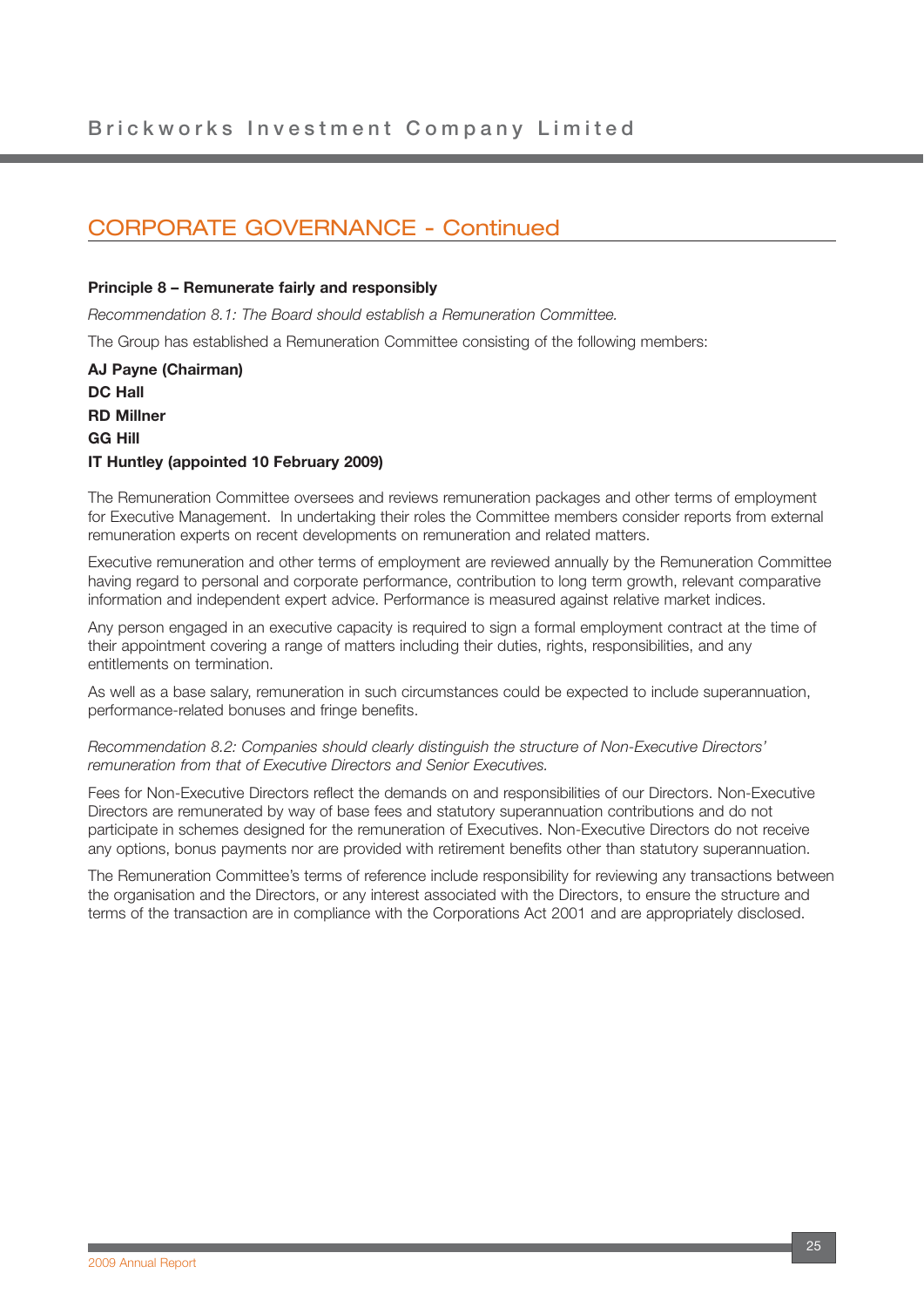

## CONSOLIDATED INCOME STATEMENT

FOR THE YEAR ENDED 30 JUNE 2009

|                                                                                                                                    |                |              | <b>Consolidated</b> | <b>Parent</b> |          |
|------------------------------------------------------------------------------------------------------------------------------------|----------------|--------------|---------------------|---------------|----------|
|                                                                                                                                    |                | 2009         | 2008                | 2009          | 2008     |
|                                                                                                                                    | <b>Note</b>    | \$'000       | \$'000              | \$'000        | \$'000   |
| Revenue from investment portfolio                                                                                                  | 2(a)           | 19,907       | 17,385              | 17,875        | 17,385   |
| Revenue from bank deposits                                                                                                         | 2(c)           | 2,382        | 3,731               | 2,129         | 3,731    |
| Other income                                                                                                                       | 2(d)           | 19           | 5                   | 13            | 5        |
| Other gains                                                                                                                        | 2(e)           | 871          |                     | 720           |          |
| Income from operating activities before special<br>investment revenue and net gains / (losses)<br>on investment portfolio          |                | 23,179       | 21,121              | 20,737        | 21,121   |
|                                                                                                                                    |                |              |                     |               |          |
| Operating expenses                                                                                                                 | 3              | 1,426        | 2,006               | 1,359         | 2,005    |
| Operating profit before income tax expense,<br>special investment revenue and net gains /                                          |                |              |                     |               |          |
| (losses) on investment portfolio                                                                                                   |                | 21,753       | 19,115              | 19,378        | 19,116   |
| Income tax expense                                                                                                                 | $\overline{4}$ | (1,093)      | (819)               | (871)         | (819)    |
| Net operating profit before special investment                                                                                     |                |              |                     |               |          |
| revenue and net gains / (losses) on investment                                                                                     |                |              |                     |               |          |
| portfolio                                                                                                                          |                | 20,660       | 18,296              | 18,507        | 18,297   |
| Special investment revenue                                                                                                         | 2(b)           | 1,295        | 892                 | 1,295         | 892      |
| Net operating profit before net gains / (losses)<br>on investment portfolio                                                        |                | 21,955       | 19,188              | 19,802        | 19,189   |
| Realised (losses) / gains on investment portfolio                                                                                  |                | (5, 396)     | 4,625               | (4, 340)      | 4,625    |
| Tax credit / (expense) relating to net realised<br>(losses) / gains on investment portfolio                                        | 4              | 3,090        | (1, 237)            | 1,302         | (1, 237) |
| Net realised (losses) / gains on investment portfolio                                                                              |                | (2,306)      | 3,388               | (3,038)       | 3,388    |
| Unrealised impairment loss on investment portfolio                                                                                 |                | (1, 437)     |                     | (1, 437)      |          |
| Tax credit relating to unrealised impairment                                                                                       |                |              |                     |               |          |
| loss on investment portfolio                                                                                                       | $\overline{4}$ | 431          |                     | 431           |          |
| Net unrealised impairment loss on investment portfolio                                                                             |                | (1,006)      |                     | (1,006)       |          |
| Discount on acquisition of controlled entity                                                                                       |                | 3,323        |                     |               |          |
| Profit for the year after net (losses)/gains on<br>investment portfolio, discount on acquisition and<br>unrealised impairment loss |                | 21,966       | 22,576              | 15,758        | 22,577   |
|                                                                                                                                    |                | 146          |                     |               |          |
| Net loss attributable to Minority Interest                                                                                         |                |              |                     | -             |          |
| Profit for the year attributable to members<br>of the Company                                                                      |                | 22,112       | 22,576              | 15,758        | 22,577   |
|                                                                                                                                    |                | <b>Cents</b> | Cents               |               |          |
| <b>Basic earnings per share</b>                                                                                                    | 20             | 6.34         | 8.01                |               |          |
| <b>Diluted earnings per share</b>                                                                                                  | 20             | 6.34         | 8.01                |               |          |

This Income Statement should be read in conjunction with the accompanying notes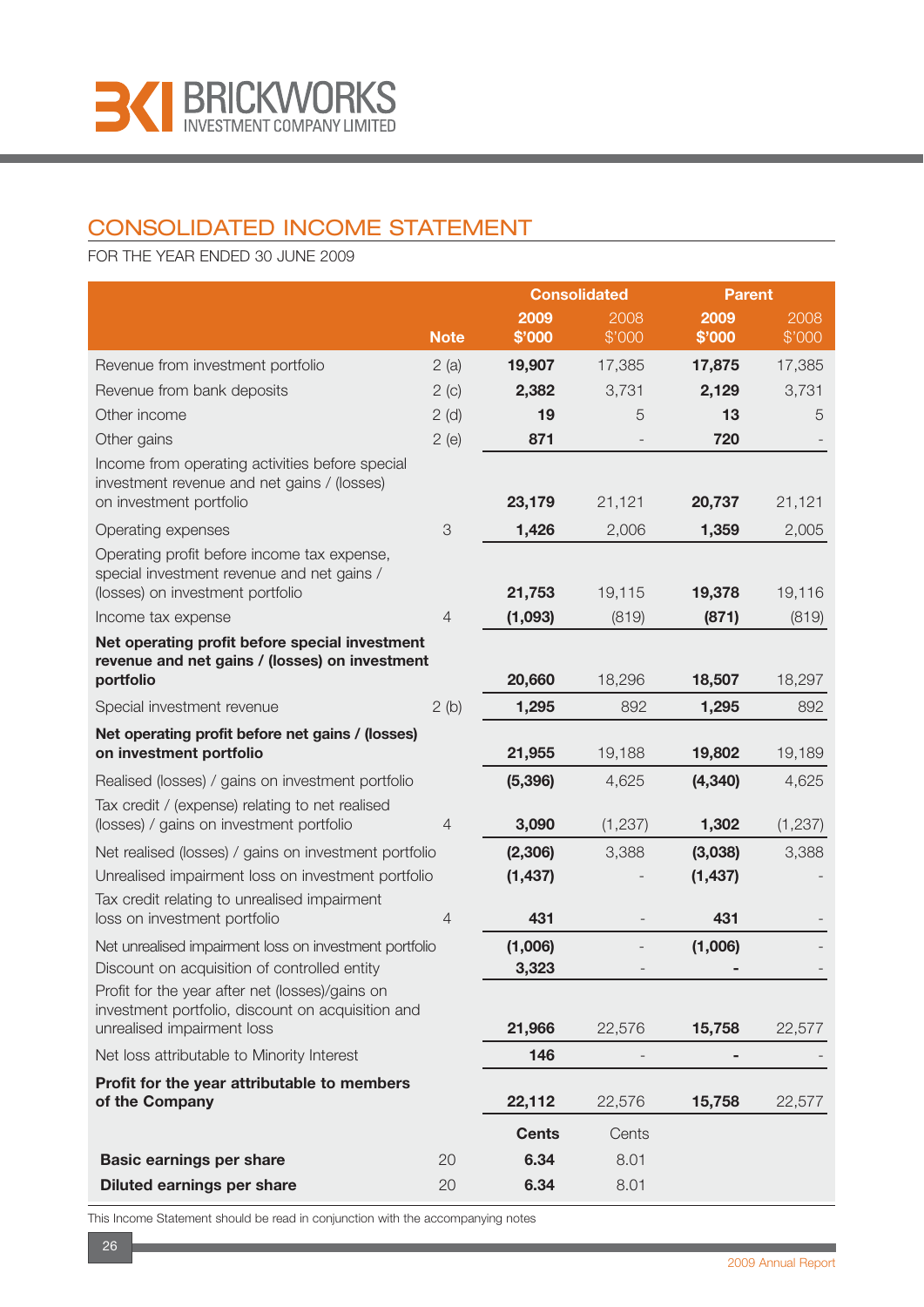## CONSOLIDATED BALANCE SHEET

AS AT 30 JUNE 2009

|                                      |                |                | <b>Consolidated</b><br><b>Parent</b> |                |                |  |
|--------------------------------------|----------------|----------------|--------------------------------------|----------------|----------------|--|
|                                      | <b>Note</b>    | 2009<br>\$'000 | 2008<br>\$'000                       | 2009<br>\$'000 | 2008<br>\$'000 |  |
|                                      |                |                |                                      |                |                |  |
| <b>CURRENT ASSETS</b>                |                |                |                                      |                |                |  |
| Cash and cash equivalents            | 6              | 35,818         | 43,645                               | 35,000         | 43,642         |  |
| Trade and other receivables          | $\overline{7}$ | 2,919          | 4,413                                | 2,682          | 4,413          |  |
| Held for trading financial assets    | $\,8\,$        | 247            |                                      | 24             |                |  |
| Prepayments                          |                | 39             | 15                                   | 17             | 15             |  |
| <b>Total Current Assets</b>          |                | 39,023         | 48,073                               | 37,723         | 48,070         |  |
| <b>NON-CURRENT ASSETS</b>            |                |                |                                      |                |                |  |
| Available for sale financial assets  | 8              | 442,210        | 394,001                              | 639,515        | 489,387        |  |
| Property, Plant & Equipment          | $\Theta$       | 11             |                                      | 10             |                |  |
| Deferred tax assets                  | 10             | 3,300          | 498                                  | 3,087          | 497            |  |
| <b>Total Non-Current Assets</b>      |                | 445,521        | 394,499                              | 642,612        | 489,884        |  |
| <b>Total Assets</b>                  |                | 484,544        | 442,572                              | 680,335        | 537,954        |  |
| <b>CURRENT LIABILITIES</b>           |                |                |                                      |                |                |  |
| Trade and other payables             | 11             | 84             | 166                                  | 74             | 166            |  |
| Current tax liabilities              | 12             | 2,043          | 172                                  | 2,043          | 172            |  |
| <b>Employee Benefits</b>             | 13             | 3              |                                      | 3              |                |  |
| <b>Total Current Liabilities</b>     |                | 2,130          | 338                                  | 2,120          | 338            |  |
| <b>NON-CURRENT LIABILITIES</b>       |                |                |                                      |                |                |  |
| Trade and other payables             | 11             |                |                                      | 203,679        | 96,460         |  |
| Deferred tax liabilities             | 14             | 11,275         | 30,811                               | 12,165         | 30,811         |  |
| <b>Total Non-Current Liabilities</b> |                | 11,275         | 30,811                               | 215,844        | 127,271        |  |
| <b>Total Liabilities</b>             |                | 13,405         | 31,149                               | 217,964        | 127,609        |  |
| <b>Net Assets</b>                    |                | 471,139        | 411,423                              | 462,371        | 410,345        |  |
| <b>EQUITY</b>                        |                |                |                                      |                |                |  |
| Share capital                        | 15             | 420,925        | 322,915                              | 420,925        | 322,915        |  |
| Revaluation reserve                  | 16             | 27,448         | 67,381                               | 28,064         | 69,333         |  |
| Realised capital gains reserve       | 17             | 3,742          | 6,048                                | 3,010          | 6,048          |  |
| Retained profits                     | 18             | 19,024         | 15,079                               | 10,372         | 12,049         |  |
| <b>Total Equity</b>                  |                | 471,139        | 411,423                              | 462,371        | 410,345        |  |

This Balance Sheet should be read in conjunction with the accompanying notes

**COL**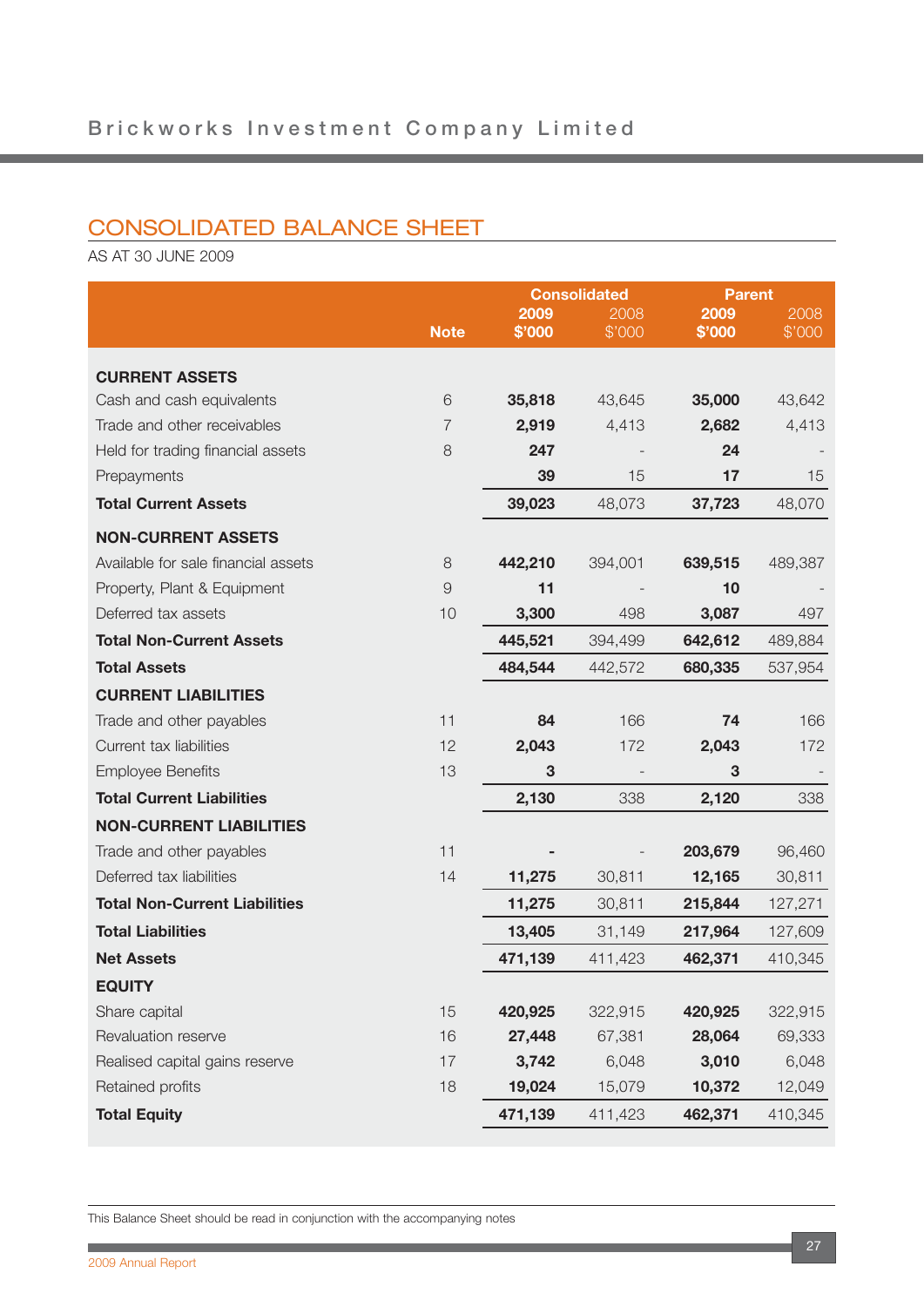

## CONSOLIDATED STATEMENT OF CHANGES IN EQUITY

FOR THE YEAR ENDED 30 JUNE 2009

| <b>CONSOLIDATED ENTITY</b>                                | <b>Share</b><br><b>Capital</b><br>\$'000 | <b>Revaluation</b><br><b>Reserve</b><br>\$'000 | <b>Realised</b><br><b>Capital</b><br><b>Gains</b><br><b>Reserve</b><br>\$'000 | <b>Retained</b><br><b>Profits</b><br>\$'000 | <b>Total</b><br><b>Equity</b><br>\$'000 |
|-----------------------------------------------------------|------------------------------------------|------------------------------------------------|-------------------------------------------------------------------------------|---------------------------------------------|-----------------------------------------|
| Total equity at 1 July 2007                               | 268,834                                  | 100,128                                        | 2,660                                                                         | 11,317                                      | 382,939                                 |
| Issue of shares, net of cost                              | 54,081                                   |                                                |                                                                               |                                             | 54,081                                  |
| Dividends paid or provided for                            |                                          |                                                | $\overline{\phantom{a}}$                                                      | (15, 426)                                   | (15, 426)                               |
| Revaluation of investment portfolio                       |                                          | (46, 567)                                      |                                                                               |                                             | (46, 567)                               |
| Provision for tax on unrealised losses                    |                                          | 13,820                                         |                                                                               |                                             | 13,820                                  |
| Profit for the year                                       |                                          |                                                | 3,388                                                                         | 19,188                                      | 22,576                                  |
| Total equity at 30 June 2008                              | 322,915                                  | 67,381                                         | 6,048                                                                         | 15,079                                      | 411,423                                 |
| Total equity at 1 July 2008                               | 322,915                                  | 67,381                                         | 6,048                                                                         | 15,079                                      | 411,423                                 |
| Issue of shares, net of cost                              | 98,010                                   |                                                |                                                                               |                                             | 98,010                                  |
| Dividends paid or provided for                            |                                          |                                                |                                                                               | (20, 473)                                   | (20, 473)                               |
| Revaluation of investment portfolio                       |                                          | (58, 484)                                      |                                                                               |                                             | (58, 484)                               |
| Provision for tax on unrealised losses                    |                                          | 17,545                                         |                                                                               |                                             | 17,545                                  |
| Net unrealised impairment loss on<br>investment portfolio |                                          | 1,006                                          |                                                                               |                                             | 1,006                                   |
| Profit / (Loss) for the year                              |                                          |                                                | (2,306)                                                                       | 24,418                                      | 22,112                                  |
| Total equity at 30 June 2009                              | 420,925                                  | 27,448                                         | 3,742                                                                         | 19,024                                      | 471,139                                 |

This Statement of Changes in Equity should be read in conjunction with the accompanying notes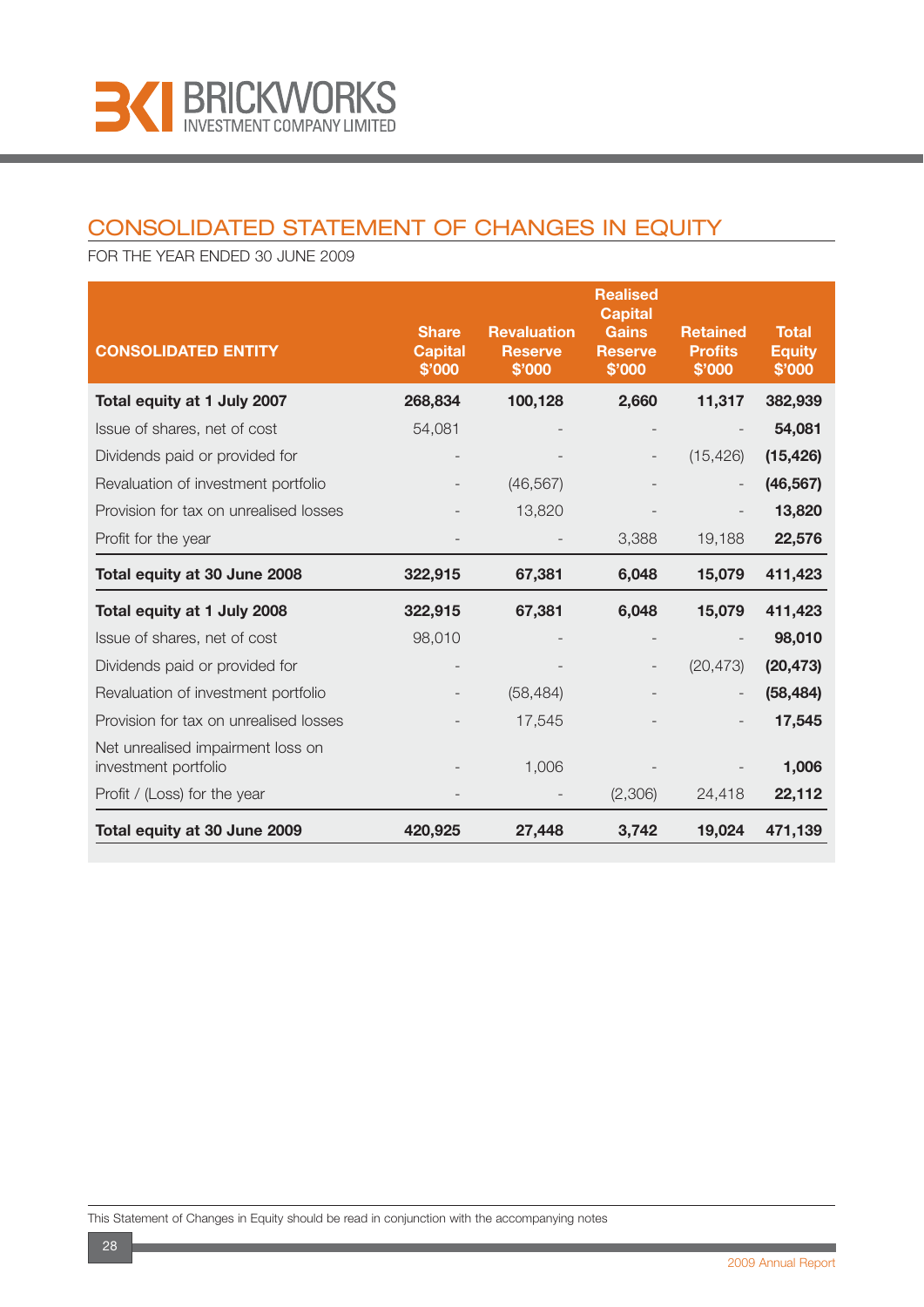## PARENT STATEMENT OF CHANGES IN EQUITY

FOR THE YEAR ENDED 30 JUNE 2009

| <b>PARENT</b>                                             | <b>Share</b><br><b>Capital</b><br>\$'000 | <b>Revaluation</b><br><b>Reserve</b><br>\$'000 | <b>Realised</b><br><b>Capital</b><br><b>Gains</b><br><b>Reserve</b><br>\$'000 | <b>Retained</b><br><b>Profits</b><br>\$'000 | <b>Total</b><br><b>Equity</b><br>\$'000 |
|-----------------------------------------------------------|------------------------------------------|------------------------------------------------|-------------------------------------------------------------------------------|---------------------------------------------|-----------------------------------------|
| Total equity at 1 July 2007                               | 268,834                                  | 102,080                                        | 2,660                                                                         | 8,286                                       | 381,860                                 |
| Issue of shares, net of cost                              | 54,081                                   |                                                |                                                                               |                                             | 54,081                                  |
| Dividends paid or provided for                            |                                          |                                                |                                                                               | (15, 426)                                   | (15, 426)                               |
| Revaluation of investment portfolio                       |                                          | (46, 567)                                      |                                                                               |                                             | (46, 567)                               |
| Provision for tax on unrealised losses                    |                                          | 13,820                                         |                                                                               |                                             | 13,820                                  |
| Profit for the year                                       |                                          |                                                | 3,388                                                                         | 19,189                                      | 22,577                                  |
| Total equity at 30 June 2008                              | 322,915                                  | 69,333                                         | 6,048                                                                         | 12,049                                      | 410,345                                 |
| Total equity at 1 July 2008                               | 322,915                                  | 69,333                                         | 6,048                                                                         | 12,049                                      | 410,345                                 |
| Issue of shares, net of cost                              | 98,010                                   |                                                |                                                                               |                                             | 98,010                                  |
| Dividends paid or provided for                            |                                          |                                                |                                                                               | (20, 473)                                   | (20, 473)                               |
| Revaluation of investment portfolio                       |                                          | (60, 393)                                      |                                                                               |                                             | (60, 393)                               |
| Provision for tax on unrealised losses                    |                                          | 18,118                                         |                                                                               |                                             | 18,118                                  |
| Net unrealised impairment loss on<br>investment portfolio |                                          | 1,006                                          |                                                                               |                                             | 1,006                                   |
| Profit / (Loss) for the year                              |                                          |                                                | (3,038)                                                                       | 18,796                                      | 15,758                                  |
| Total equity at 30 June 2009                              | 420,925                                  | 28,064                                         | 3,010                                                                         | 10,372                                      | 462,371                                 |

This Statement of Changes in Equity should be read in conjunction with the accompanying notes

п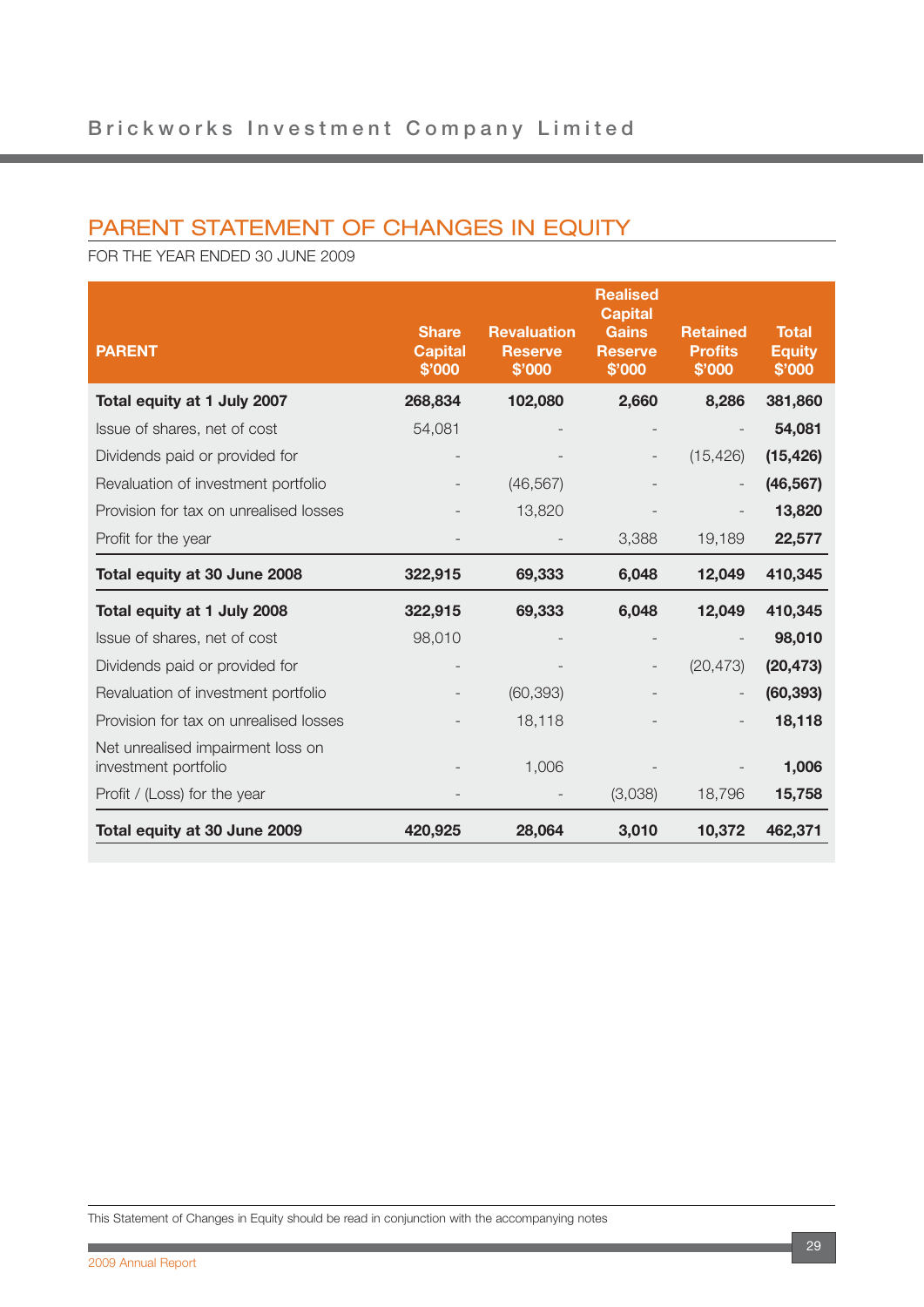

## CONSOLIDATED CASH FLOW STATEMENT

FOR THE YEAR ENDED 30 JUNE 2009

|                                                          |             |                | <b>Consolidated</b><br><b>Parent</b> |                |                |  |
|----------------------------------------------------------|-------------|----------------|--------------------------------------|----------------|----------------|--|
|                                                          | <b>Note</b> | 2009<br>\$'000 | 2008<br>\$'000                       | 2009<br>\$'000 | 2008<br>\$'000 |  |
|                                                          |             |                |                                      |                |                |  |
| Cash flows from operating activities                     |             |                |                                      |                |                |  |
| Payments to suppliers and employees                      |             | (2, 143)       | (2, 257)                             | (1, 448)       | (2, 256)       |  |
| Other receipts in the course of operations               |             | 31             | 269                                  | 30             | 269            |  |
| Dividends and distributions received                     |             | 22,141         | 17,461                               | 19,753         | 17,461         |  |
| Payments for held for trading financial assets           |             | (2,046)        |                                      | (1, 472)       |                |  |
| Proceeds from sale of held for trading financial         |             |                |                                      |                |                |  |
| assets                                                   |             | 2,965          |                                      | 2,168          |                |  |
| Interest received                                        |             | 2,621          | 3,736                                | 2,398          | 3,736          |  |
| Income tax refund/(paid)                                 |             | (204)          |                                      | (254)          |                |  |
| Net cash inflows from operating activities               | 19(a)       | 23,365         | 19,209                               | 21,175         | 19,210         |  |
| <b>Cash flows from investing activities</b>              |             |                |                                      |                |                |  |
| Cash acquired on acquisition of controlled entity        |             | 16,636         |                                      |                |                |  |
| Purchase costs for acquisition of controlled entity      |             | (1, 412)       |                                      | (1, 412)       |                |  |
| Payment for available for sale investments               |             | (34, 779)      | (75,606)                             | (34, 484)      | (75,606)       |  |
| Proceeds from sale of available for sale investments     |             | 5,365          | 10,321                               | 2,423          | 10,321         |  |
| Payments for plant and equipment                         |             | (13)           |                                      | (12)           |                |  |
| Loans from controlled entities                           |             |                |                                      | 20,657         |                |  |
| Net cash (outflow) from investing activities             |             | (14, 203)      | (65, 285)                            | (12, 828)      | (65, 285)      |  |
| <b>Cash flows from financing activities</b>              |             |                |                                      |                |                |  |
| Proceeds from issues of ordinary shares less             |             |                |                                      |                |                |  |
| issue costs                                              |             | (78)           | 50,957                               | (78)           | 50,957         |  |
| Dividends paid                                           | 5(a)        | (16, 911)      | (12, 783)                            | (16, 911)      | (12, 783)      |  |
| Net cash (outflow) / inflow from financing<br>activities |             | (16,989)       | 38,174                               | (16,989)       | 38,174         |  |
| Net (decrease) in cash held                              |             | (7, 827)       | (7,902)                              | (8,642)        | (7,901)        |  |
| Cash at the beginning of the year                        |             | 43,645         | 51,547                               | 43,642         | 51,543         |  |
| Cash at the end of the year                              |             | 35,818         | 43,645                               | 35,000         | 43,642         |  |

This Cash Flow Statement should be read in conjunction with the accompanying notes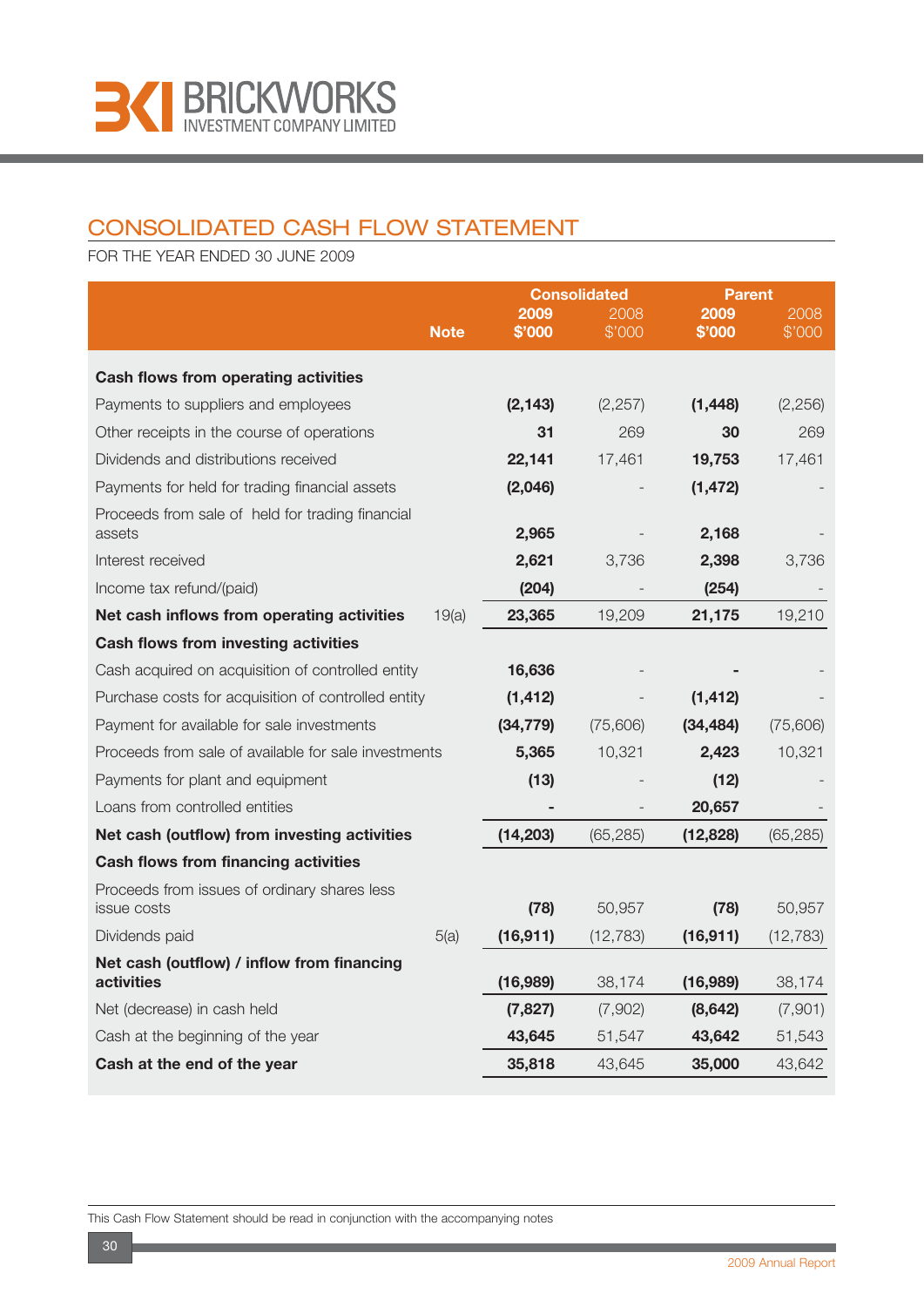FOR THE YEAR ENDED 30 JUNE 2009

### 1. SUMMARY OF SIGNIFICANT ACCOUNTING POLICIES

The financial report is a general purpose financial report that has been prepared in accordance with Australian Accounting Standards, Australian Accounting Interpretations, other authoritative pronouncements of the Australian Accounting Standards Board and the Corporations Act 2001.

The financial report covers the parent entity of Brickworks Investment Company Limited and controlled entities, and Brickworks Investment Company Limited as an individual parent entity. Brickworks Investment Company Limited is a listed public company, incorporated and domiciled in Australia.

The financial report of Brickworks Investment Company Limited and controlled entities, and Brickworks Investment Company Limited as an individual parent entity comply with all International Financial Reporting Standards (IFRS) in their entirety.

The following is a summary of the material accounting policies adopted by the group in the preparation of the financial report. The accounting policies have been consistently applied, unless otherwise stated.

#### *Basis of Preparation*

The accounting policies set out below have been consistently applied to all years presented.

#### *Reporting Basis and Conventions*

The financial report has been prepared on an accruals basis and is based on historical costs modified by the revaluation of selected non-current assets, financial assets and financial liabilities for which the fair value basis of accounting has been applied.

#### *Accounting Policies*

#### **a. Principles of Consolidation**

A controlled entity is any entity Brickworks Investment Company Limited has the power to control the financial and operating policies of so as to obtain benefits from its activities.

A list of controlled entities is contained in Note 24 to the financial statements. All controlled entities have a June financial year-end.

All inter-company balances and transactions between entities in the group, including any unrealised profits or losses, have been eliminated on consolidation. Accounting policies of subsidiaries have been changed where necessary to ensure consistencies with those policies applied by the parent entity.

Where controlled entities have entered or left the group during the year, their operating results have been included/excluded from the date control was obtained or until the date control ceased.

Minority equity interests in the equity and results of the entities that are controlled are shown as a separate item in the consolidated financial report.

### **b. Income Tax**

The charge for current income tax expense is based on the profit for the year adjusted for any non-assessable or disallowed items. It is calculated using the tax rates that have been enacted or are substantially enacted by the balance sheet date.

Deferred tax is accounted for using the balance sheet liability method in respect of temporary differences arising between the tax bases of assets and liabilities and their carrying amounts in the financial statements. No deferred income tax will be recognised from the initial recognition of an asset or liability, excluding a business combination, where there is no effect on accounting or taxable profit or loss.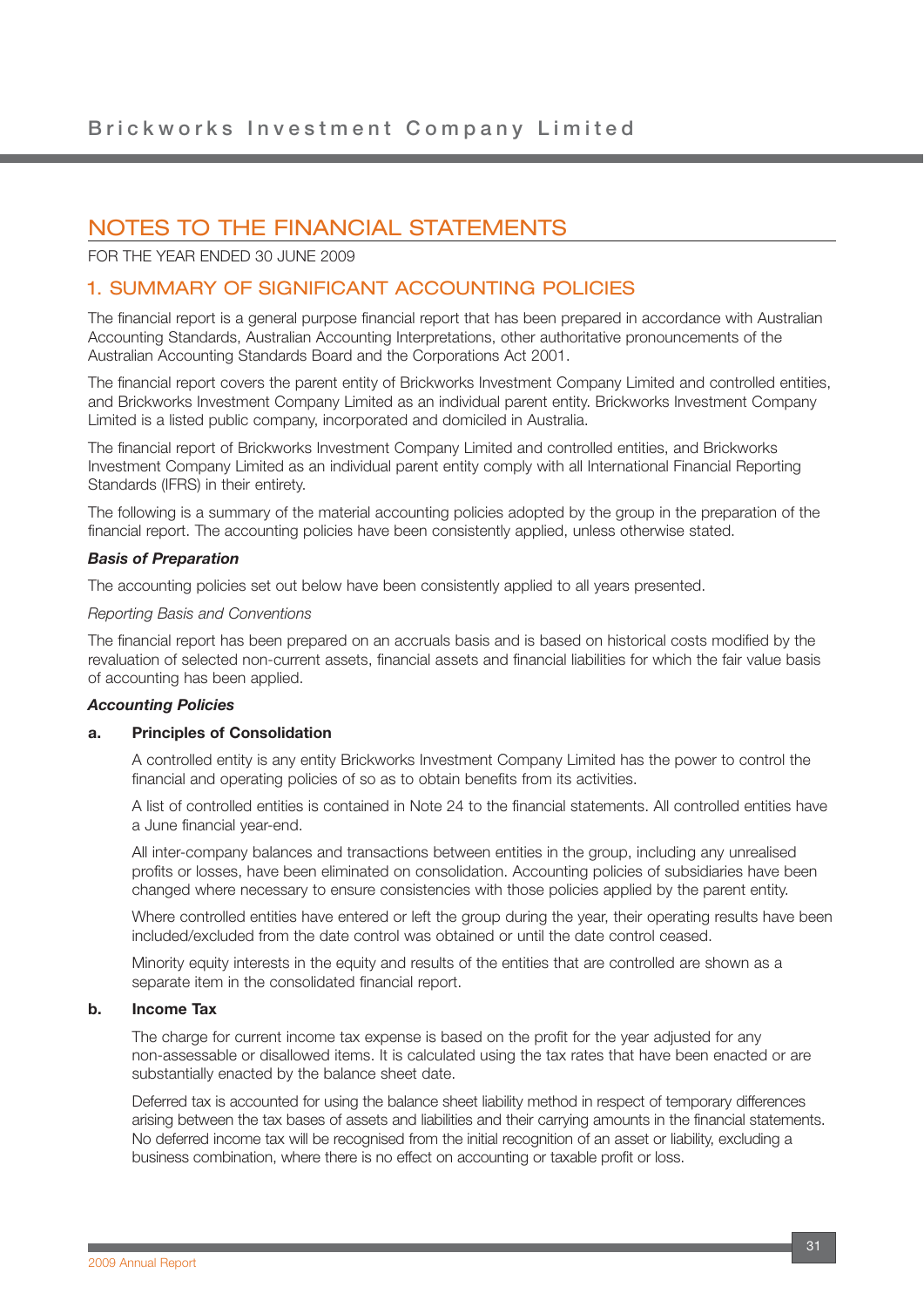

FOR THE YEAR ENDED 30 JUNE 2009 (continued)

### 1. SUMMARY OF SIGNIFICANT ACCOUNTING POLICIES (continued)

#### **b. Income Tax (continued)**

Deferred tax is calculated at the tax rates that are expected to apply to the period when the asset is realised or liability is settled. Deferred tax is credited in the income statement except where it relates to items that may be credited directly to equity, in which case the deferred tax is adjusted directly against equity.

Deferred income tax assets are recognised to the extent that it is probable that future tax profits will be available against which deductible temporary differences can be utilised.

The amount of benefits brought to account or which may be realised in the future is based on the assumption that no adverse change will occur in income taxation legislation and the anticipation that the group will derive sufficient future assessable income to enable the benefit to be realised and comply with the conditions of deductibility imposed by the law.

Brickworks Investment Company Limited and its wholly-owned Australian subsidiaries have formed an income tax consolidated group under the tax consolidation regime. Each entity in the group recognises its own current and deferred tax liabilities, except for any deferred tax balances resulting from unused tax losses and tax credits, which are immediately assumed by the parent entity. The current tax liability of each group entity is then subsequently assumed by the parent entity. The group notified the Australian Tax Office that it had formed an income tax consolidated group to apply from 12 December 2003. The tax consolidated group has entered a tax sharing agreement whereby each group in the group contributes to the income tax payable in proportion to their contribution to the net profit before tax of the tax consolidated group.

#### **c. Financial Instruments**

#### *Recognition*

Financial instruments are initially measured at cost on trade date, which includes transaction costs, when the related contractual rights or obligations exist. Subsequent to initial recognition these instruments are measured as set out below.

#### *Financial assets at fair value through income*

A financial asset is classified in this category if acquired principally for the purpose of selling in the short term or if so designated by management and within the requirements of AASB 139: Recognition and Measurement of Financial Instruments. Derivatives are also categorised as held for trading unless they are designated as hedges. Realised and unrealised gains and losses arising from changes in the fair value of these assets are included in the income statement in the period in which they arise.

#### *Loans and receivables*

Loans and receivables are non-derivative financial assets with fixed or determinable payments that are not quoted in an active market and are stated at amortised cost using the effective interest rate method.

#### *Held-to-maturity investments*

These investments have fixed maturities, and it is the group's intention to hold these investments to maturity. Any held-to-maturity investments held by the group are stated at amortised cost using the effective interest rate method.

#### *Available-for-sale financial assets*

Available-for-sale financial assets include any financial assets not included in the above categories. Available-for-sale financial assets are reflected at fair value. Unrealised gains and losses arising from changes in fair value are taken directly to equity.

#### *Fair value*

Fair value is determined based on current bid prices for all quoted investments.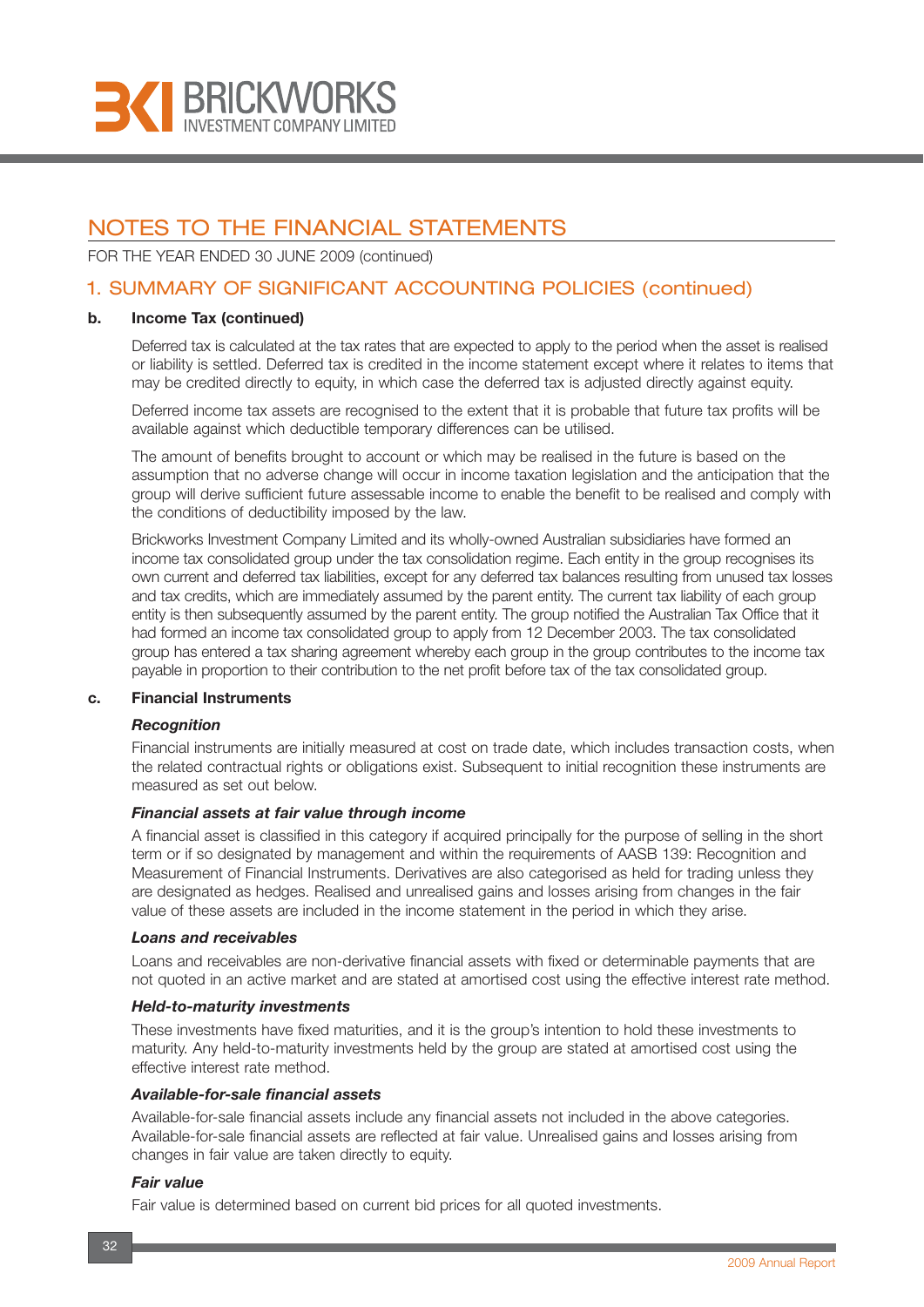FOR THE YEAR ENDED 30 JUNE 2009 (continued)

### 1. SUMMARY OF SIGNIFICANT ACCOUNTING POLICIES (continued)

#### **d. Impairment of Assets**

At each reporting date, the group reviews the carrying values of its tangible and intangible assets to determine whether there is any indication that those assets have been impaired. If such an indication exists, the recoverable amount of the asset, being the higher of the asset's fair value less costs to sell and value in use, is compared to the asset's carrying value. Any excess of the asset's carrying value over its recoverable amount is expensed to the income statement.

#### **e. Cash and Cash Equivalents**

Cash and cash equivalents include cash on hand, deposits held at call with banks, other short-term highly liquid investments with original maturities of 12 months or less, and bank overdrafts. Bank overdrafts are shown within short-term borrowings in current liabilities on the balance sheet.

#### **f. Revenue**

Sale of investments occur when the control of the right to equity has passed to the buyer. Interest revenue is recognised on a proportional basis taking into account the interest rates applicable to the financial assets.

Dividend revenue is recognised when the right to receive a dividend has been established.

Revenue from the rendering of a service is recognised upon the delivery of the service to the customers.

All revenue is stated net of the amount of goods and services tax (GST).

#### **g. Goods and Services Tax (GST)**

Revenues, expenses and assets are recognised net of the amount of GST, except where the amount of GST incurred is not recoverable from the Australian Tax Office. In these circumstances the GST is recognised as part of the cost of acquisition of the asset or as part of an item of the expense. Receivables and payables in the balance sheet are shown inclusive of GST.

Cash flows are presented in the cash flow statement on a gross basis, except for the GST component of investing and financing activities, which are disclosed as operating cash flows.

#### **h. Comparative Figures**

When required by Accounting Standards, comparative figures have been adjusted to conform to changes in presentation for the current financial year.

#### **i. Rounding of Amounts**

The parent has applied the relief available to it under ASIC Class Order 98/100 and accordingly, amounts in the financial report and directors' report have been rounded off to the nearest \$1,000.

### **j. Critical Accounting Estimates and Judgments** *Deferred Tax Balances*

The preparation of this financial report requires the use of certain critical estimates based on historical knowledge and best available current information. This requires the directors and management to exercise their judgement in the process of applying the Group's accounting policies.

The carrying amounts of certain assets and liabilities are often determined based on estimates and assumptions of future events. In accordance with AASB 112: Income Taxes deferred tax liabilities have been recognised for Capital Gains Tax on unrealised gains in the investment portfolio at the current tax rate of 30%.

As the Group does not intend to dispose of the portfolio, this tax liability may not be crystallised at the amount disclosed in Note 14. In addition, the tax liability that arises on disposal of those securities may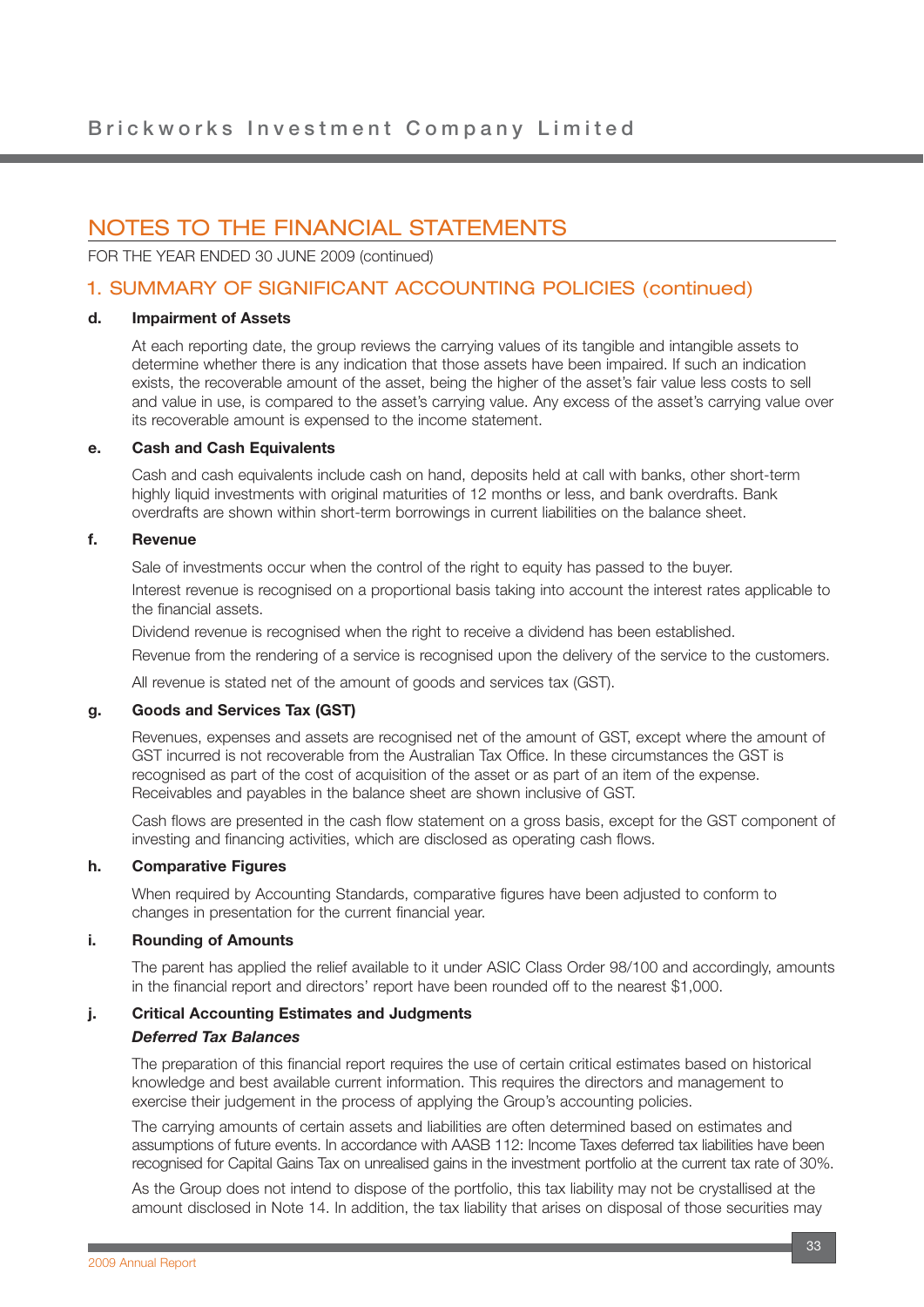

FOR THE YEAR ENDED 30 JUNE 2009 (continued)

### 1. SUMMARY OF SIGNIFICANT ACCOUNTING POLICIES (continued)

#### **j. Critical Accounting Estimates and Judgments (continued)**

be impacted by changes in tax legislation relating to treatment of capital gains and the rate of taxation applicable to such gains at the time of disposal.

Apart from this, there are no other key assumptions or sources of estimation uncertainty that have a risk of causing a material adjustment to the carrying amount of certain assets and liabilities within the next reporting period.

#### *Impairment*

The investment portfolio is continually reviewed by the Investment Committee to determine if any stocks held within it are, in the view of the committee, impaired. This review primarily focuses on the ability of the company to pay dividends over the long term and whether any long term fall in the valuation of the company has arisen from changes to the environment in which it operates. The group will normally dispose of any stock which the Investment Committee considers is impaired and any loss is recognised in Realised Gains or Losses in the Income Statement. Where an investment is considered impaired, but has not been disposed of, an impairment charge is recognised in the Income Statement.

#### **k. Australian Accounting Standards not yet effective**

The Group has not yet applied any Australian Accounting Standards or Australian Accounting Interpretations that have been issued as at balance date but are not yet mandatory for the year ended 30 June 2009. The impact of these new standards and interpretations has been assessed and is set out below:

1. Revised AASB 101 *Presentation of Financial Statements* and AASB 2007-8 *Amendments to Australian Accounting Standards arising from AASB 101*

A revised AASB 101 was issued in September 2007 and is applicable for annual reporting periods beginning on or after 1 January 2009. It requires the presentation of a statement of comprehensive income and makes changes to the statement of changes in equity, but will not affect any of the amounts recognised in the financial statements. If an entity has made a prior period adjustment or has reclassified items in the financial statements, it will need to disclose a third balance sheet (statement of financial position), this one being as at the beginning of the comparative period. The Group intends to apply the revised standard from 1 July 2009.

No other non-mandatory standards are considered applicable to the Group.

### 2. REVENUES

| 2009<br>2008<br>2009                                                        | 2008<br>\$'000 |
|-----------------------------------------------------------------------------|----------------|
| \$'000<br>\$'000<br>\$'000                                                  |                |
| Revenue from investment portfolio<br>(a)<br>Rebateable dividends:           |                |
| 16,491<br>18,121<br>16.410<br>- other corporations                          | 16,410         |
| Non-rebateable dividends:<br>1,216<br>825<br>537<br>- other corporations    | 537            |
| Distributions:                                                              |                |
| 570<br>289<br>559<br>- other corporations                                   | 289            |
| Interest received - notes<br>149<br>۰<br>۰                                  | 149            |
| 19,907<br>17.385<br>17,875                                                  | 17,385         |
| <b>Special investment revenue</b><br>(b)<br>Rebateable dividends - special: |                |
| 892<br>- other corporations<br>1,295<br>1,295                               | 892            |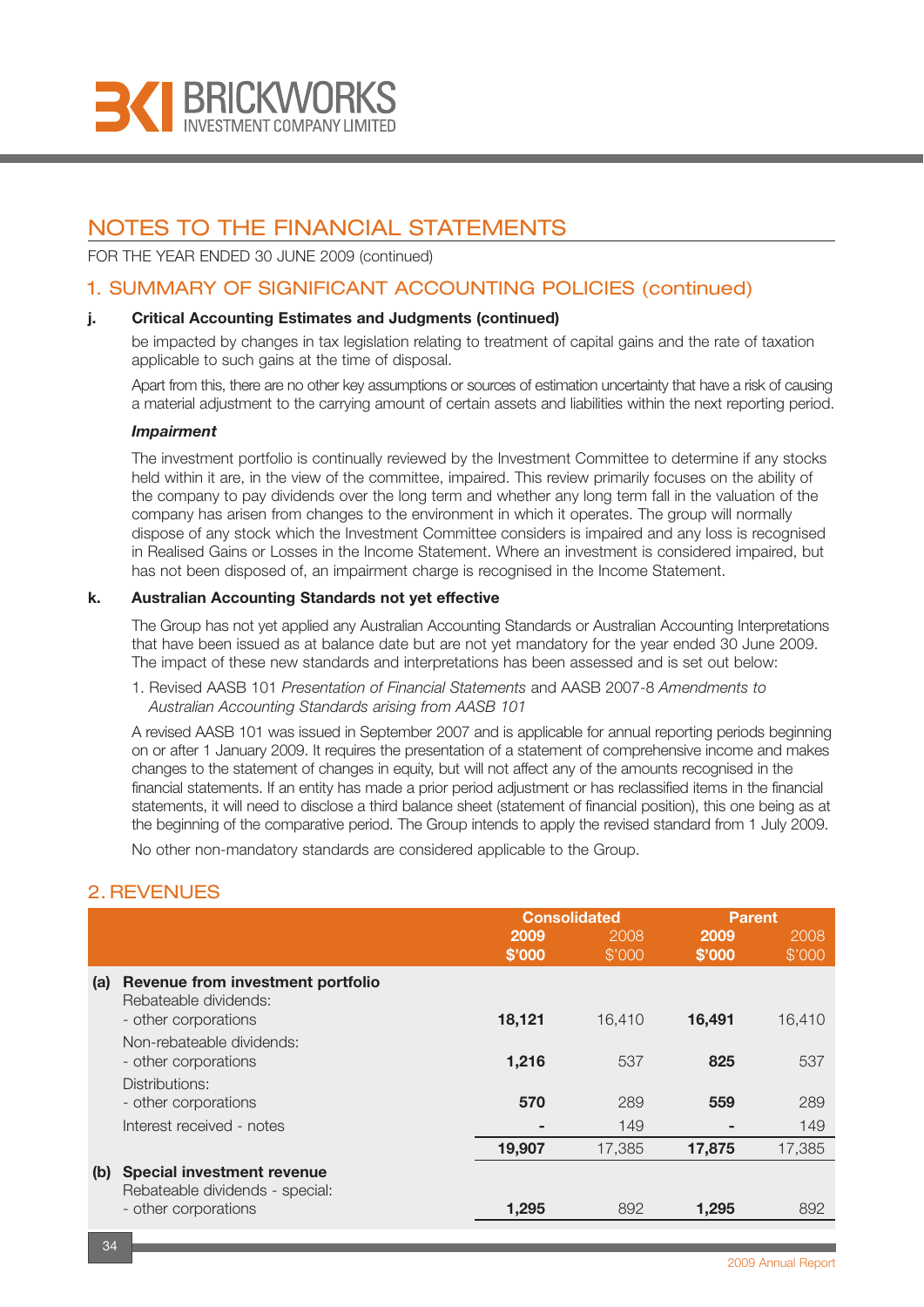FOR THE YEAR ENDED 30 JUNE 2009 (continued)

## 2. REVENUES (continued)

|     |                                                     |              | <b>Consolidated</b> | <b>Parent</b> |        |
|-----|-----------------------------------------------------|--------------|---------------------|---------------|--------|
|     |                                                     | 2009         | 2008                | 2009          | 2008   |
|     |                                                     | \$'000       | \$'000              | \$'000        | \$'000 |
| (c) | <b>Revenue from bank deposits</b>                   |              |                     |               |        |
|     | Interest received                                   | 2,382        | 3,731               | 2,129         | 3,731  |
| (d) | <b>Other income</b>                                 |              |                     |               |        |
|     | Other revenue                                       | 19           | 5                   | 13            | 5      |
| (e) | Other gains / losses                                |              |                     |               |        |
|     | Net gain on sale of investments held for trading    | 778          |                     | 711           |        |
|     | Unrealised net gain on investments held for trading | 93           |                     | 9             |        |
|     |                                                     | 871          |                     | 720           |        |
|     | <b>Total Income</b>                                 | 24,474       | 22,013              | 22,032        | 22,013 |
|     |                                                     |              |                     |               |        |
|     | <b>3. OPERATING EXPENSES</b>                        |              |                     |               |        |
|     | Administration expenses                             | 428          | 314                 | 382           | 313    |
|     | Occupancy costs                                     | 5            |                     | 4             |        |
|     | Employment expense                                  | 295          | 131                 | 295           | 131    |
|     | Professional fees                                   | 166          | 143                 | 146           | 143    |
|     | Depreciation                                        | $\mathbf{2}$ |                     | $\mathbf{2}$  |        |
|     | Management fees                                     | 530          | 1,418               | 530           | 1,418  |
|     | <b>Total Expenditure</b>                            | 1,426        | 2,006               | 1,359         | 2,005  |
|     |                                                     |              |                     |               |        |

## 4. TAX EXPENSE

The aggregated amount of income tax expense attributable to the year differs from the amounts prima facie payable on profits from ordinary activities. The difference is reconciled as follows:

| (a) Operating profit before income tax expense<br>and net gains on investment portfolio                                                      | 23,048  | 20,007   | 20,673   | 20,008   |
|----------------------------------------------------------------------------------------------------------------------------------------------|---------|----------|----------|----------|
| Tax calculated at 30% (2008:30%)                                                                                                             | 6,914   | 6.002    | 6,202    | 6,002    |
| Tax effect of amounts which are not deductible (taxable)<br>in calculating taxable income:<br>- Franked dividends and distributions received | (5,822) | (5, 190) | (5, 331) | (5, 190) |
| - (Over)/Under provision in prior year                                                                                                       |         |          |          |          |
| Net tax expense on operating profit before net gains<br>on investments                                                                       | 1,093   | 819      | 871      | 819      |
|                                                                                                                                              |         |          |          |          |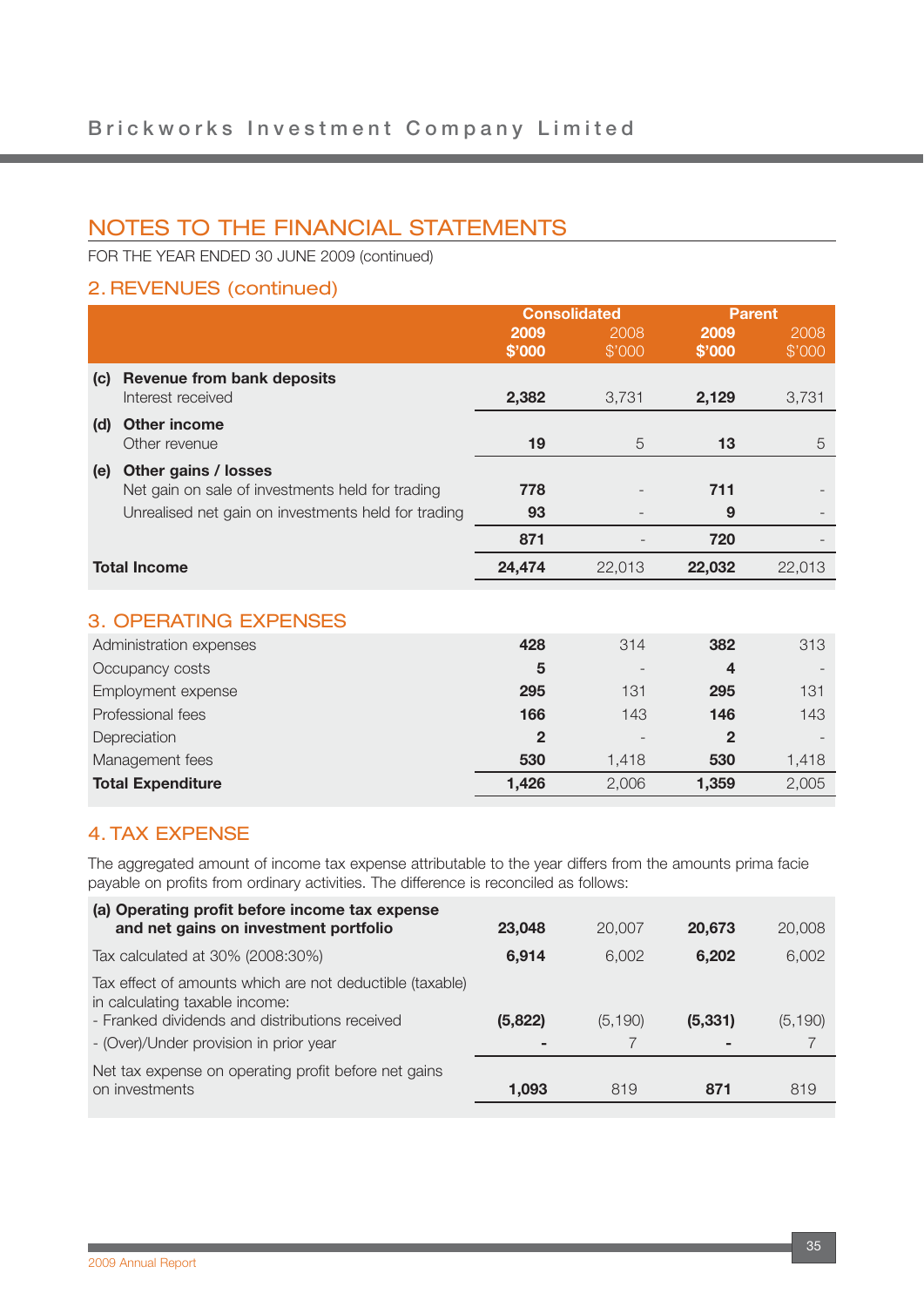

FOR THE YEAR ENDED 30 JUNE 2009 (continued)

## 4. TAX EXPENSE (continued)

|                                                                                                              | <b>Consolidated</b> |                | <b>Parent</b> |                |
|--------------------------------------------------------------------------------------------------------------|---------------------|----------------|---------------|----------------|
|                                                                                                              | 2009                | 2008           | 2009          | 2008           |
|                                                                                                              | \$'000              | \$'000         | \$'000        | \$'000         |
| (a) Operating profit before income tax expense<br>and net gains on investment portfolio (continued)          |                     |                |               |                |
| Net gains on investments                                                                                     | (5, 396)            | 4,625          | (4, 340)      | 4,625          |
| Tax calculated at 30% (2008: 30%)                                                                            | (1,619)             | 1,388          | (1, 302)      | 1,388          |
| Tax effect of:                                                                                               |                     |                |               |                |
| - difference between accounting and tax cost bases                                                           |                     |                |               |                |
| for capital gains purposes                                                                                   | (1, 471)            | (151)          |               | (151)          |
| Tax expense on net gains on investments                                                                      | (3,090)             | 1,237          | (1, 302)      | 1,237          |
| Unrealised impairment loss on investment portfolio                                                           | (1, 437)            |                | (1, 437)      |                |
| Tax calculated at 30% (2008: 30%)                                                                            | (431)               |                | (431)         |                |
| Total Tax (credit) / expense                                                                                 | (2, 428)            | 2,056          | (862)         | 2,056          |
| (b) The components of tax expense comprise                                                                   |                     |                |               |                |
| Current tax                                                                                                  | 2,043               | 172            | 829           | 172            |
| Deferred tax                                                                                                 | (4, 471)            | 1,877          | (1,691)       | 1,877          |
| (Over)/Under provision in prior year                                                                         |                     | $\overline{7}$ |               | $\overline{7}$ |
|                                                                                                              | (2, 428)            | 2,056          | (862)         | 2,056          |
| <b>5. DIVIDENDS</b>                                                                                          |                     |                |               |                |
| (a) Dividends paid during the year                                                                           |                     |                |               |                |
| Final dividend for the year ended 30 June 2008 of 3.0                                                        |                     |                |               |                |
| cents per share (2007: 2.7 cents per share) fully franked                                                    |                     |                |               |                |
| at the tax rate of 30%, paid on 29 August 2008                                                               | 8,729               | 6,811          | 8,729         | 6,811          |
| Interim dividend for the year ended 30 June 2008 of<br>3.0 cents per share (2007: 2.6 cents per share) fully |                     |                |               |                |
| franked at the tax rate 30%, paid on 12 March 2009                                                           | 11,744              | 8,615          | 11,744        | 8,615          |
| <b>Total</b>                                                                                                 | 20,473              | 15,426         | 20,473        | 15,426         |
| Dividends paid in cash or invested in shares under                                                           |                     |                |               |                |
| the dividend reinvestment plan ("DRP")                                                                       |                     |                |               |                |
| Paid in cash                                                                                                 | 16,911              | 12,783         | 16,911        | 12,783         |
| Reinvested in shares via DRP                                                                                 | 3,562               | 2,643          | 3,562         | 2,646          |
| <b>Total</b>                                                                                                 | 20,473              | 15,426         | 20,473        | 15,429         |
|                                                                                                              |                     |                |               |                |
| <b>Franking Account Balance</b><br>Balance of the franking account after allowing for tax                    |                     |                |               |                |
| payable in respect of the current year's profits and the                                                     |                     |                |               |                |
| receipt of dividends recognised as receivables                                                               | 16,984              | 6,810          | 16,984        | 6,810          |
| Impact on the franking account of dividends declared                                                         |                     |                |               |                |
| but not recognised as a liability at the end of the                                                          |                     |                |               |                |
| financial year (b) below                                                                                     | (5,068)             | (3,741)        | (5,068)       | (3,741)        |
| Net available                                                                                                | 11,916              | 3,069          | 11,916        | 3,069          |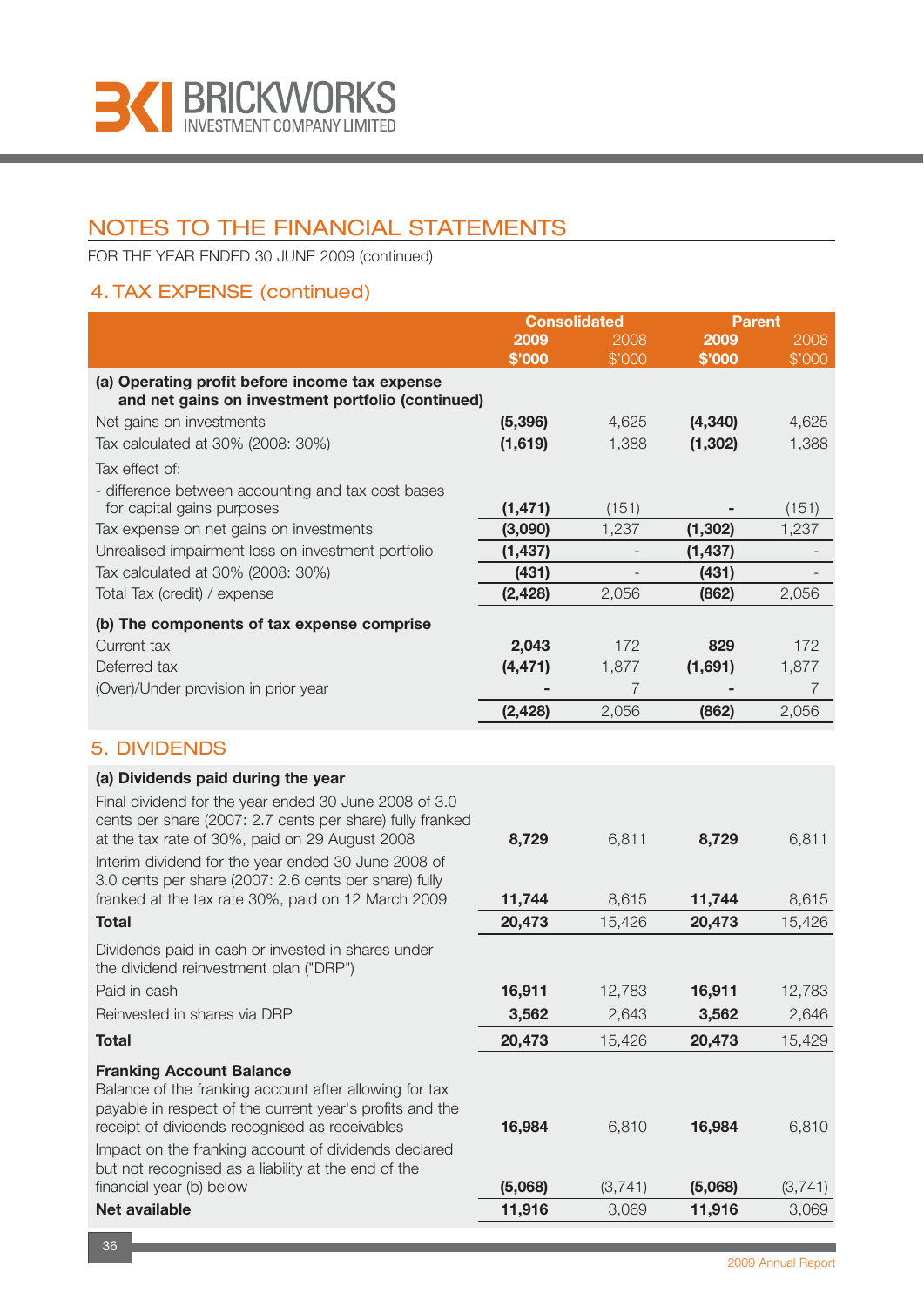FOR THE YEAR ENDED 30 JUNE 2009 (continued)

### 5. DIVIDENDS (continued)

#### **(b) Dividends declared after balance date**

Since the end of the financial year the directors have declared a final dividend for the year ended 30 June 2009 3.0 of cents per share (2008: final 3.0 cents per share) fully franked at the tax rate of 30%, payable on 4 September 2009, but not recognised as a liability at the end of the financial year.

### 6. CURRENT ASSETS - CASH AND CASH EQUIVALENTS

|                          | <b>Consolidated</b> |        | <b>Parent</b> |        |
|--------------------------|---------------------|--------|---------------|--------|
|                          | 2009                | 2008   | 2009          | 2008   |
|                          | \$'000              | \$'000 | \$'000        | \$'000 |
| Cash at bank             | 27,012              | 2,623  | 27,012        | 2,623  |
| Short term bank deposits | 8,806               | 41.022 | 7,988         | 41,019 |
|                          | 35,818              | 43.645 | 35,000        | 43,642 |

### 7. CURRENT ASSETS - TRADE AND OTHER RECEIVABLES

| Dividends receivable                        | 2,723                    | 2.948 | 2,533                    | 2,948 |
|---------------------------------------------|--------------------------|-------|--------------------------|-------|
| Distributions receivable                    | $\blacksquare$           | 197   | $\overline{\phantom{a}}$ | 197   |
| Interest receivable                         | 167                      | 406   | 137                      | 406   |
| Amounts receivable from controlled entities | $\overline{\phantom{a}}$ |       | $\,$                     |       |
| Outstanding settlements                     | $\overline{\phantom{a}}$ | 833   | $\overline{\phantom{a}}$ | 833   |
| Other receivable                            | 29                       | 29    | 12                       | 29    |
|                                             | 2.919                    | 4.413 | 2.682                    | 4.413 |

### 8. FINANCIAL ASSETS - INVESTMENT PORTFOLIO

| <b>Current Investment Portfolio</b>                                                   |         |         |         |         |
|---------------------------------------------------------------------------------------|---------|---------|---------|---------|
| Listed securities at fair value held for trading:<br>- Shares in other corporations   | 247     |         | 24      |         |
| <b>Non-Current Investment Portfolio</b>                                               |         |         |         |         |
| Listed securities at fair value available for sale:<br>- Shares in other corporations | 442,210 | 394,001 | 442.180 | 394,001 |
| Shares in controlled entities at cost                                                 |         |         | 197,335 | 95,386  |
|                                                                                       | 442,210 | 394,001 | 639,515 | 489,387 |
| Total Investment Portfolio                                                            | 442,457 | 394,001 | 639,539 | 489,387 |
|                                                                                       |         |         |         |         |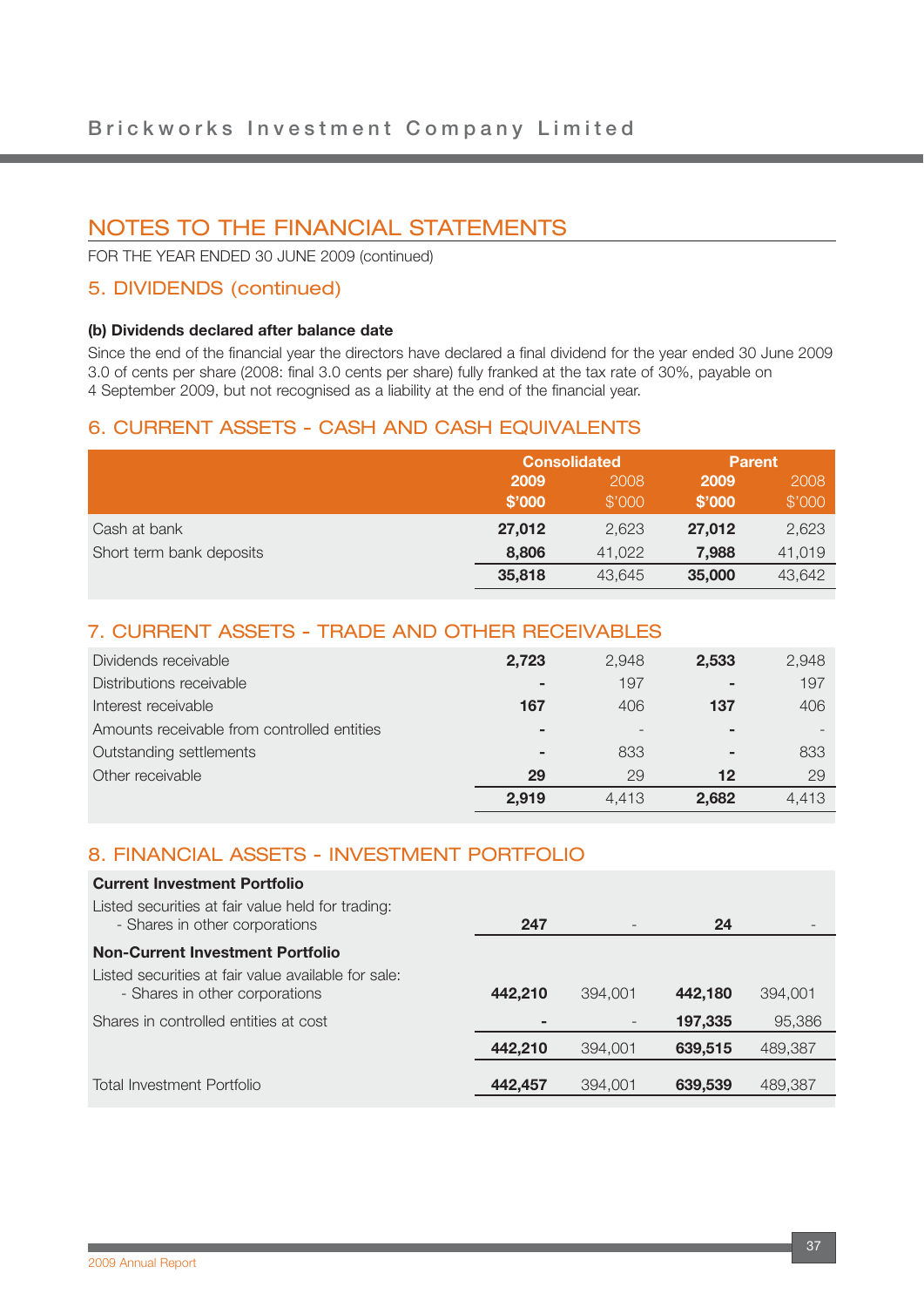

FOR THE YEAR ENDED 30 JUNE 2009 (continued)

## 9. PROPERTY, PLANT AND EQUIPMENT

|                                                                                                                  | <b>Consolidated</b> |        | <b>Parent</b>     |        |
|------------------------------------------------------------------------------------------------------------------|---------------------|--------|-------------------|--------|
|                                                                                                                  | 2009                | 2008   | 2009              | 2008   |
|                                                                                                                  | \$'000              | \$'000 | \$'000            | \$'000 |
| Office equipment, furniture & fittings at cost                                                                   | 19                  | 6      | $12 \overline{ }$ |        |
| Accumulated depreciation                                                                                         | (8)                 | (6)    | (2)               |        |
| Total                                                                                                            | 11                  |        | 10                |        |
| Reconciliation of the carrying amounts of each class of<br>asset at the beginning and end of the financial year: |                     |        |                   |        |
| Office equipment, furniture & fittings at cost                                                                   |                     |        |                   |        |
| Carrying value at 1/7                                                                                            |                     |        |                   |        |
| Additions                                                                                                        | 13                  |        | 12                |        |
| <b>Disposals</b>                                                                                                 |                     |        |                   |        |
| Depreciation expense                                                                                             | (2)                 |        | (2)               |        |
| Carrying value at 30/6                                                                                           | 11                  |        | 10                |        |

## 10. NON CURRENT ASSETS - DEFERRED TAX ASSETS

| The deferred tax asset balance comprises the following<br>timing differences and unused tax losses: |       |                   |       |     |
|-----------------------------------------------------------------------------------------------------|-------|-------------------|-------|-----|
| Transaction costs on equity issues                                                                  | 553   | 489               | 355   | 488 |
| Accrued expenses                                                                                    | 19    | 9                 | 16    |     |
| Tax losses                                                                                          | 2,728 | $\qquad \qquad -$ | 2.716 |     |
|                                                                                                     | 3,300 | 498               | 3.087 | 497 |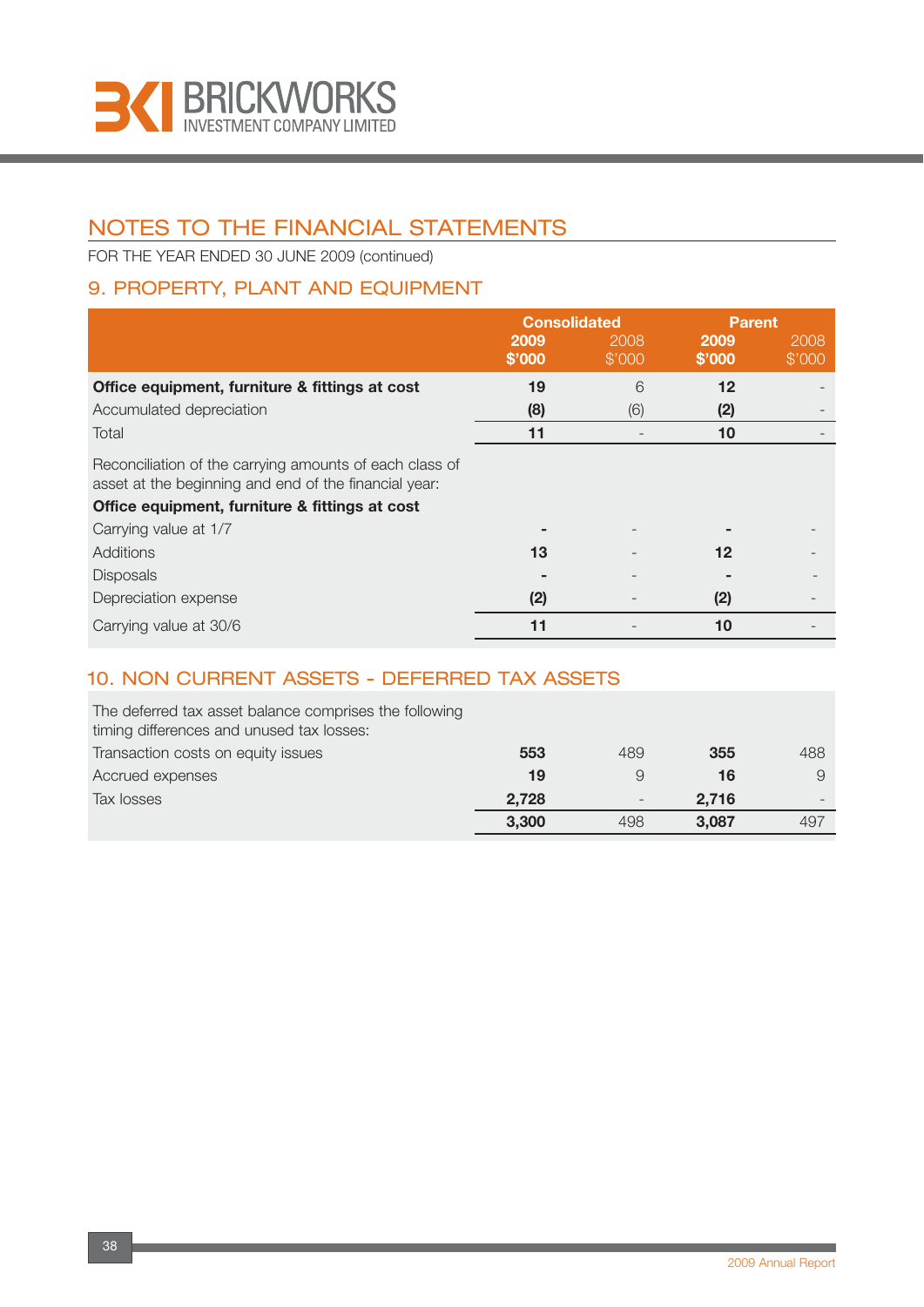FOR THE YEAR ENDED 30 JUNE 2009 (continued)

## 10. NON CURRENT ASSETS - DEFERRED TAX ASSETS (continued)

|                                       | <b>Opening</b><br><b>Balance</b><br>\$'000 | <b>Credited/</b><br>(Charged)<br>to Income<br><b>Statement</b><br>\$'000 | Credited/<br>(Charged)<br>to Equity<br>\$'000 | <b>Tax</b><br><b>Balances</b><br><b>Transferred</b><br><b>On Takeover Transferred Provision</b><br>\$'000 | <b>Tax</b><br><b>Balance</b><br>\$'000 | <b>Over</b><br>\$'000    | <b>Closing</b><br><b>Balance</b><br>\$'000 |
|---------------------------------------|--------------------------------------------|--------------------------------------------------------------------------|-----------------------------------------------|-----------------------------------------------------------------------------------------------------------|----------------------------------------|--------------------------|--------------------------------------------|
| <b>Parent</b>                         |                                            |                                                                          |                                               |                                                                                                           |                                        |                          |                                            |
| Transaction costs on equity<br>issues | 416                                        | (407)                                                                    | 479                                           |                                                                                                           |                                        |                          | 488                                        |
| Accrued expenses                      | $\overline{9}$                             |                                                                          |                                               |                                                                                                           |                                        |                          | $\overline{9}$                             |
| Tax losses                            | 649                                        | (617)                                                                    |                                               |                                                                                                           | (25)                                   | (7)                      |                                            |
| Balance as at 30 June 2008            | 1,074                                      | (1,024)                                                                  | 479                                           | $\overline{a}$                                                                                            | (25)                                   | (7)                      | 497                                        |
| Transaction costs on equity<br>issues | 488                                        | (133)                                                                    |                                               |                                                                                                           |                                        |                          | 355                                        |
| Accrued expenses                      | 9                                          | $\overline{7}$                                                           |                                               |                                                                                                           |                                        |                          | 16                                         |
| Tax losses                            | $\overline{\phantom{0}}$                   | 1,302                                                                    |                                               |                                                                                                           | 1,414                                  |                          | 2,716                                      |
| Balance as at 30 June 2009            | 497                                        | 1,176                                                                    |                                               |                                                                                                           | 1,414                                  | $\overline{\phantom{0}}$ | 3,087                                      |
| <b>Consolidated</b>                   |                                            |                                                                          |                                               |                                                                                                           |                                        |                          |                                            |
| Transaction costs on equity<br>issues | 417                                        | (407)                                                                    | 479                                           |                                                                                                           |                                        |                          | 489                                        |
| Accrued expenses                      | $\overline{9}$                             | $\overline{\phantom{a}}$                                                 |                                               |                                                                                                           |                                        |                          | $\overline{9}$                             |
| Tax losses                            | 624                                        | (617)                                                                    |                                               |                                                                                                           |                                        | (7)                      |                                            |
| Balance as at 30 June 2008            | 1,050                                      | (1,024)                                                                  | 479                                           |                                                                                                           |                                        | (7)                      | 498                                        |
| Transaction costs on equity<br>issues | 489                                        | (133)                                                                    |                                               | 197                                                                                                       |                                        |                          | 553                                        |
| Accrued expenses                      | $\overline{9}$                             | (17)                                                                     |                                               | 27                                                                                                        |                                        |                          | 19                                         |
| Tax losses                            |                                            | 3,090                                                                    |                                               |                                                                                                           | (362)                                  |                          | 2,728                                      |
| Balance as at 30 June 2009            | 498                                        | 2,940                                                                    |                                               | 224                                                                                                       | (362)                                  |                          | 3,300                                      |

## 11. TRADE AND OTHER PAYABLES

|                                   | <b>Consolidated</b> |                          | <b>Parent</b>  |                |
|-----------------------------------|---------------------|--------------------------|----------------|----------------|
|                                   | 2009<br>\$'000      | 2008<br>\$'000           | 2009<br>\$'000 | 2008<br>\$'000 |
| <b>Current liabilities</b>        |                     |                          |                |                |
| Creditors and accruals            | 84                  | 166                      | 74             | 166            |
| Non current liabilities           |                     |                          |                |                |
| Amount due to controlled entities | -                   | $\overline{\phantom{0}}$ | 203,679        | 96,460         |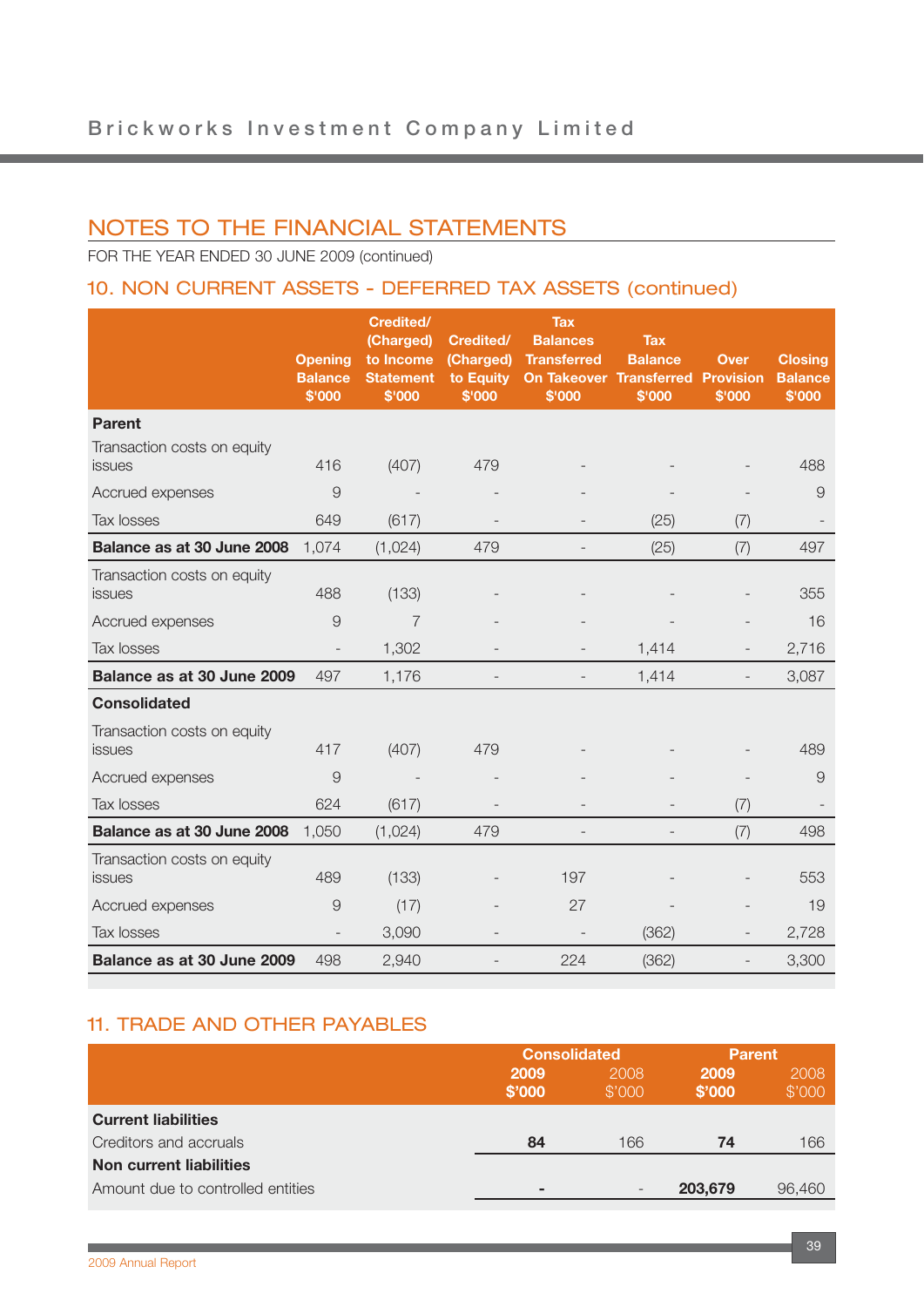

FOR THE YEAR ENDED 30 JUNE 2009 (continued)

## 12. CURRENT TAX LIABILITIES

|                                                   | <b>Consolidated</b> |                | <b>Parent</b>  |                |
|---------------------------------------------------|---------------------|----------------|----------------|----------------|
|                                                   | 2009<br>\$'000      | 2008<br>\$'000 | 2009<br>\$'000 | 2008<br>\$'000 |
| Provision for income tax                          | 2,043               | 172            | 2,043          | 172            |
| <b>13. EMPLOYEE BENEFITS</b>                      |                     |                |                |                |
| Aggregate employee benefits                       | 3                   |                | 3              |                |
| Analysis of provisions:<br>Current<br>Non current | 3                   |                | 3              |                |
|                                                   | 3                   |                | 3              |                |

## 14. NON CURRENT LIABILITIES - DEFERRED TAX LIABILITIES

| The deferred tax liability balance comprises |        |        |        |        |
|----------------------------------------------|--------|--------|--------|--------|
| the following timing differences:            |        |        |        |        |
| Revaluation of investments held              | 11.241 | 30.603 | 12.124 | 30,603 |
| Non rebateable dividend receivable and       |        |        |        |        |
| interest receivable                          | 34     | 208    | 41     | 208    |
|                                              | 11.275 | 30.811 | 12.165 | 30.811 |

| <b>Movements in deferred</b><br>tax liabilities                                        | <b>Opening</b><br><b>Balance</b><br>\$'000 | (Credited)/<br><b>Charged</b><br>to Income<br><b>Statement</b><br>\$'000 | (Credited)/<br><b>Charged</b><br>to Equity<br>\$'000 | <b>Tax</b><br><b>Balances</b><br><b>Transferred</b><br><b>In</b><br>\$'000 | <b>Closing</b><br><b>Balance</b><br>\$'000 |
|----------------------------------------------------------------------------------------|--------------------------------------------|--------------------------------------------------------------------------|------------------------------------------------------|----------------------------------------------------------------------------|--------------------------------------------|
| <b>Parent</b><br>Revaluation of investment portfolio<br>Non rebateable dividends       | 43,617                                     | 806                                                                      | (13, 820)                                            |                                                                            | 30,603                                     |
| receivable and interest receivable                                                     | 160                                        | 48                                                                       |                                                      |                                                                            | 208                                        |
| Balance as at 30 June 2008                                                             | 43,777                                     | 854                                                                      | (13, 820)                                            | $\overline{\phantom{a}}$                                                   | 30,811                                     |
| Revaluation of investment portfolio<br>Non rebateable dividends                        | 30,603                                     | (348)                                                                    | (17, 769)                                            | (362)                                                                      | 12,124                                     |
| receivable and interest receivable                                                     | 208                                        | (167)                                                                    |                                                      |                                                                            | 41                                         |
| Balance as at 30 June 2009                                                             | 30,811                                     | (515)                                                                    | (17, 769)                                            | $\overline{\phantom{a}}$                                                   | 12,165                                     |
| <b>Consolidated</b><br>Revaluation of investment portfolio<br>Non rebateable dividends | 43,617                                     | 806                                                                      | (13, 820)                                            |                                                                            | 30,603                                     |
| receivable and interest receivable                                                     | 160                                        | 48                                                                       |                                                      |                                                                            | 208                                        |
| Balance as at 30 June 2008                                                             | 43,777                                     | 854                                                                      | (13, 820)                                            |                                                                            | 30,811                                     |
| Revaluation of investment portfolio<br>Non rebateable dividends                        | 30,603                                     | (1,356)                                                                  | (17, 644)                                            | (362)                                                                      | 11,241                                     |
| receivable and interest receivable                                                     | 208                                        | (174)                                                                    |                                                      |                                                                            | 34                                         |
| Balance as at 30 June 2009                                                             | 30,811                                     | (1,530)                                                                  | (17, 644)                                            |                                                                            | 11,275                                     |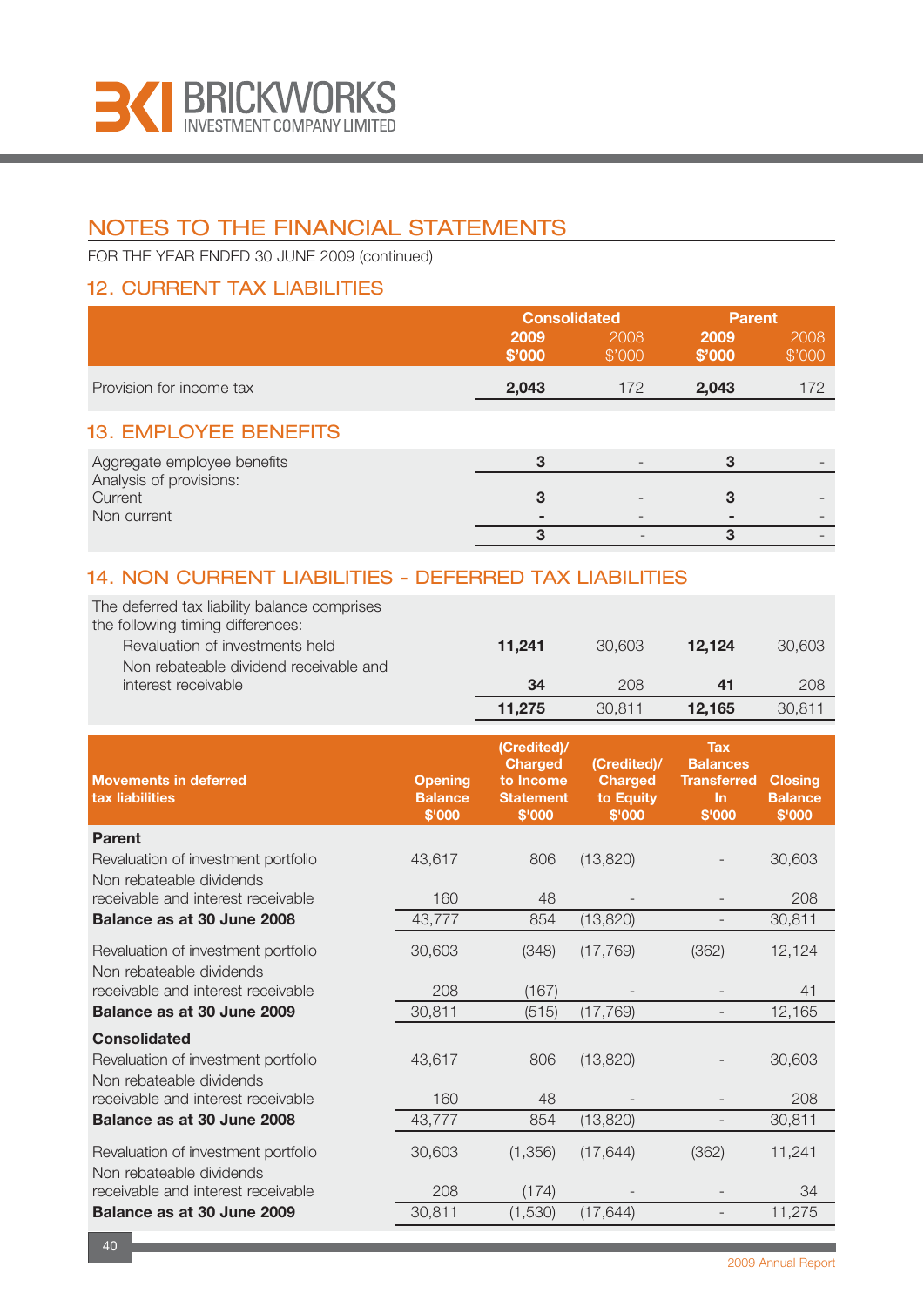FOR THE YEAR ENDED 30 JUNE 2009 (continued)

### 15. SHARE CAPITAL

|                                                                 | <b>Consolidated</b> |                |                       | <b>Parent</b>  |
|-----------------------------------------------------------------|---------------------|----------------|-----------------------|----------------|
|                                                                 | 2009<br>\$'000      | 2008<br>\$'000 | <b>2009</b><br>\$'000 | 2008<br>\$'000 |
| a) Issued and paid-up capital                                   |                     |                |                       |                |
| 394,143,000 ordinary shares fully paid<br>(2008: 290, 966, 594) | 420,925             | 322.915        | 420.925               | 322.915        |

#### **(b) Movement in ordinary shares**

|                                       |                                   | 2009    | 2008                       |          |  |
|---------------------------------------|-----------------------------------|---------|----------------------------|----------|--|
|                                       | <b>Number of</b><br><b>Shares</b> | \$'000  | Number of<br><b>Shares</b> | \$'000   |  |
| Beginning of the financial year       | 290,966,594                       | 322,915 | 252,247,770                | 268.834  |  |
| Issued during the year:               |                                   |         |                            |          |  |
| - share placement                     |                                   |         | 34,000,000                 | 49,300   |  |
| - dividend reinvestment plan          | 3,813,744                         | 3,562   | 2,007,442                  | 2,644    |  |
| - share purchase plan                 |                                   |         | 2,711,382                  | 3,254    |  |
| - issued as consideration on takeover | 99,362,662                        | 94,526  |                            |          |  |
| - less net transaction costs          |                                   | (78)    |                            | (1, 117) |  |
| End of the financial year             | 394,143,000                       | 420,925 | 290,966,594                | 322,915  |  |

The Parent does not have an authorised share capital and the ordinary shares on issue have no par value.

Between December 2008 and January 2009, the Parent issued 99,362,662 fully paid ordinary shares at as consideration for the takeover of Huntley Investment Company Limited.

Holders of ordinary shares participate in dividends and the proceeds on a winding up of the parent entity in proportion to the number of shares held.

At shareholders meetings each ordinary share is entitled to one vote when a poll is called, otherwise each shareholder has one vote on a show of hands.

#### **(c) Capital Management**

The Group's objective in managing capital is to continue to provide shareholders with attractive investment returns through access to a steady stream of fully-franked dividends and enhancement of capital invested, with goals of paying an enhanced level of dividends and providing attractive total returns over the medium to long term.

The Group recognises that its capital will fluctuate in accordance with market conditions and in order to maintain or adjust the capital structure, may adjust the amount of dividends paid, issue new shares from time-to-time or return capital to shareholders.

The Group's capital consists of shareholders equity plus net debt. The movement in equity is shown in the Consolidated Statement of Changes in Equity. At 30 June 2009 net debt was \$ Nil (2008: \$Nil).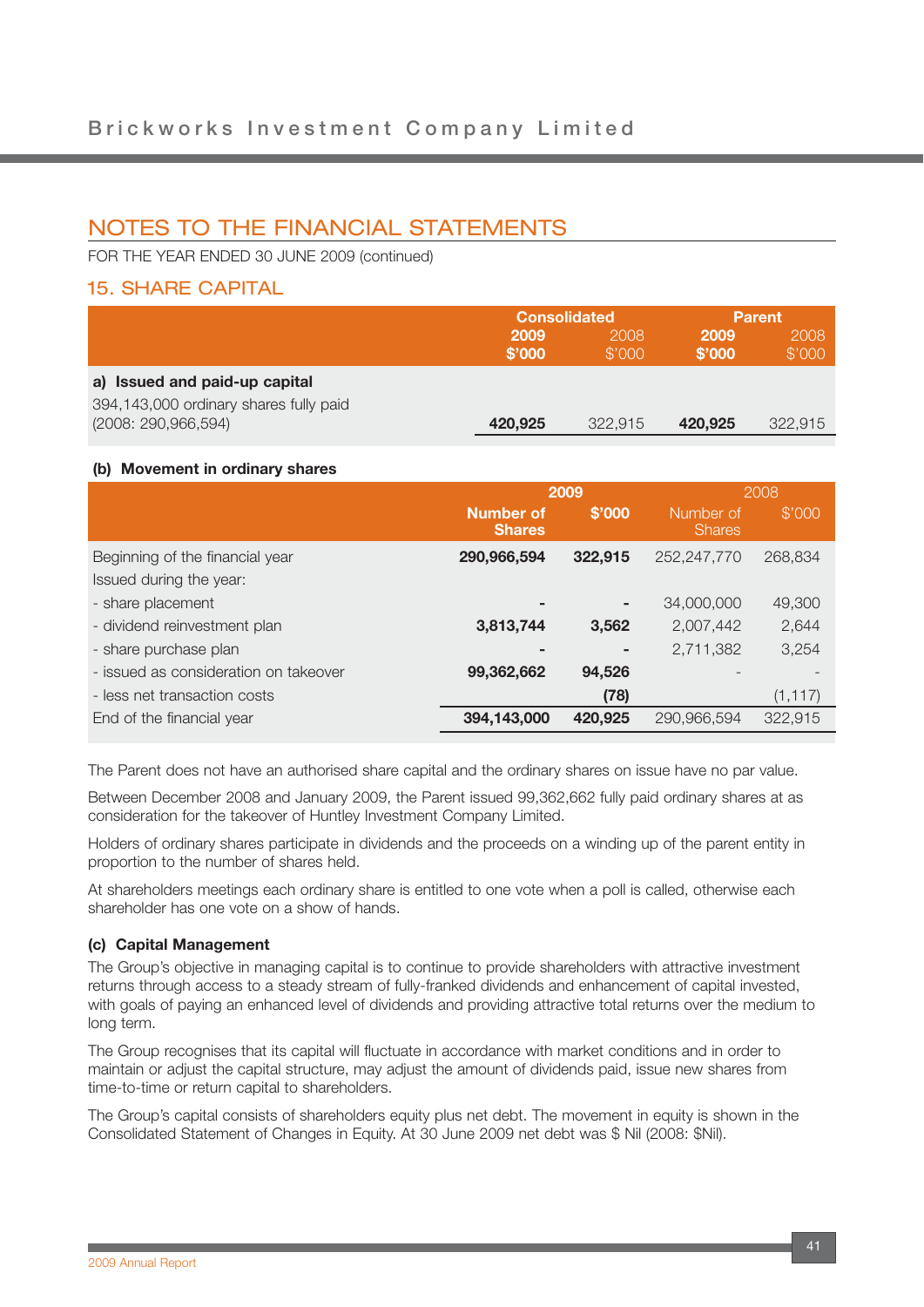

FOR THE YEAR ENDED 30 JUNE 2009 (continued)

## 16. REVALUATION RESERVE

The Revaluation reserve is used to record increments and decrements on the revaluation of the investment portfolio.

|                                                                                           | <b>Consolidated</b> |                          | <b>Parent</b>  |                          |
|-------------------------------------------------------------------------------------------|---------------------|--------------------------|----------------|--------------------------|
|                                                                                           | 2009<br>\$'000      | 2008<br>\$'000           | 2009<br>\$'000 | 2008<br>\$'000           |
| Balance at the beginning of the year                                                      | 67,381              | 100.128                  | 69,333         | 102,080                  |
| Revaluation of investment portfolio                                                       | (40, 939)           | (32, 747)                | (42, 275)      | (32, 747)                |
| Net unrealised impairment loss on investment<br>portfolio transferred to retained profits | 1.006               | $\overline{\phantom{0}}$ | 1.006          | $\overline{\phantom{0}}$ |
| Balance at the end of the year                                                            | 27,448              | 67.381                   | 28,064         | 69,333                   |

## 17. REALISED CAPITAL GAINS RESERVE

The Realised capital gains reserve records gains or losses after applicable taxation arising from the disposal of securities in the investment portfolio.

| Balance at the beginning of the year                                              | 6.048   | 2.660 | 6.048   | 2,660 |
|-----------------------------------------------------------------------------------|---------|-------|---------|-------|
| Net (losses) / gains on investment portfolio<br>transferred from retained profits | (2,306) | 3.388 | (3,038) | 3,388 |
| Balance at the end of the year                                                    | 3.742   | 6.048 | 3.010   | 6.048 |

## 18. RETAINED PROFITS

| Retained profits at the beginning of the year                                                 | 15,079    | 11.317    | 12.049    | 8.286     |
|-----------------------------------------------------------------------------------------------|-----------|-----------|-----------|-----------|
| Net profit attributable to members of the company                                             | 22,112    | 22.576    | 15.758    | 22,577    |
| Net losses / (gains) on investment portfolio transferred<br>to realised capital gains reserve | 2.306     | (3,388)   | 3.038     | (3,388)   |
| Dividends provided for or paid                                                                | (20, 473) | (15, 426) | (20, 473) | (15, 426) |
| Retained profits at the end of the year                                                       | 19.024    | 15.079    | 10,372    | 12,049    |
|                                                                                               |           |           |           |           |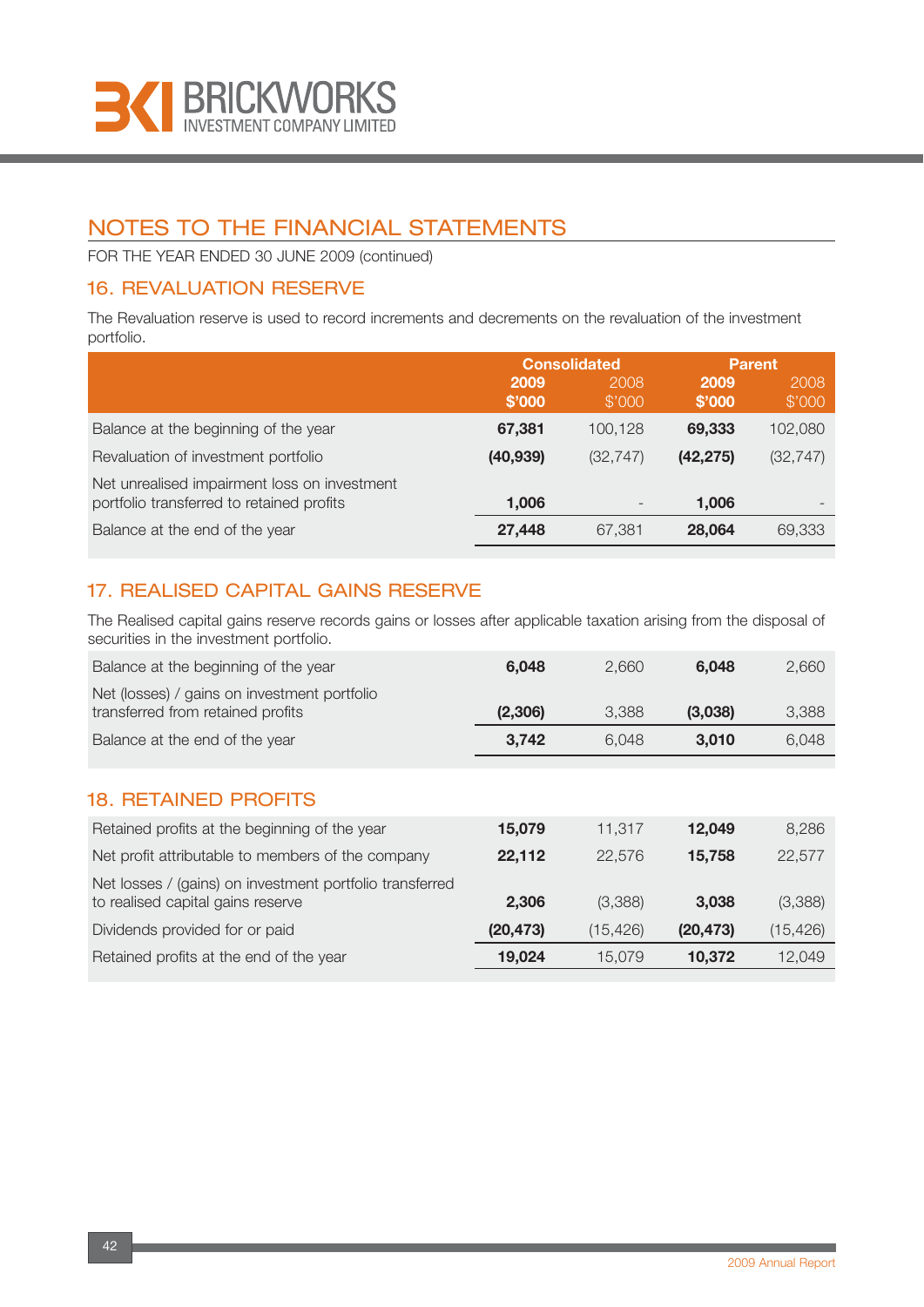FOR THE YEAR ENDED 30 JUNE 2009 (continued)

## 19. RECONCILIATION OF CASH FLOW

|                                                                                                                    | <b>Consolidated</b>   |                | <b>Parent</b>           |                |
|--------------------------------------------------------------------------------------------------------------------|-----------------------|----------------|-------------------------|----------------|
|                                                                                                                    | 2009<br>\$'000        | 2008<br>\$'000 | 2009<br>\$'000          | 2008<br>\$'000 |
| Reconcilation of cash flow from operating<br>(a)<br>activities to operating profit                                 |                       |                |                         |                |
| Net Profit from ordinary activities                                                                                | 21,966                | 22,576         | 15,758                  | 22,577         |
| Non cash item:<br>- net losses / (gains) on investment portfolio<br>- discount on acquisition of controlled entity | 2,306<br>(3, 323)     | (4,625)        | 3,038                   | (4,625)        |
| - unrealised impairment loss on available for<br>sale financial assets<br>- depreciation expense                   | 1,006<br>$\mathbf{2}$ |                | 1,006<br>$\overline{2}$ |                |
| Change in assets and liabilities, net of the effects<br>of purchase of subsidiaries                                |                       |                |                         |                |
| (Increase) / Decrease in available for sale financial assets                                                       | 48                    |                | (24)                    |                |
| (Increase) / Decrease in receivables and prepayments                                                               | 1,178                 | (797)          | 867                     | (797)          |
| (Increase) / Decrease in deferred tax assets                                                                       | 512                   | 1,031          | 488                     | 1,031          |
| Increase / (Decrease) in payables                                                                                  | (710)                 | (2)            | (92)                    | (2)            |
| Increase / (Decrease) in employee entitlements                                                                     | 3                     |                | 3                       |                |
| Increase / (Decrease) in deferred tax liabilities                                                                  | (493)                 | 854            | (528)                   | 854            |
| Increase / (Decrease) in current tax liabilities                                                                   | 870                   | 172            | 657                     | 172            |
| Net cash (outflow) / inflow from operating activities                                                              | 23,365                | 19,209         | 21,175                  | 19,210         |

#### **(b) Non-cash financing and investing activities**

#### **i) Dividend reinvestment plan**

Under the terms of the Dividend Reinvestment Plan, \$3,561,656 (2008: \$2,644,000) of dividends were paid via the issue of 3,813,744 shares (2008: 2,007,442).

#### **ii) Transfer of investment portfolio to parent entity**

During 2009, the Company transferred \$86,000,030 of listed investments from its wholly owned subsidiary, Huntley investment Company Limited at carrying value into the Company investment portfolio. The transfer consideration was \$86,000,030 and was settled via inter-company loan.

There was no share transfer in 2008.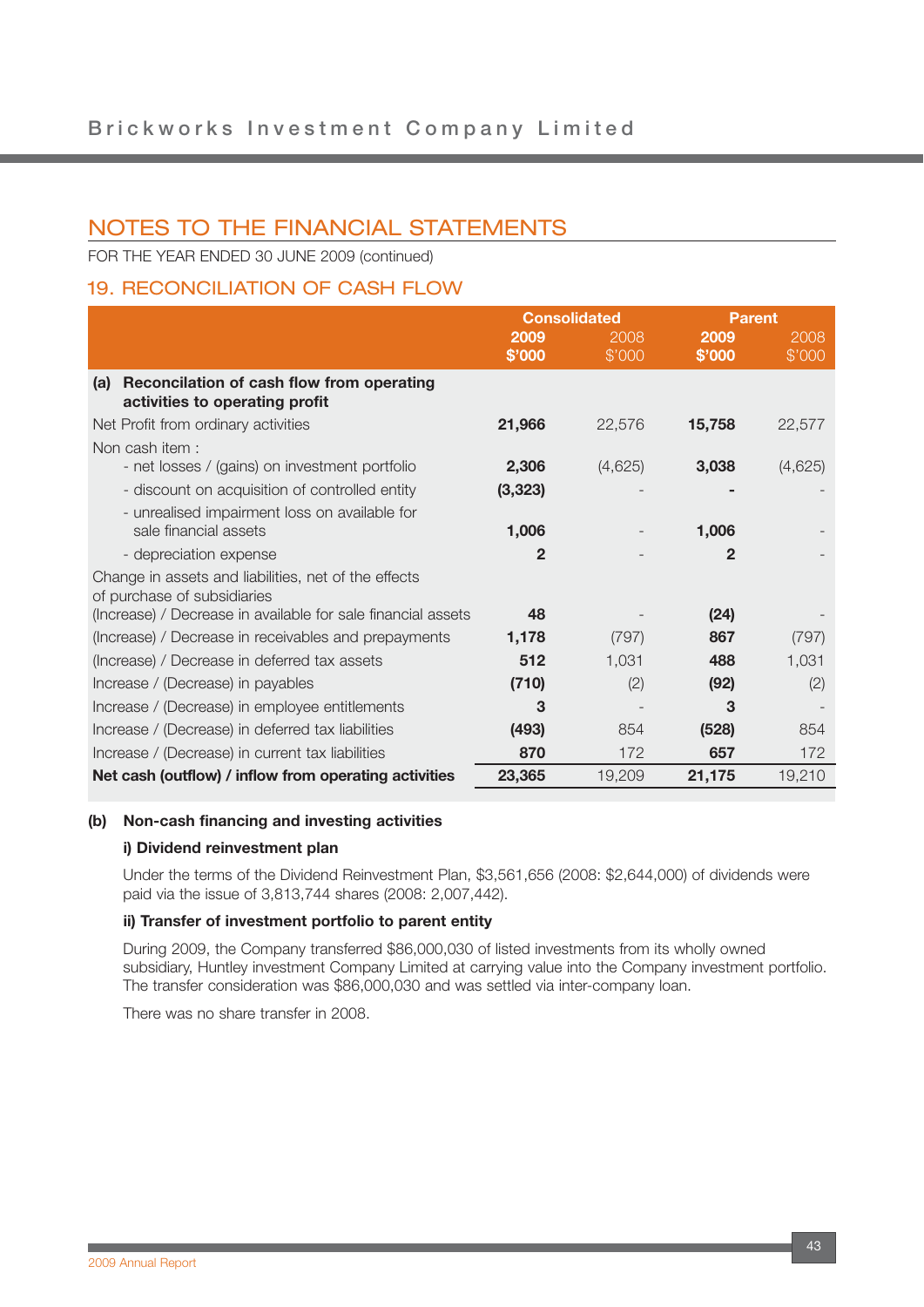

FOR THE YEAR ENDED 30 JUNE 2009 (continued)

## 19. RECONCILIATION OF CASH FLOW (continued)

#### **(c) Acquisition of controlled entities**

During 2009, the Group completed the takeover of Huntley Investment Company Limited and at balance date owns 100% of the share capital of the company. Purchase consideration was the issue of 99,362,662 ordinary shares of Brickworks Investment Company Limited.

|                                                        | \$'000  |  |
|--------------------------------------------------------|---------|--|
| <b>Payment for investment:</b>                         |         |  |
| <b>Issue of shares</b>                                 | 94,526  |  |
| Transaction costs                                      | 1,412   |  |
| Shares transferred from available for sale investments | 6,012   |  |
| Total cost of acquisition                              | 101,950 |  |
| Fair value of assets acquired:                         |         |  |
| Cash and cash equivalents                              | 16,636  |  |
| Trade and other receivables                            | 585     |  |
| Held for trading financial assets                      | 295     |  |
| Prepayments                                            | 7       |  |
| Available for sale financial assets                    | 89,707  |  |
| Deferred tax assets                                    | 224     |  |
| Trade and other payables                               | (628)   |  |
| Current tax liabilities                                | (1,001) |  |
|                                                        | 105,825 |  |
| Minority interests during acquisition phase:           |         |  |
| Recognised in income statement                         | 146     |  |
| Recognised in reserves                                 | 406     |  |
|                                                        | 552     |  |
| Discount on acquisition                                | 3,323   |  |

No controlled entities were acquired in 2008.

## 20. EARNINGS PER SHARE

|                                                                                                               | <b>Consolidated</b> |                    |
|---------------------------------------------------------------------------------------------------------------|---------------------|--------------------|
|                                                                                                               | 2009<br>\$'000      | 2008<br>\$'000     |
| Profit for the year                                                                                           | 22,112              | 22,576             |
| Earnings used in calculating basic and diluted<br>earnings per share                                          | 22,112              | 22,576             |
|                                                                                                               |                     |                    |
|                                                                                                               | 2009<br>No. ('000)  | 2008<br>No. ('000) |
| Weighted average number of ordinary shares used<br>in the calculation of basic and diluted earnings per share | 348,548             | 281,950            |
| Basic earnings per share (cents)                                                                              | 6.34                | 8.01               |
| Diluted earnings per share (cents)                                                                            | 6.34                | 8.01               |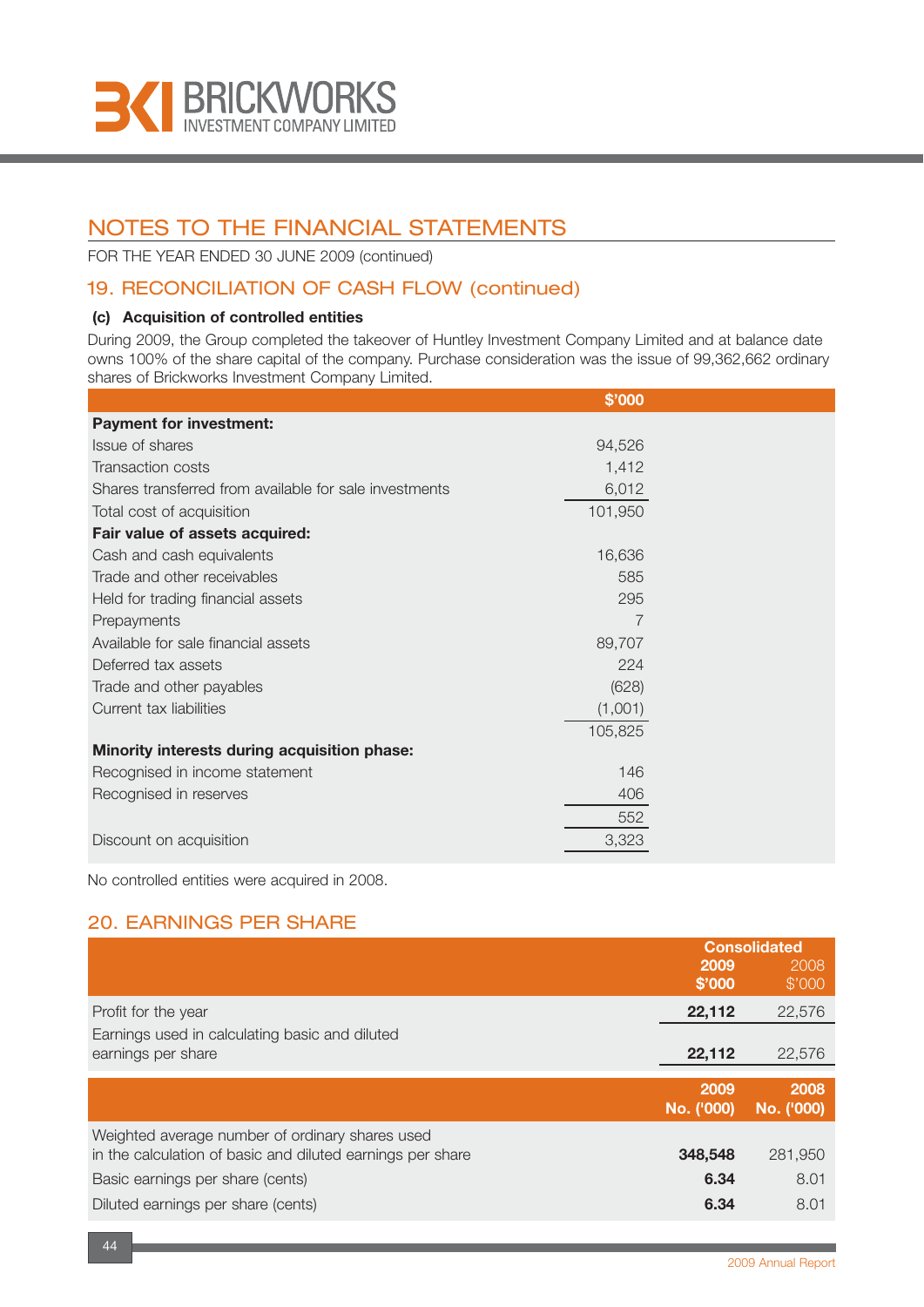FOR THE YEAR ENDED 30 JUNE 2009 (continued)

## 21. AUDITOR'S REMUNERATION

|                                                       | <b>Consolidated</b> |                | <b>Parent</b>  |                |
|-------------------------------------------------------|---------------------|----------------|----------------|----------------|
|                                                       | 2009<br>\$'000      | 2008<br>\$'000 | 2009<br>\$'000 | 2008<br>\$'000 |
| Remuneration of the auditor of the parent entity for: |                     |                |                |                |
| (a) Auditing the financial report of the              |                     |                |                |                |
| Parent and the controlled entities                    | 22                  | 29             | 22             | 29             |
| (b) Taxation services                                 |                     | ◠              | ۰              | $\cap$         |
|                                                       | 22                  | 31             | 22             | 31             |

## 22. KEY MANAGEMENT PERSONNEL REMUNERATION

(a) The names and positions held of group directors and key management personnel in office at any time during the financial year are:

| <b>Name</b>        | <b>Position</b>                                     |
|--------------------|-----------------------------------------------------|
| RD Millner         | Non-Executive Chairman                              |
| DC Hall            | Non-Executive Director                              |
| AJ Payne           | Non-Executive Director                              |
| <b>GG Hill</b>     | Non-Executive Director                              |
| <b>IT Huntley</b>  | Non-Executive Director (appointed 10 February 2009) |
| <b>TCD Millner</b> | Chief Executive Officer (appointed 1 December 2008) |

There are no other employees of the Parent and controlled entities.

Details of the nature and amount of each Non – Executive Director's and key management personnel's emoluments from the Parent and controlled entities in respect of the year to 30 June have been included in the Remuneration Report section of the Directors' Report.

Payment to Non-Executive Directors is fixed at \$300,000 until shareholders, by ordinary resolution, approve some other fixed sum amount. This amount is to be divided amongst the Directors as they may determine.

These fees exclude any additional fee for any service based agreement which may be agreed from time to time, and also excludes statutory superannuation and the reimbursement of out of pocket expenses.

## 23. SUPERANNUATION COMMITMENTS

The Group contributes superannuation payments on behalf of Directors and employees in accordance with relevant legislation. Superannuation funds are nominated by the individual Directors and employees and are independent of the Group.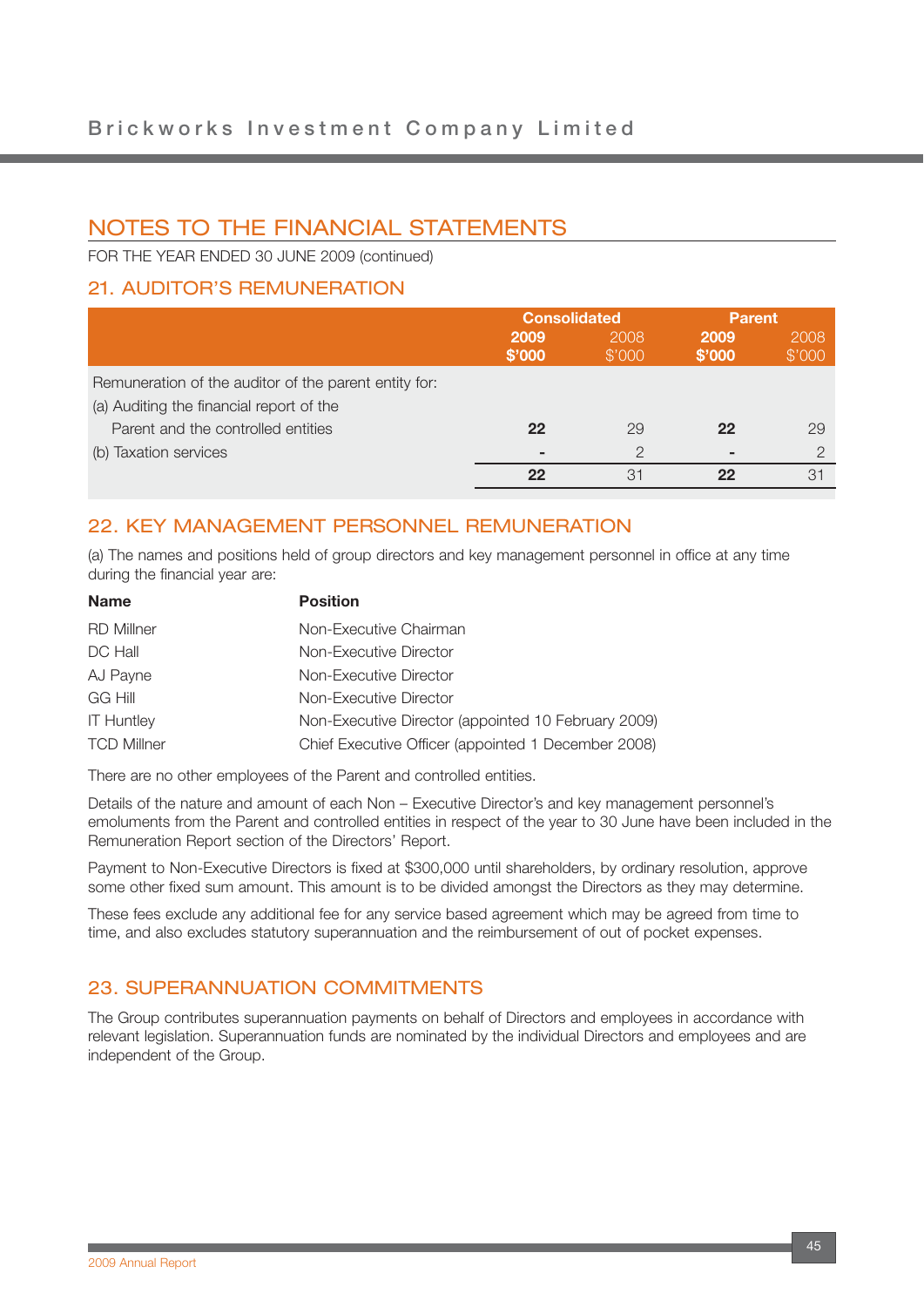

FOR THE YEAR ENDED 30 JUNE 2009 (continued)

## 24. RELATED PARTY TRANSACTIONS

Related parties of the Group fall into the following categories:

#### **(i)** *Controlled Entities*

#### **(a) Acquisition of controlled entities**

During 2009, the Group completed the takeover of Huntley Investment Company Limited and at balance date owns 100% of the share capital of the company. Purchase consideration was the issue of 99,362,662 ordinary shares of Brickworks Investment Company Limited. A discount on acquisition of \$3,323,000 was recognised in the income statement of the Group in the current year resulting from this acquisition.

The effective date that control was gained was 1 December 2008. The contribution to the consolidated profit of the group by Huntley Investment Company Limited from that date to 30 June 2009 was \$2,146,000.

No controlled entities were acquired in 2008.

At 30 June 2009, subsidiaries of the Parent were:

|                                           | Country of Incorporation | Percentage Owned (%) |      |
|-------------------------------------------|--------------------------|----------------------|------|
|                                           |                          | 2009                 | 2008 |
| <b>Brickworks Securities Pty Limited</b>  | Australia                | 100                  | 100  |
| Pacific Strategic Investments Pty Limited | Australia                | 100                  | 100  |
| Huntley Investment Company Limited        | Australia                | 100                  |      |

Transactions between the Parent and its controlled entities consist of loan balance due from the Parent to its controlled entities. No interest is charged on the loan balance by the controlled entities and no repayment period is fixed for the loan.

#### **(b) Disposal of controlled entities**

There was no disposal of controlled entities in 2009 (2008: Nil).

#### **(ii)** *Directors/Officers Related Entities*

Persons who were Directors/Officers of Brickworks Investment Company Limited for part or all of the year ended 30 June 2009 were:

| Directors:                      | <b>RD Millner</b>  |
|---------------------------------|--------------------|
|                                 | DC Hall            |
|                                 | AJ Payne           |
|                                 | GG Hill            |
|                                 | <b>IT Huntley</b>  |
| <b>Chief Executive Officer:</b> | <b>TCD Millner</b> |
| Company Secretary:              | RJ Pillinger       |

#### **Pitt Capital Partners Limited**

The Company appointed Pitt Capital Partners Limited, an entity in which Mr RD Millner has an indirect interest to act as the Company's corporate advisor during the takeover of Huntley Investment Company Limited. Fees paid to Pitt Capital Partners Limited were \$1,115,720 inclusive of GST (2008: \$Nil). No fees remain payable at 30 June 2009 (2008: \$Nil).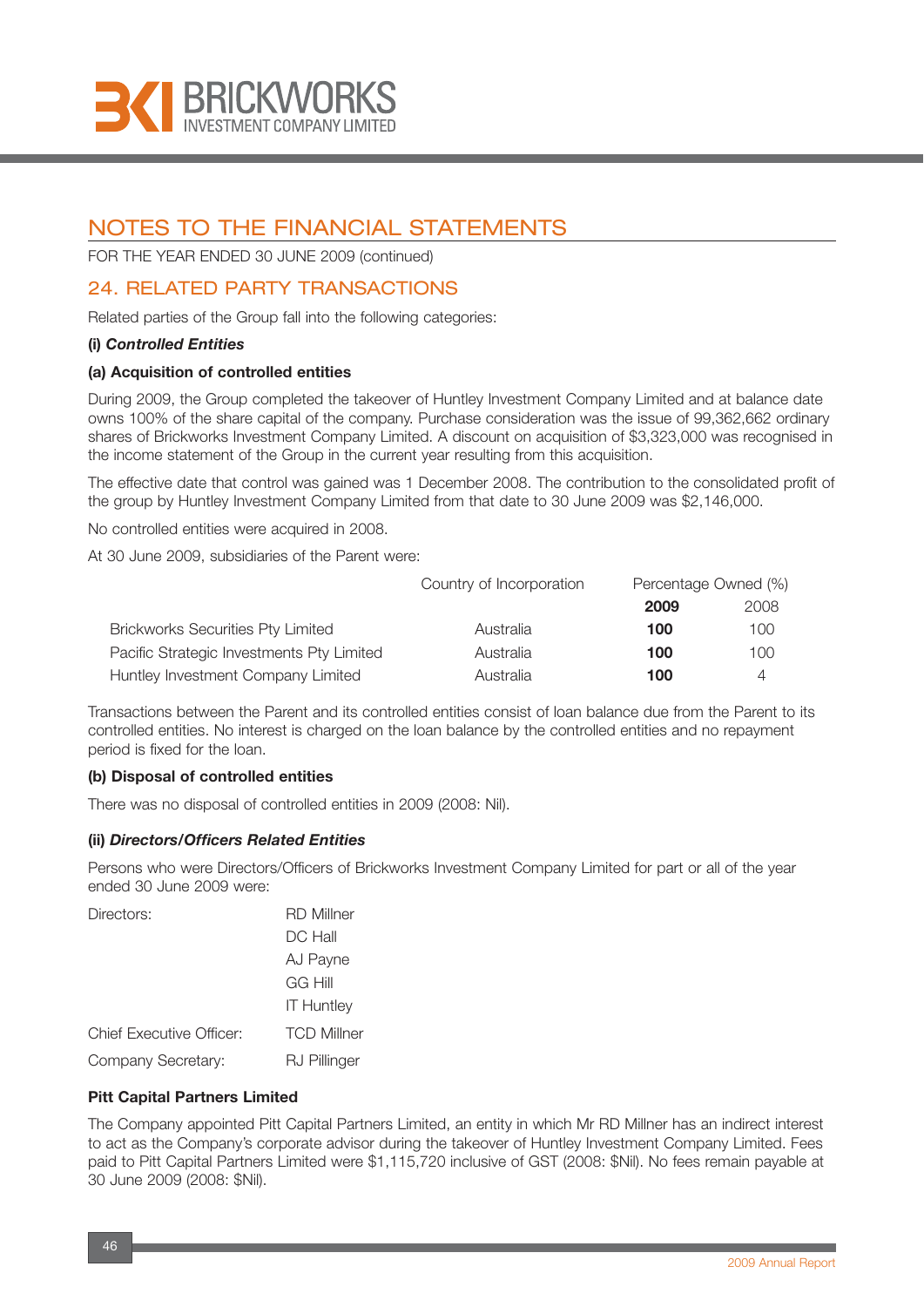FOR THE YEAR ENDED 30 JUNE 2009 (continued)

#### **(ii)** *Directors/Officers Related Entities (contiuned)*

#### **Souls Funds Management Limited**

From the period 1 July 2008 to 30 November 2008, the Group utilised the services of Souls Funds Management Limited, an entity in which Messrs. RD Millner and GG Hill have an indirect interest, to act as investment manager. Under the agreement between the two parties, the Group agrees to pay Souls Funds Management Limited a monthly management fee equal to one-twelfth of 0.35% of the assets of the Group in the preceding month under their management.

Management fees paid or payable for the period ending 30 November 2008 were \$529,802 (2008: \$1,417,805); and the management fee owed by the Group to Souls Funds Management Limited at 30 June 2009 was \$Nil (2008: \$126,413).

#### **Corporate and Administrative Services Pty Limited**

The Group has appointed Corporate & Administrative Services Pty Limited, an entity in which Mr. RD Millner has an indirect interest to provide the Group with administration, company secretarial services and preparation of all financial accounts.

Administration and secretarial fees paid for services provided to the Parent and its controlled entities for the year ending 30 June 2009 were \$111,540 (2008: \$111,540), including GST and are at standard market rates.

No administration fees were owed by the Group to Corporate & Administrative Services Pty Limited as at 30 June 2009.

#### **(iii)** *Transactions in securities*

Aggregate number of securities acquired or disposed of by Directors or their Director-related entities:

|                      | 2009          | 2008          |
|----------------------|---------------|---------------|
|                      | No. of Shares | No. of Shares |
| Acquisition - Shares | 11.846.886    | 2.039.795     |
| Disposal - Shares    |               | -             |

During the year ended 30 June 2009, entities related to Directors acquired, under normal commercial terms, shares in the Parent as follows:

| (i) Entities related to Mr RD Millner:  | 716,023 shares (2008: 1,989,907 shares) |
|-----------------------------------------|-----------------------------------------|
| (ii) Entities related to Mr DC Hall:    | Nil shares (2008: 11,916 shares)        |
| (iii) Entities related to Mr AJ Payne:  | 49,026 shares (2008: 33,806 shares)     |
| (iv) Entities related to Mr. GG Hill:   | 76,936 shares (2008: 4,166 shares)      |
| (v) Entities related to Mr. IT Huntley* | 11,004,901 shares (2008: Nil shares)    |

\* Mr. IT Huntley was issued these shares as consideration for his holding in Huntley Investment Company Limited under the terms of the takeover.

Directors acquired shares through Dividend Reinvestment Plan or on-market purchase.

There has been no other change to Directors' shareholdings during the year ended 30 June 2009.

Messrs RD Millner, DC Hall, AJ Payne GG Hill and IT Huntley, or their associated entities, being shareholders are entitled to receive dividends.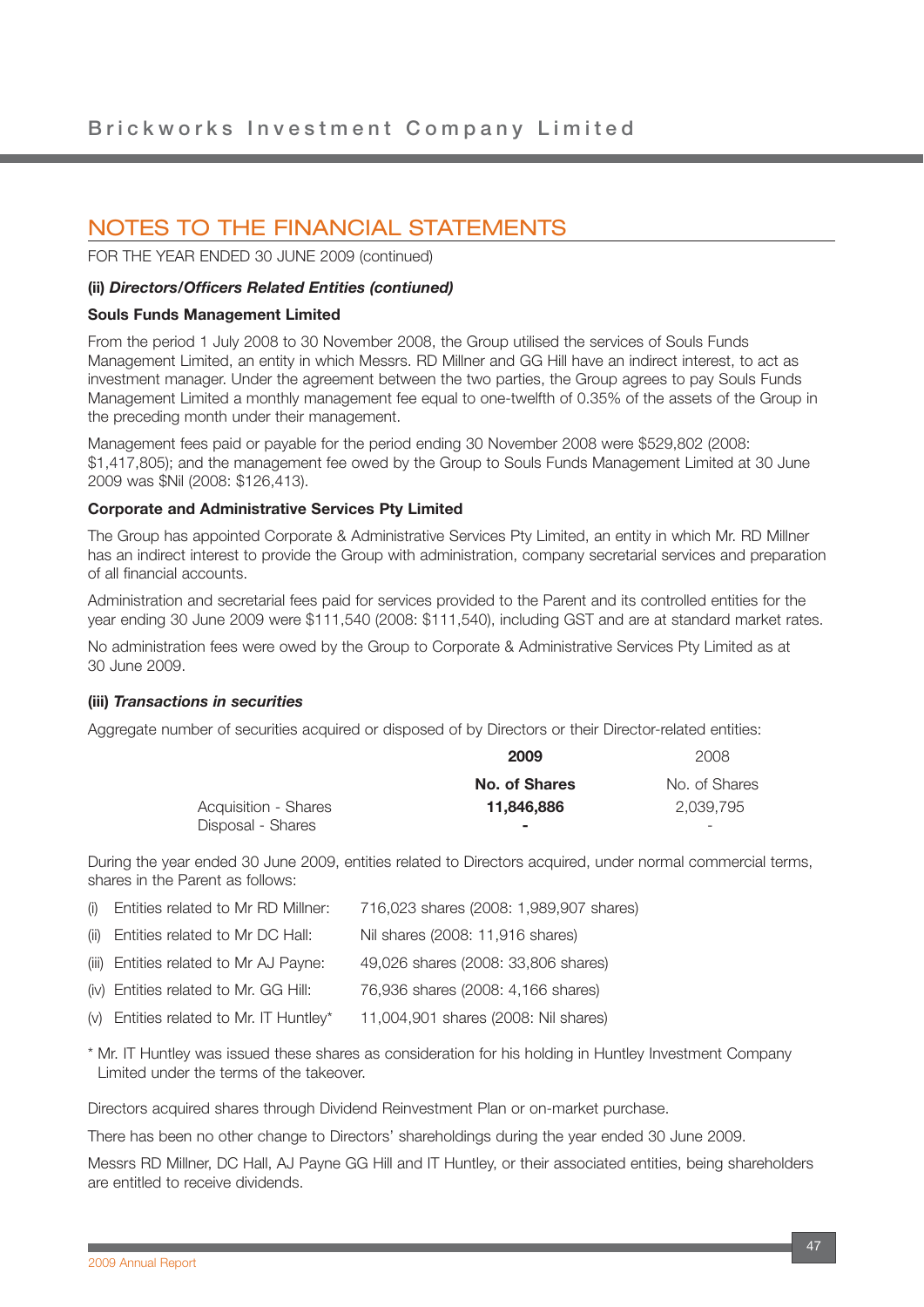

FOR THE YEAR ENDED 30 JUNE 2009 (continued)

### 25. FINANCIAL REPORTING BY SEGMENTS

The Group operates predominately in the securities industry in Australia.

### 26. MANAGEMENT OF FINANCIAL RISK

The risks associated with the holding of financial instruments such as investments, cash, bank bills and borrowings include market risk, credit risk and liquidity risk. The Audit Committee has approved the policies and procedures that have been established to manage these risks. The effectiveness of these policies and procedures is reviewed by the Audit Committee.

#### **a) Financial instruments' terms, conditions and accounting policies**

The Group's accounting policies are included in note 1, while the terms and conditions of each class of financial asset, financial liability and equity instrument, both recognised and unrecognised at the balance date, are included under the appropriate note for that instrument.

#### **b) Net fair values**

The carrying amounts of financial instruments in the balance sheets approximate their net fair value determined in accordance with the accounting policies disclosed in note 1 to the accounts.

#### **c) Credit risk**

The risk that a financial loss will occur because counterparty to a financial instrument fails to discharge an obligation is known as credit risk.

The credit risk on the Group's financial assets, excluding investments, is the carrying amount of those assets. The Group's principal credit risk exposures arise from the investment in liquid assets, such as cash and bank bills, and income receivable.

The spread of cash and bank bills between banks is reviewed monthly by the board to determine if it is within agreed limits. Income receivable is comprised of accrued interest and dividends and distributions which were brought to account on the date the shares or units traded ex-dividend.

There are no financial instruments overdue or considered to be impaired.

#### **d) Market risk**

Market risk is the risk that changes in market prices will affect the fair value of the financial instrument.

The Group is a long term investor in companies and trusts and is therefore exposed to market risk through the movement of the share prices of the companies and trusts in which it is invested.

As the market value of individual companies fluctuates throughout the day, the market value of the portfolio changes continuously. The change in the market value of the portfolio is recognised through the Revaluation Reserve. Listed Investments represent 92% (2008: 89%) of total assets.

A 5% movement in the market value of each of the companies and trusts within the portfolio would result in a 5% (2008: 4%) movement in the net assets before provision for tax on unrealised capital gains at 30 June 2009.

The net asset backing before provision for tax on unrealised capital gains would move by 5.6 cents per share at 30 June 2009 (2008: 6.8 cents).

The performance of the companies within the portfolio is monitored by the Investment Committee and the Board as a whole.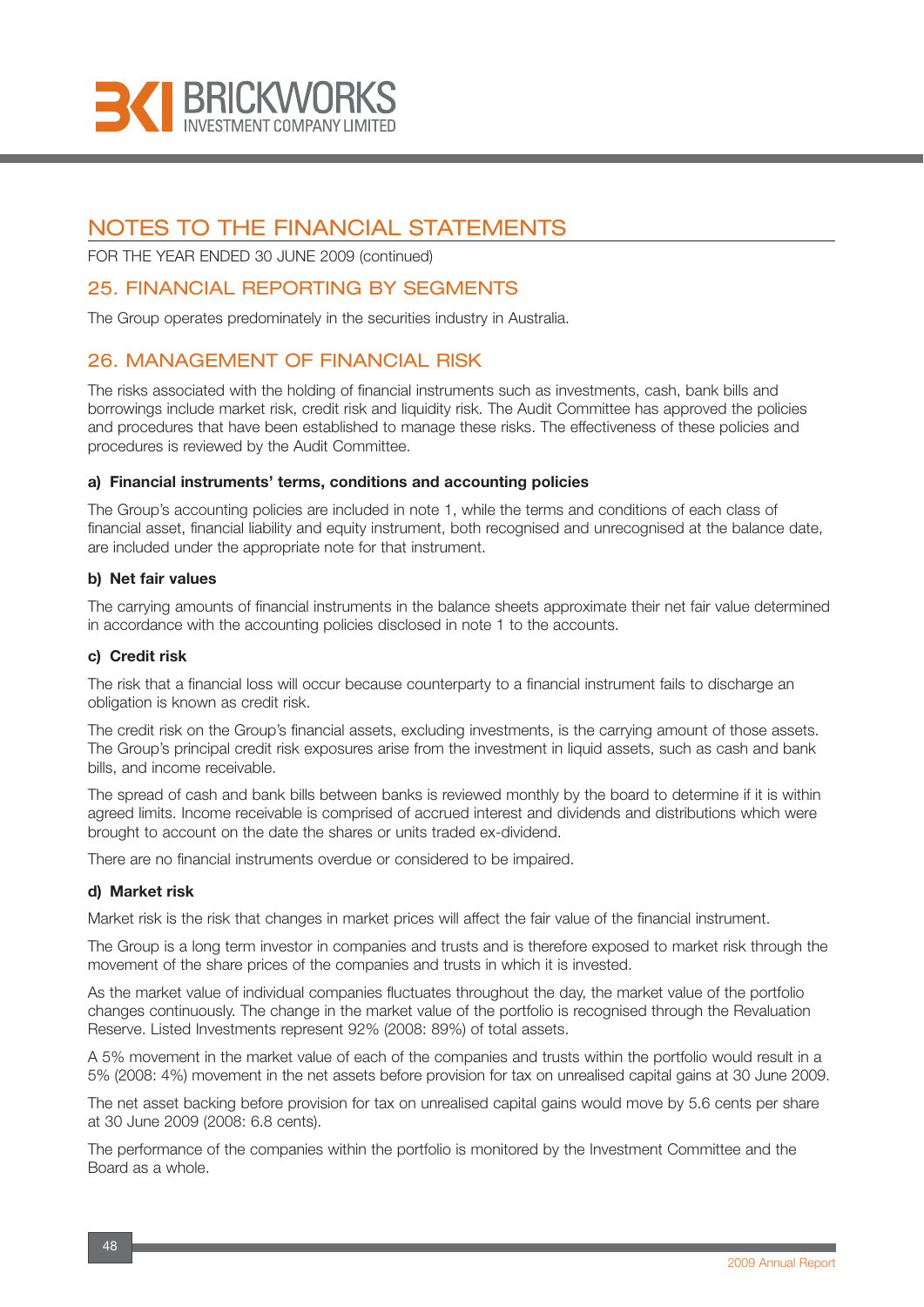FOR THE YEAR ENDED 30 JUNE 2009 (continued)

## 26. MANAGEMENT OF FINANCIAL RISK (continued)

#### **d) Market risk (continued)**

The Group seeks to reduce market risk at the investment portfolio level by ensuring that it is not, in the opinion of the Investment Committee, overly exposed to one Group or one particular sector of the market.

At 30 June, the spread of investments is in the following sectors:

|                                           | Percentage of total investment |       |         | Amount  |
|-------------------------------------------|--------------------------------|-------|---------|---------|
| <b>Sector</b>                             | 2009                           | 2008  | 2009    | 2008    |
|                                           | $\frac{0}{0}$                  | $\%$  | \$'000  | \$'000  |
| <b>Banks</b>                              | 24.48                          | 23.21 | 117,079 | 101,596 |
| Energy                                    | 17.87                          | 20.85 | 85,488  | 91,252  |
| <b>Materials</b>                          | 12.67                          | 13.19 | 60,611  | 57,719  |
| Food & Staples Retailing                  | 7.88                           | 7.22  | 37,679  | 31,588  |
| Bank deposits                             | 7.49                           | 9.97  | 35,818  | 43,645  |
| Insurance                                 | 5.86                           | 4.49  | 28,013  | 19,629  |
| <b>Diversified Financials</b>             | 4.86                           | 5.15  | 23,249  | 22,526  |
| <b>Telecommunications Services</b>        | 3.94                           | 2.50  | 18,849  | 10,927  |
| <b>Commercial Services &amp; Supplies</b> | 3.92                           | 3.68  | 18,746  | 16,105  |
| <b>Utilities</b>                          | 3.41                           | 1.73  | 16,327  | 7,565   |
| <b>Consumer Services</b>                  | 1.93                           | 1.16  | 9,229   | 5,061   |
| Food, Beverages & Tobacco                 | 1.80                           | 1.31  | 8,586   | 5,730   |
| Media                                     | 1.09                           | 2.20  | 5,203   | 9,610   |
| Capital Goods                             | 0.84                           | 1.03  | 4,032   | 4,494   |
| Transportation                            | 0.71                           | 1.07  | 3,398   | 4,669   |
| <b>Real Estate</b>                        | 0.56                           | 0.72  | 2,677   | 3,141   |
| Retailing                                 | 0.50                           | 0.42  | 2,390   | 1,854   |
| Health Care Equipment & Services          | 0.15                           | 0.03  | 695     | 133     |
| Consumer Durables & Apparel               | 0.04                           | 0.09  | 206     | 402     |
|                                           | 100.0                          | 100.0 | 478,275 | 437,646 |

Securities representing over 5% of the investment portfolio at 30 June were:

|                                 | Percentage of total investment |              | Amount         |                |
|---------------------------------|--------------------------------|--------------|----------------|----------------|
| <b>Company</b>                  | 2009<br>$\frac{9}{6}$          | 2008<br>$\%$ | 2009<br>\$'000 | 2008<br>\$'000 |
| New Hope Corporation Limited    | 14.1%                          | 16.9%        | 67,310         | 74,099         |
| <b>BHP Billiton Limited</b>     | 9.9%                           | $9.2\%$      | 47,190         | 40,361         |
| National Australia Bank Limited | $9.0\%$                        | 9.6%         | 39,590         | 41,920         |
| Commonwealth Bank               | 7.2%                           | $6.7\%$      | 31,920         | 29,307         |
| Westpac Banking Corporation     | 5.2%                           | 0.9%         | 22,930         | 4,063          |
|                                 | 45.4%                          | 43.3%        | 208,940        | 189,750        |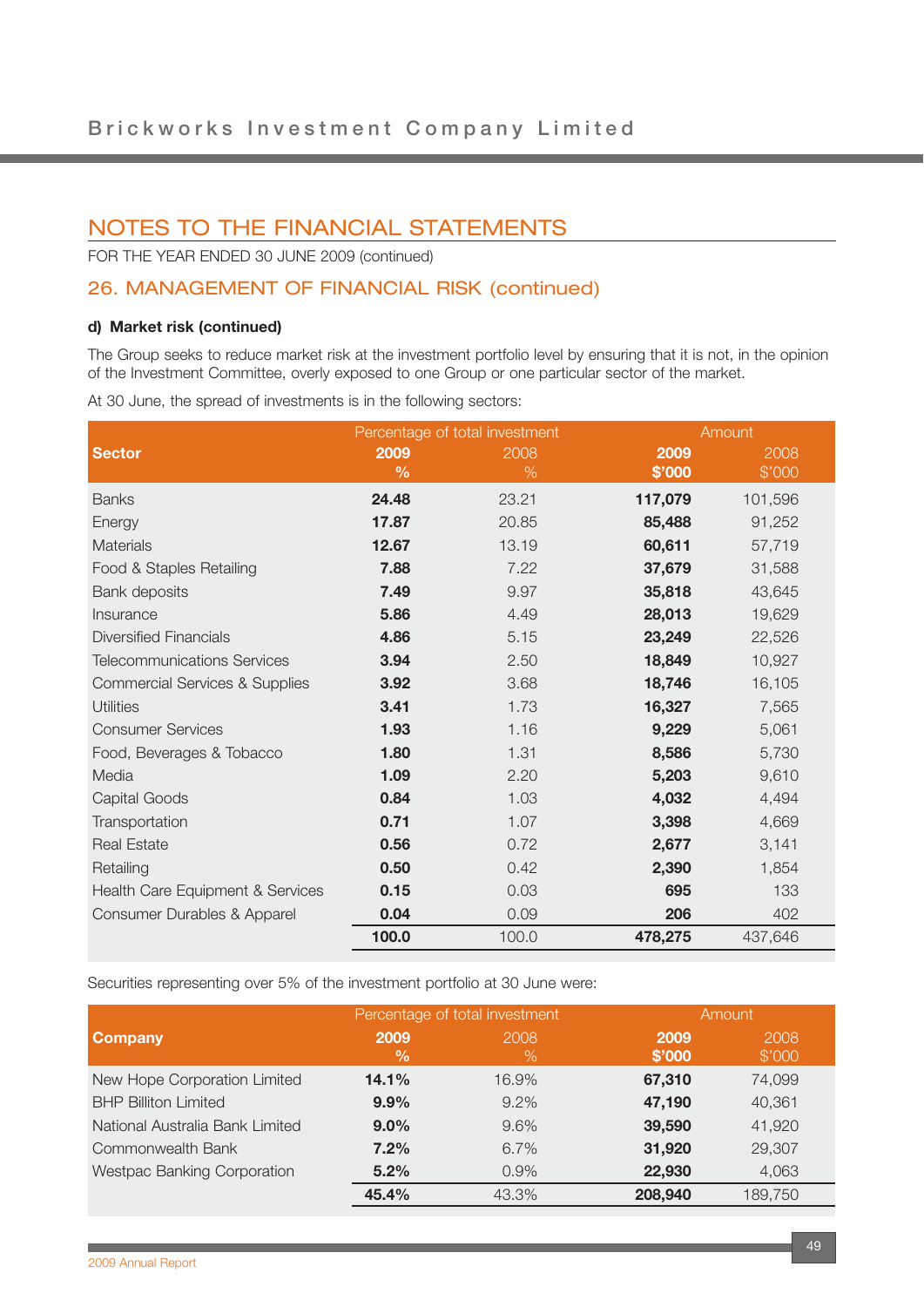

FOR THE YEAR ENDED 30 JUNE 2009 (continued)

## 26. MANAGEMENT OF FINANCIAL RISK (continued)

#### **d) Market risk (continued)**

The relative weightings of the individual securities and relevant market sectors are reviewed at each meeting of the investment Committee and the Board, and risk can be managed by reducing exposure where necessary. There are no set parameters as to a minimum or maximum amount of the portfolio that can be invested in a single company or sector.

The Group is not exposed to foreign currency risk as all its investments are quoted in Australian dollars. The fair value of the Group's other financial instruments is unlikely to be materially affected by a movement in interest rates as they generally have short dated maturities and fixed interest rates.

#### **e) Liquidity risk**

Liquidity risk is the risk that the Group is unable to meet its financial obligations as they fall due.

The Group has a zero level of gearing, and sufficient cash reserves to meet operating cash requirements at current levels for well in excess of 5 years.

The Group's other major cash outflows are the purchase of securities and dividends paid to shareholders and the level of both of these is fully controllable by the Board.

Furthermore, the majority of the assets of the Group in the form of readily tradable securities which can be sold on-market if necessary.

#### **f) Capital risk management**

The Group invests its equity in a diversified portfolio of assets that aim to generate a growing income stream for distribution to shareholders in the form of fully franked dividends.

The capital base is managed to ensure there are funds available for investment as opportunities arise. Capital is increased annually through the issue of shares under the Dividend Reinvestment Plan. Other means of increasing capital include Rights Issues, Share Placements and Share Purchase Plans.

### 27. CONTINGENT LIABILITIES

The Group has no contingent liabilities at 30 June 2009.

### 28. AUTHORISATION

The financial report was authorised for issue on 11 August 2009 by the Board of Directors.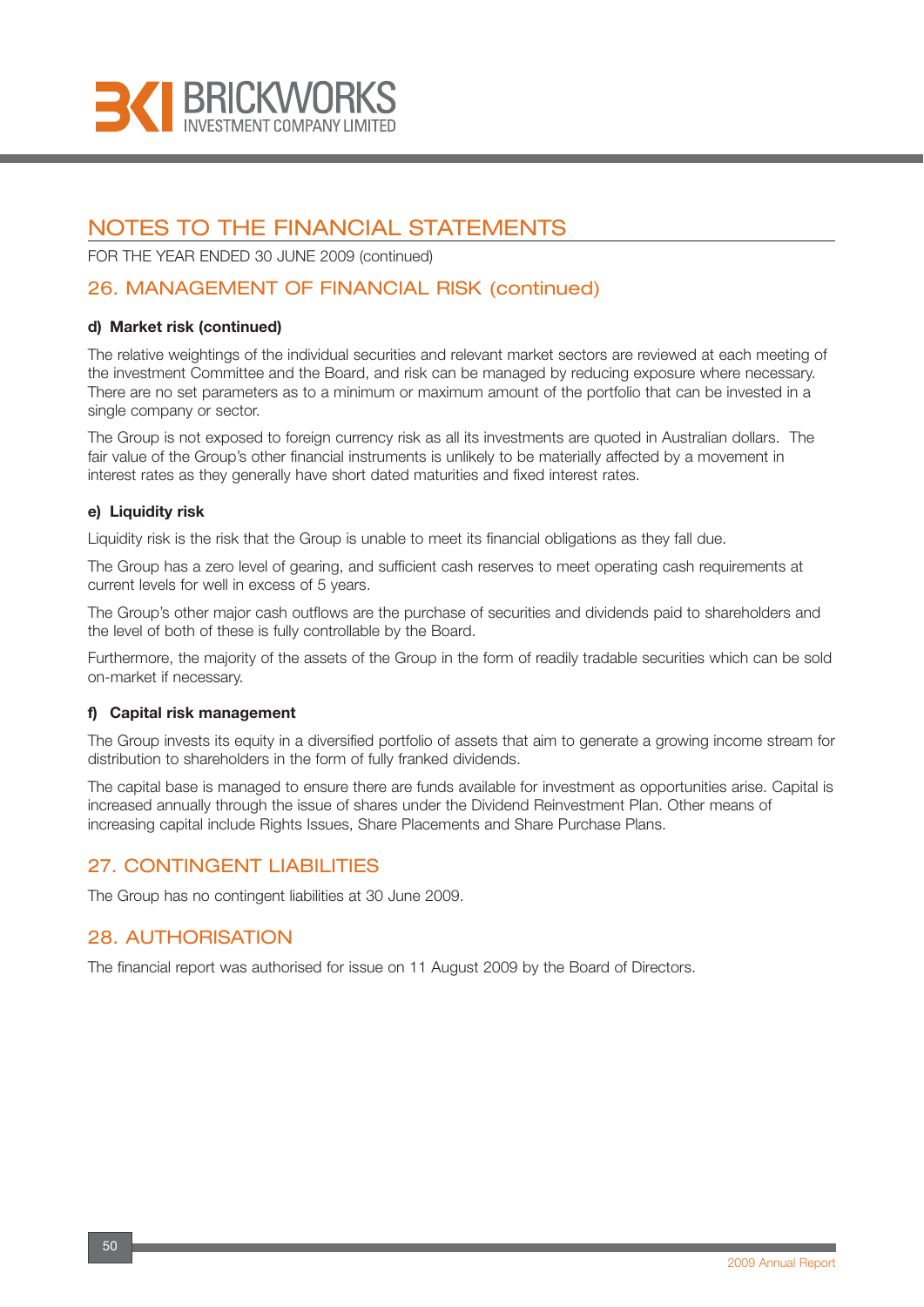## DIRECTORS' DECLARATION

The Directors of Brickworks Investment Company Limited declare that:

- 1. The financial statements and notes, as set out on pages 11 to 50, are in accordance with the *Corporations Act 2001* and:
	- a. comply with Accounting Standards and the Corporations Regulations; and
	- b. give a true and fair view of the financial position as at 30 June 2009 and of the performance for the year ended on that date of the consolidated and parent entities;
- 2. In the Directors' opinion there are reasonable grounds to believe that the Company will be able to pay its debts as and when they become due and payable;
- 3. This declaration has been made after receiving the declaration required to be made to the Directors in accordance with section 295A of the Corporations Act 2001 for the financial year ending 30 June 2009.

This declaration is made in accordance with a resolution of the Board of Directors.

#### **Robert D Millner Director**

**Sydney** 11 August 2009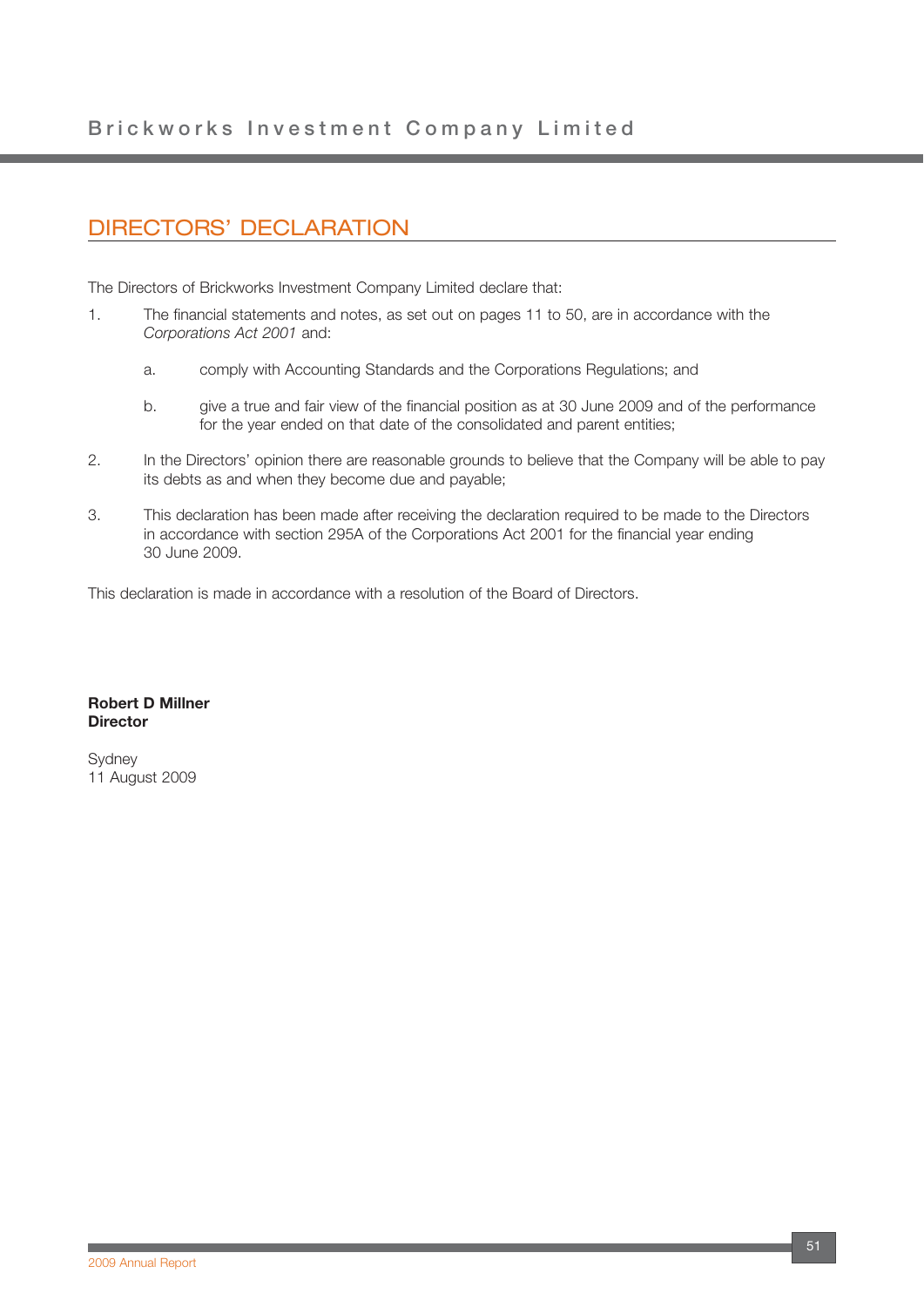

## AUDITOR'S REPORT

#### INDEPENDENT AUDITOR'S REVIEW REPORT TO THE MEMBERS OF BRICKWORKS INVESTMENT COMPANY LIMITED

#### Report on the Financial Report

We have audited the accompanying financial report of Brickworks Investment Company Limited (the company) and Brickworks Investment Company Limited and Controlled Entities (the consolidated entity), which comprises the balance sheet as at 30 June 2009, and the income statement, statement of changes in equity and cash flow statement for the year ended on that date, a summary of significant accounting policies and other explanatory notes and the directors' declaration of the consolidated entity comprising the company and the entities it controlled at the year's end or from time to time during the financial year.

#### Directors' Responsibility for the Financial Report

The directors of the company are responsible for the preparation and fair presentation of the financial report in accordance with<br>Australian Accounting Standards (including the Australian Accounting Interpretations) and th responsibility includes establishing and maintaining internal control relevant to the preparation and fair presentation of the financial report that is free from material misstatement, whether due to fraud or error; selecting and applying appropriate accounting policies; and making accounting estimates that are reasonable in the circumstances. In Note 1, the directors also state, in accordance with AASB 101: Presentation of Financial Statements, that compliance with the Australian equivalents to International Financial Reporting Standards (IFRS) ensures that the financial report, comprising the financial statements and notes, complies with IFRS.

#### Auditor's Responsibility

Our responsibility is to express an opinion on the financial report based on our audit. We conducted our review in accordance with Australian Auditing Standards These Auditing Standards require that we comply with relevant ethical requirements relating to auditing engagements and plan and perform the audit to obtain reasonable assurance as to whether the financial report is free from material misstatement.

An audit involves performing procedures to obtain audit evidence about the amounts and disclosures in the financial report. The procedures selected depend on the auditor's judgement, including the assessment of risks of material misstatement of the financial report, whether due to fraud or error. In making those risk assessments, the auditor considers internal control relevant to the entity's preparation and fair presentation of the financial report in order to design audit procedures that are appropriate in the circumstances, but not for the purpose of expressing an opinion on the effectiveness of the entity's internal control. An audit also includes evaluating the appropriateness of accounting policies used and the reasonableness of accounting estimates made by directors, as well as evaluating the overall presentation of the financial report.

We believe that the audit evidence we have obtained is sufficient and appropriate to provide a basis for our opinion.

#### Independence

In conducting our review, we have complied with the independence requirements of the Corporations Act 2001. We confirm that the independence declaration required by the Corporations Act 2001, provided to the directors of Brickworks Investment Company Limited on 11 August 2009, would be in the same terms if provided to the directors as at the date of this audit report.

#### Auditor's Opinion

In our opinion

- (a) The financial report of Brickworks Investment Company Limited and Controlled Entities is in accordance with the Corporations Act 2001, including:
	- giving a true and fair view of the company and consolidated entity's financial position as at 30 June 2009 and of their performance for the year ended on that date; and
	- complying with Australian Accounting Standards/including the Australian Accounting Interpretations) and the  $\overline{a}$ Corporations Regulations 2001:
- (b) The financial report also complies with International Financial Reporting Standards as disclosed in Note 1.

#### Report on the Remuneration Report

We have audited the remuneration Report included in pages 15 to 17 of the report of the directors for the year ended 30 June 2009. The directors of the company are responsible for the preparation and presentation of the Remuneration Report in accordance with s 300A of the Corporations Act 2001. Our responsibility is to express an opinion on the Remuneration Report. based on our audit conducted in accordance with Australian Auditing Standards.

#### Auditor's Oninion

In our opinion the Remuneration Report of Brickworks Investment Company Limited for the year ended 30 June 2009, complies with s 300A of the Corporations Act 2001.

#### **RUWALD & EVANS**

#### **Martin Bocxe** Partner

Level 1, 276 Pitt Street, SYDNEY NSW 2000

11 August, 2009

Liability limited by a scheme approved under Professional Standards Legislation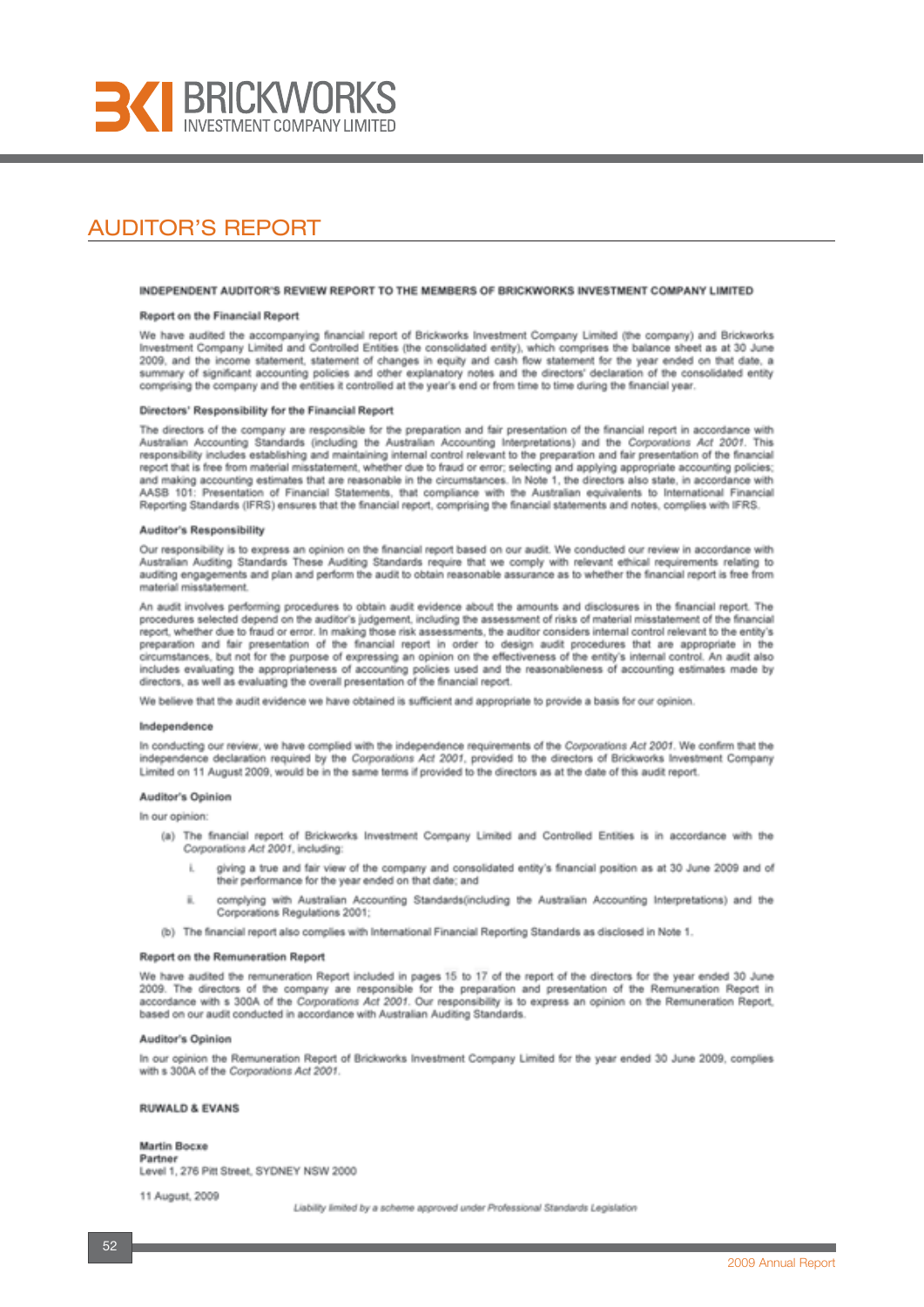## AUDITOR'S INDEPENDENCE DECLARATION

Auditors' Independence Declaration under Section 307C of the Corporations Act 2001 to the directors of Brickworks Investment Company Limited and Controlled Entities

I declare that to the best of my knowledge and belief, during the review for the year ended 30 June 2009, there have been:

- (a) no contraventions of the auditor independence requirements of the Corporations Act 2001 in relation to the audit; and
- (b) no contraventions of any applicable code of professional conduct in relation to the review.

#### **RUWALD & EVANS**

**Martin Bocxe** Partner Level 1, 276 Pitt Street SYDNEY NSW 2000

11 August, 2009

Liability limited by a scheme approved under Professional Standards Legislation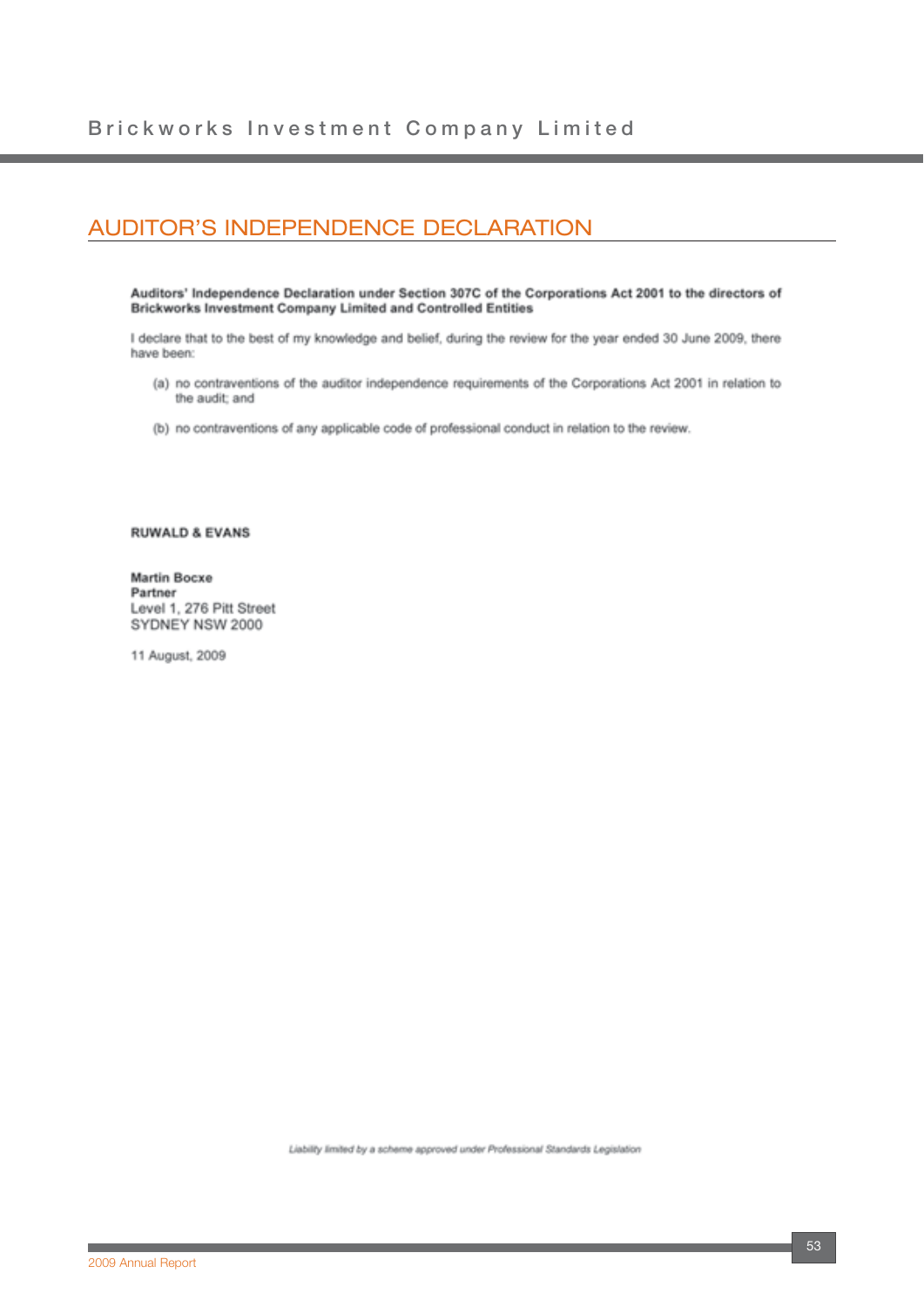

## ASX Additional Information

## 1) Equity Holders

At 31 July 2009, there were 8,466 holders of ordinary shares in the capital of the Parent. These holders were distributed as follows:

|                  | No. of Shares held |  | No. of Shareholders  |
|------------------|--------------------|--|----------------------|
| 1                | $-1,000$           |  | 501                  |
| $1,001 - 5,000$  |                    |  | 2,002                |
| 5,001            | $-10,000$          |  | 1,934                |
|                  | $10,001 - 100,000$ |  | 6,066                |
| 100,001 and over |                    |  | 512                  |
| <b>Total</b>     |                    |  | 11,015               |
|                  |                    |  |                      |
|                  |                    |  | $\sim$ $\sim$ $\sim$ |

Holding less than a marketable parcel of 417 shares 234

#### **Votes of Members**

Article 5.12 of the Company's Constitution provides:

- a) Subject to this Constitution and any rights or restrictions attached to a class of Shares, on a show of hands at a meeting of Members, every Eligible Member present has one vote.
- b) Subject to this Constitution and any rights or restrictions attached to a class of Shares, on a poll at a meeting of Members, every Eligible Member present has:
	- (i) one vote for each fully paid up Share (whether the issue price of the Share was paid up or credited or both) that the Eligible Member holds; and
	- (ii) a fraction of one vote for each partly paid up Share that the Eligible Member holds. The fraction is equal to the proportion which the amount paid up on that Share (excluding amounts credited) is to the total amounts paid up and payable (excluding amounts credited on that Share).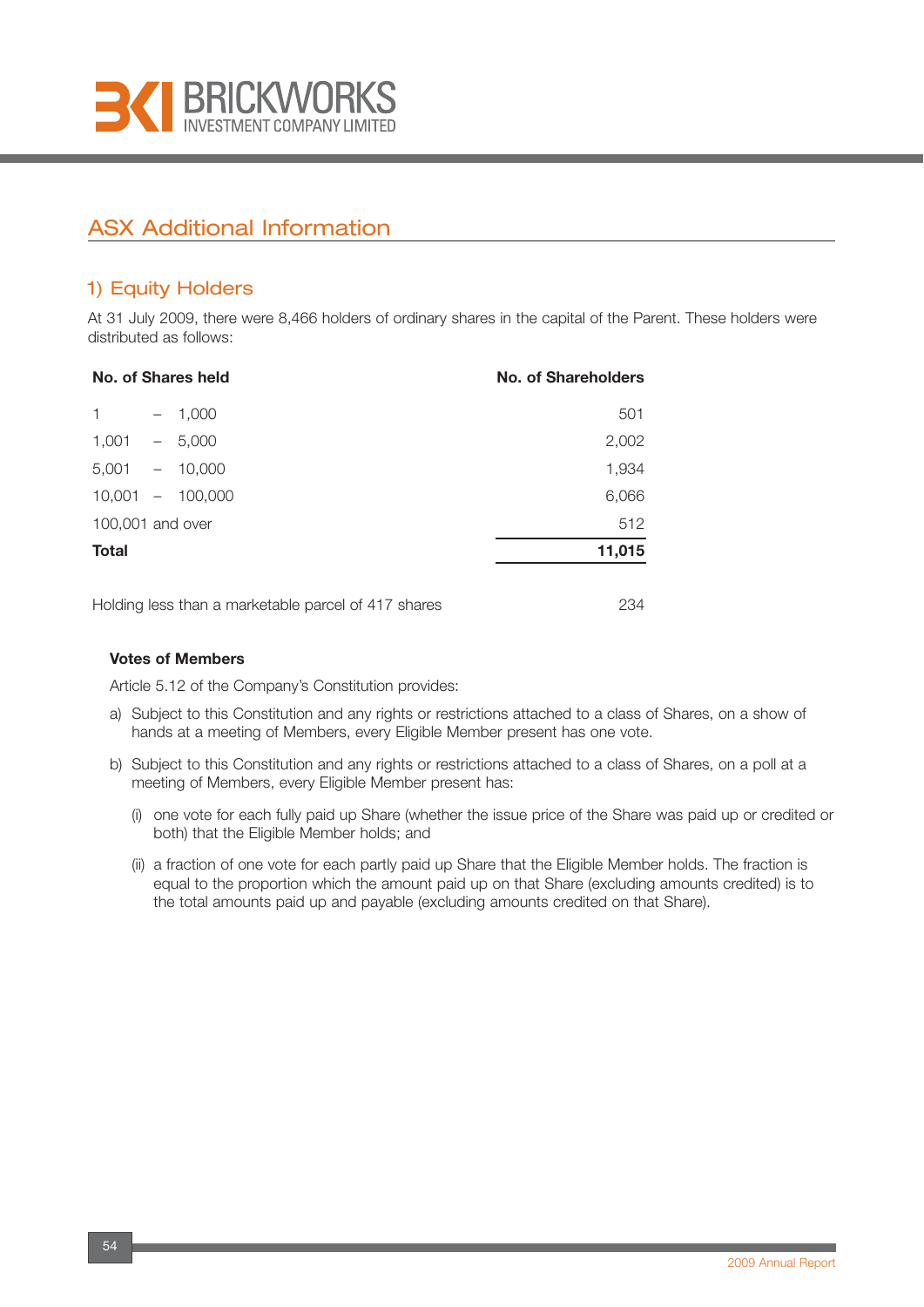## ASX Additional Information (continued)

The 20 largest holdings of the Parent's shares as at 31 July 2009 are listed below:

| <b>Name</b>                                                                             | <b>Shares Held</b> | $\frac{0}{6}$ |
|-----------------------------------------------------------------------------------------|--------------------|---------------|
| Washington H Soul Pattinson & Company Ltd                                               | 53,561,922         | 13.59%        |
| Argo Investments Limited                                                                | 8,311,237          | 2.11%         |
| Huntley Group Investments Pty Ltd<br><huntley ac="" group="" investments=""></huntley>  | 8,206,475          | 2.08%         |
| <b>Bougainville Copper Limited</b>                                                      | 7,297,357          | 1.85%         |
|                                                                                         |                    |               |
| J S Millner Holdings Pty Limited                                                        | 2,971,846          | 0.75%         |
| Huntley Investment Company Limited                                                      | 1,866,429          | 0.47%         |
| Huntley Family Holdings Pty Ltd<br><lan a="" c="" fund="" huntley="" super=""></lan>    | 1,820,737          | 0.46%         |
| UBS Wealth Management Australia Nominees Pty Ltd                                        | 1,591,649          | 0.40%         |
| Chiatta Pty Ltd <wl a="" c="" f="" houghton="" pract="" s=""></wl>                      | 1,464,328          | 0.37%         |
| Mr David McKee + Mrs Pamela Forbes McKee<br><d a="" c="" fund="" mckee="" super=""></d> | 1,257,079          | 0.32%         |
| T G Millner Holdings Pty Limited                                                        | 1,140,731          | 0.29%         |
| D E C Investments Pty Limited                                                           | 1,028,408          | 0.26%         |
| Mr Galfrid Leslie Melville                                                              | 957,043            | 0.24%         |
| Farjoy Pty Ltd                                                                          | 917,655            | 0.23%         |
| Aust Executor Trustees Ltd <lic a="" c="" fund=""></lic>                                | 895,927            | 0.23%         |
| Mrs Patricia Roberta Huntley                                                            | 890,052            | 0.23%         |
| Trephant Pty Ltd                                                                        | 840,000            | 0.21%         |
| Libraries Board of South Australia                                                      | 833,161            | 0.21%         |
| Mr Philip Kidman Reid + Mrs Jean Phillips Reid                                          | 820,887            | 0.21%         |
| Belanna Pty Limited                                                                     | 792,070            | 0.20%         |
| <b>Total top 20 security holders</b>                                                    | 97,464,993         | 24.71%        |
| Total number of shares on issue                                                         | 394,143,000        |               |

#### **2) Substantial Shareholders**

As at 31 July 2009 the name and holding of substantial shareholder as disclosed in a notice received by the Parent is:

| <b>Substantial Shareholders</b>           | <b>No. of Shares</b> | $%$ of Total |
|-------------------------------------------|----------------------|--------------|
| Washington H Soul Pattinson & Company Ltd | 53.561.922           | 13.59%       |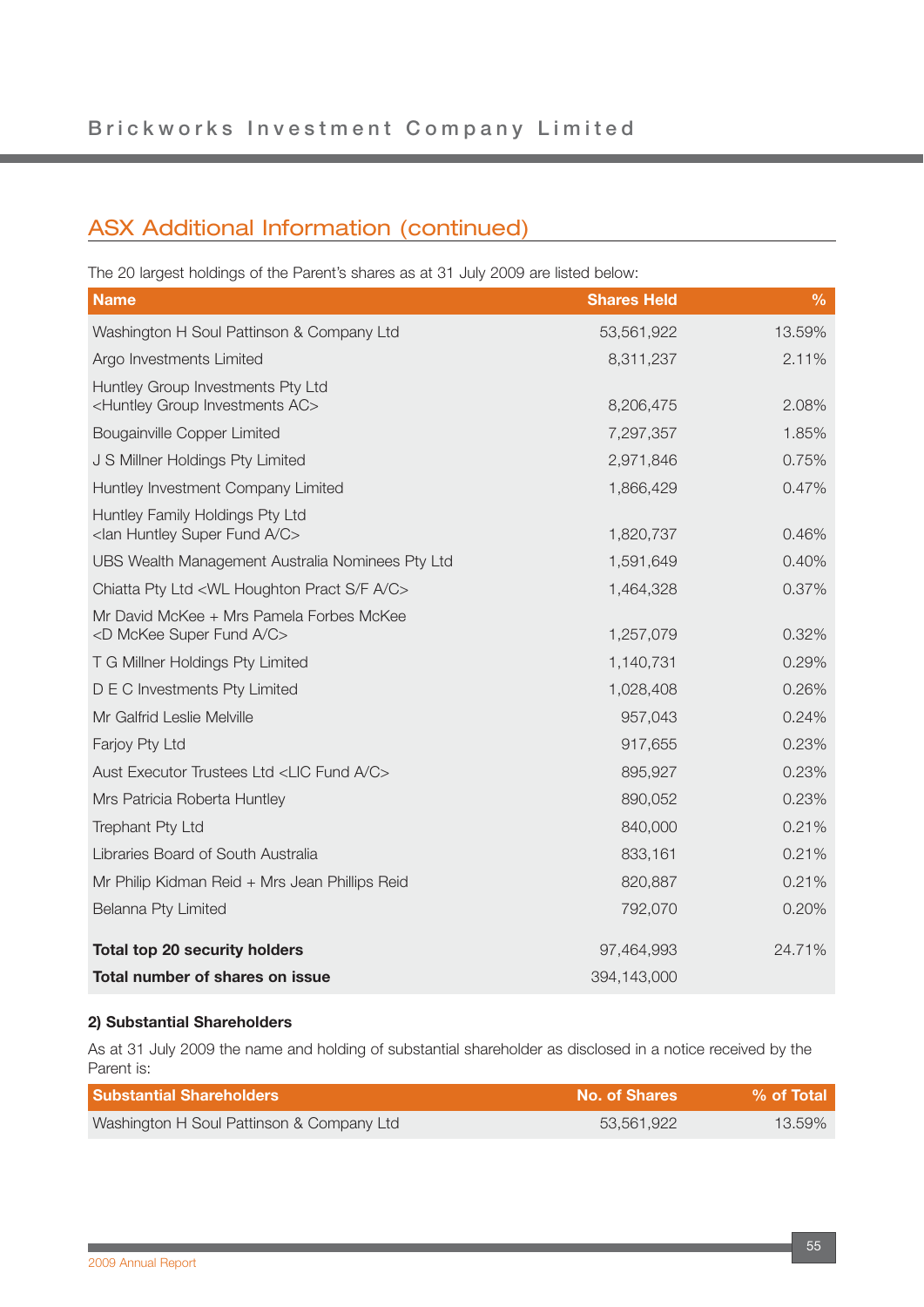

## ASX Additional Information (continued)

#### **3) Other Information:**

- There is no current on-market buy-back in place.
- There were 171 (2008: 417) transactions in securities undertaken by the Parent and the total brokerage paid or accrued during the year was \$81,124 (2008: \$292,959)

#### **4) Management Fees**

Management fees paid and accrued during the year ended 30 June 2009 to Souls Funds Management Limited were \$529,802 (2008: \$1,417,805).

#### **5) Management Expense Ratio:**

The Management Expense Ratio ("MER") is the total expenses of the Group for the financial year, as shown in the income statement, expressed as a percentage of the average total assets of the Group for the financial year.

| 30/06/04 | .30/06/05 | 30/06/06 | 30/06/07 | 30/06/08 | 30/06/09 |  |
|----------|-----------|----------|----------|----------|----------|--|
| $0.69\%$ | $0.71\%$  | $0.56\%$ | $0.46\%$ | $0.46\%$ | $0.31\%$ |  |